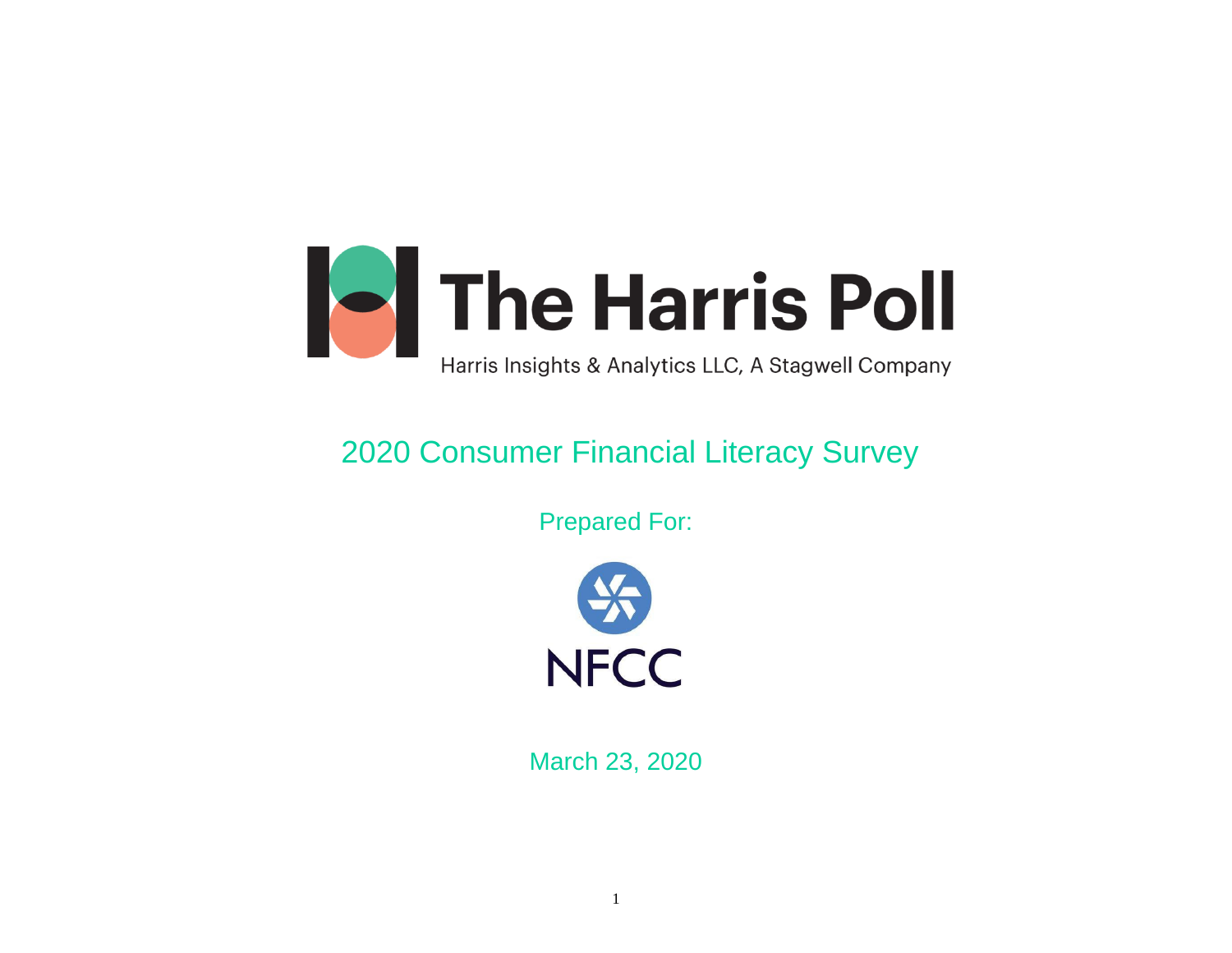#### *Survey Methodology*

The 2020 Financial Literacy Survey was conducted online within the United States by Harris Poll on behalf of the NFCC (National Foundation for Credit Counseling) and Discover between March 9<sup>th</sup> and March 13<sup>th</sup>, 2020 among 2,004 U.S. adults ages 18+. Figures for age, sex, race/ethnicity, education, region and household income were weighted where necessary to bring them into line with their actual proportions in the population. Propensity score weighting was used to adjust for respondents' propensity to be online. Prior to 2013, this survey was conducted by telephone.

All sample surveys and polls, whether or not they use probability sampling, are subject to multiple sources of error which are most often not possible to quantify or estimate, including sampling error, coverage error, error associated with nonresponse, error associated with question wording and response options, and postsurvey weighting and adjustments. Therefore, The Harris Poll avoids the words "margin of error" as they are misleading. All that can be calculated are different possible sampling errors with different probabilities for pure, unweighted, random samples with 100% response rates. These are only theoretical because no published polls come close to this ideal.

Respondents for this survey were selected from among those who have agreed to participate in an online research panel. The data have been weighted to reflect the composition of the adult population. Because the sample is based on those who agreed to participate in an online research panel, no estimates of theoretical sampling error can be calculated.

#### *Significance Testing*

When results from sub-groups of a sample appear in the detailed tabulations, an indicator of statistically significant differences is added to the tables run on our standard demographic banners. Significance testing is done to the 95% confidence level, and the test is performed on percentages as well as mean values. Each sub-sample is assigned a letter. When the percentage of one sub-sample is significantly different from the percentage of another sub-sample, the letter representing one of the two samples appears next to the percentage (or mean) of the other sample.

For instance, the percentage of males answering yes to a particular question may be compared to the percentage of females answering yes to the same question. In the example below, the male sample is assigned the letter B, and the female sample is assigned the letter C. Here, respondents were asked whether a certain business practice is acceptable. 67% of women said that it was - a proportion significantly greater than the 57% of males who believe that the practice is acceptable. To indicate that women are significantly more likely than men to find the practice acceptable, the letter B - the letter assigned to the male sub-sample appears next to the "67%" in the female column. Similarly, the 37% of men that find the practice unacceptable is significantly greater than the 29% of women who do so and, therefore, the letter C - the letter assigned to the female sub-sample - appears next to the "37%" in the male column.

|                      |       | Sex  |              |
|----------------------|-------|------|--------------|
|                      | Total | Male | Female       |
|                      | (A)   | B)   | (C)          |
| Unweighted Base      | 977   | 488  | 489          |
| <b>Weighted Base</b> | 967   | 464  | 503          |
|                      |       |      |              |
| Acceptable           | 611   | 274  | 337          |
|                      | 63%   | 57%  | 67% <b>B</b> |
|                      |       |      |              |
| Not Acceptable       | 319   | 171  | 148          |
|                      | 33%   | 37%C | 29%          |
|                      |       |      |              |
| Don't Know           | 37    | 18   | 19           |
|                      | 4%    | 4%   | 4%           |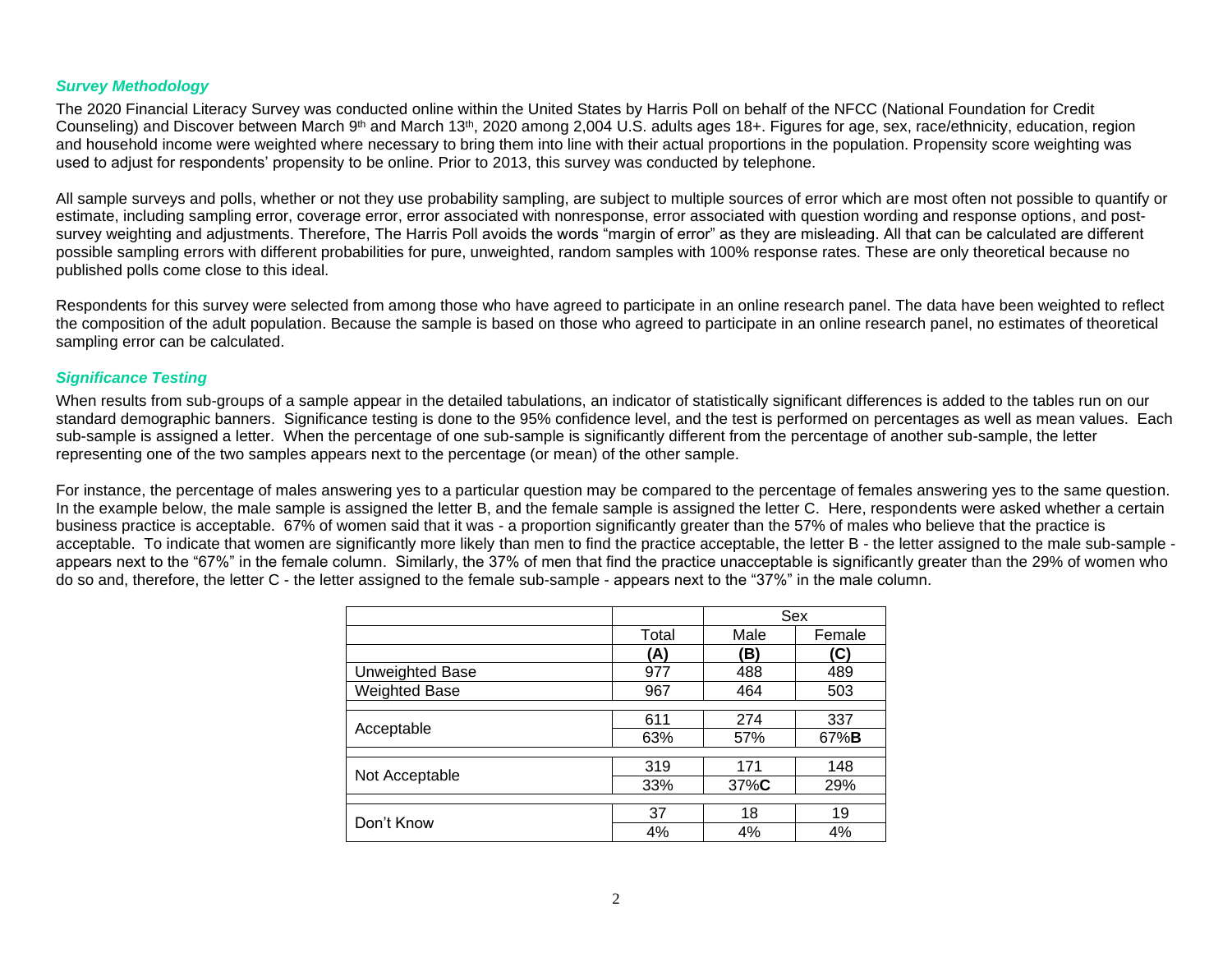# *Key Findings*

#### **Budget, Spending, and Saving**

In 2020, nearly half of U.S. adults (47%) say they have a budget and keep close track of how much they spend on such things as food, housing, and entertainment.

- Over half of U.S. adults (52%) are spending the same as last year, while more than one-quarter are now spending *more* (27%) and fewer (22%) say they are spending *less* than before.
	- o Younger adults ages 18-34 are more likely than those ages 35+ to be spending *more* this year (41% ages 18-34 vs. 25% ages 35-44, 21% ages 45-54, 18% ages 55-64, and 19% ages 65+).
- Roughly the same proportion (51%) say they are saving the same as last year, while the proportion who say they are saving *more* (32%) greatly exceeds those who are saving *less* (18%).

Seven in 10 U.S. adults (70%) have non-retirement savings, a proportion that has held mostly consistent since 2016, with the majority of adults (63%) saving or investing their money in a savings account.

- Men (80%) are more likely than women (61%) to have non-retirement savings.
- Men are also more likely than women to have savings/investments overall (89% vs. 76%), and among those who have any savings/investments:
	- $\circ$  Men are more likely than women to save/invest their money in a 401k plan, IRA, or other investments/mutual funds (74% vs. 60%).
		- o Adults ages 65+ are more likely than those ages 18-64 to use a savings account (89% ages 65+ vs. 73% ages 18-34, 70% ages 35-44, 76% ages 45-54, and 74% ages 55-64).

Further, the majority of U.S. adults (88%) are at least somewhat confident in their ability to meet their future financial obligations, with nearly half (46%) saying they are *extremely or very* confident.

• Men are more likely than women to say they are *extremely or very* confident (53% vs. 40%).

#### **Retirement**

When it comes to retirement savings, 7 in 10 U.S. adults (70%) say they save some portion of their household's annual income for retirement, which is significantly higher than previous years. Further, more than one in ten (11%) now say they save more than 20% of their household's income every year for retirement, a proportion that has risen slightly each year since 2017 (10% in 2019, 8% in 2018, and 7% in 2017).

• Men are more likely than women to be saving for retirement (81% vs. 61%).

Perhaps unsurprisingly since U.S. adults are more likely to be saving at least something for retirement in 2020, they are also more likely to feel confident they are saving enough for retirement. Over half (56%) say they feel *very or somewhat* confident that they are saving enough.

- More than 1 in 5 U.S. adults (22%) feel *very* confident but a similar proportion (23%) are *not confident at all* that they are saving enough.
- Men are more likely than women to feel confident in their retirement savings (63% vs. 50%).

Yet, when asked what areas of personal finance worry them most, the top response among U.S. adults continues to be retiring without having enough money set aside (13%), followed closely by insufficient "rainy day" savings (12%). Notably, while these are the most common responses year over year, the proportions are at low points following highs of 18% and 16%, respectively, in 2017.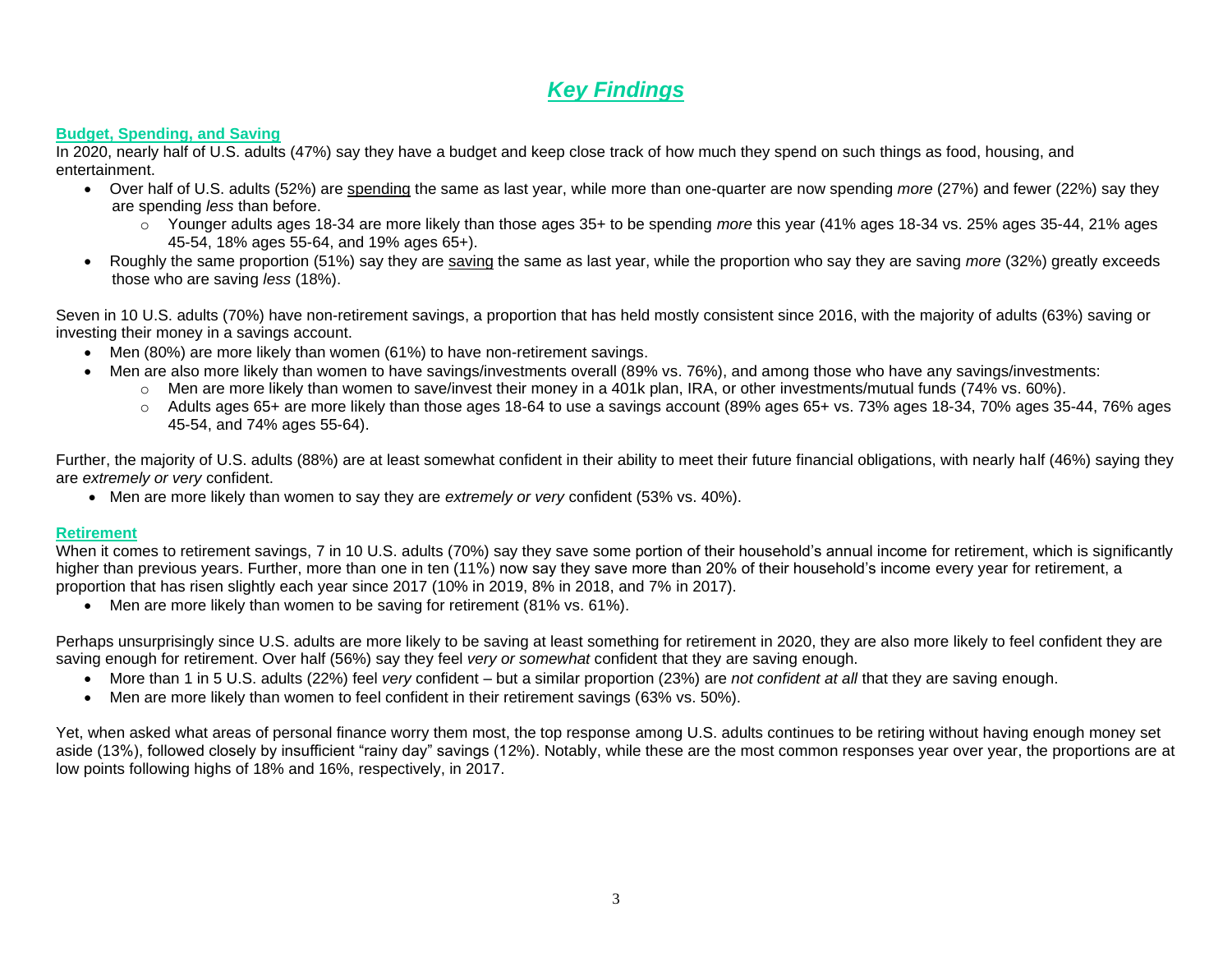## *Key Findings (continued)*

#### **Homeownership**

Considering the current housing market, over half of U.S. adults (57%) feel buying is more affordable, while one-quarter (25%) believe renting is more affordable and another 18% are not at all sure. While the proportion of those saying renting is more affordable has held mostly consistent from 2019 (26%), more U.S. adults say buying is more affordable in 2020 (compared to 50% in 2019) while those who are not at all sure has gone down (compared to 24% in 2019).

- Men are more likely than women to say buying is more affordable (62% vs. 53%).
- Adults with household income over \$50K are more likely than those with household income less than \$50K to feel buying is more affordable (56% with household income \$50K-\$74.9K, 64% with household income \$75K-\$99.9K, and 74% with household income \$100K+ vs. 38% with household income less than \$50K).

Most U.S. adults (82%) have tried to purchase their own home, and of those, more than half (56%) have faced barriers.

- Hispanic adults are the *most* likely to have faced barriers to homeownership as compared to their Black/African-American and White counterparts (68% vs. 47% and 43%, respectively).
	- o Black/African-American and Hispanic adults are 2-3 times more likely than White adults to have encountered housing discrimination (10% and 8% vs. 3%, respectively).
- Younger adults ages 18-34 who have tried to purchase their own home are *most* likely to have experienced barriers, particularly little or no credit history and lack of understanding of the homebuying process.
- Adults who have tried to purchase their own home residing in the Northeast are the *least* likely to have faced barriers to doing so (41%).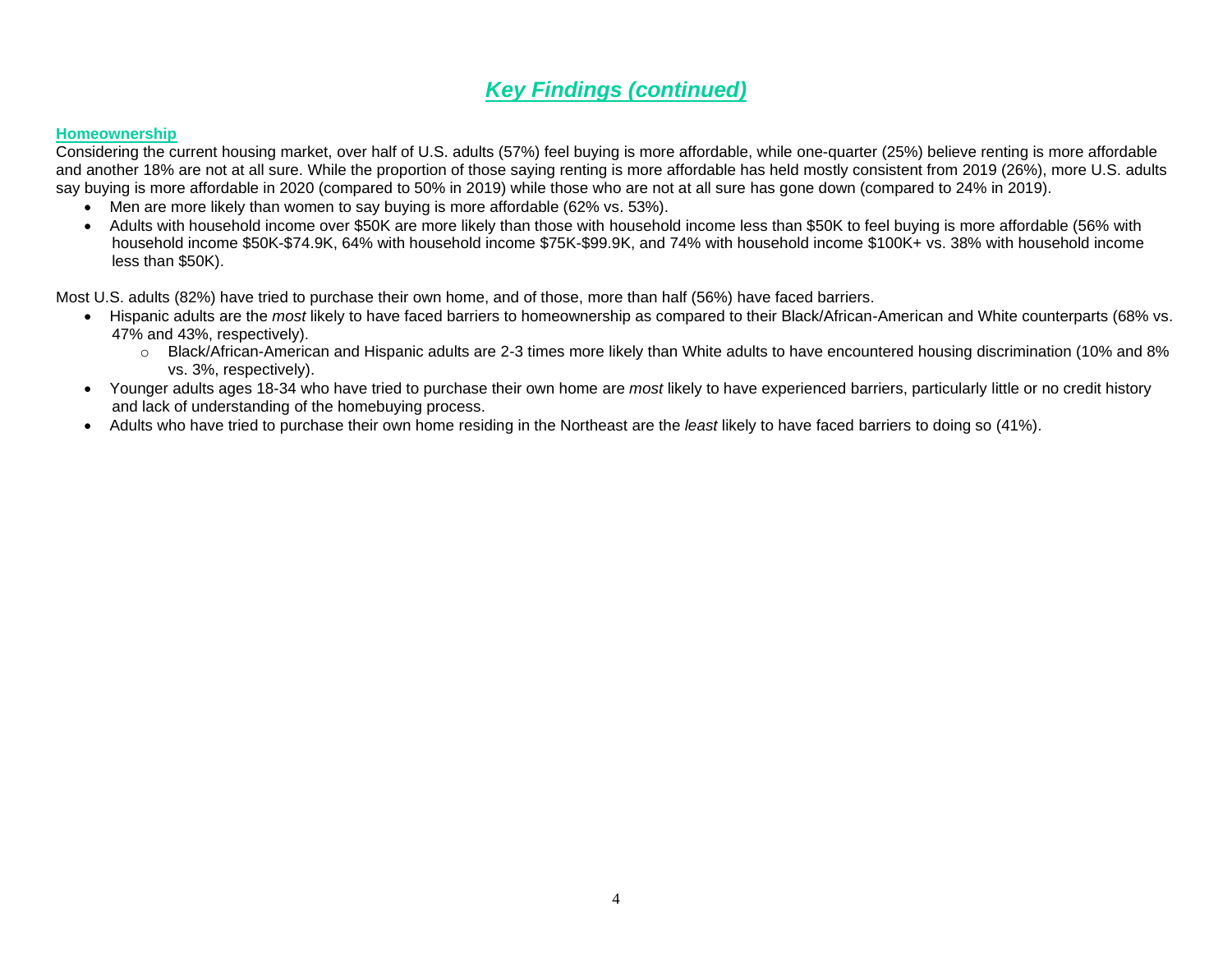## *Key Findings (continued)*

#### **Credit Card Debt, Minimizing Debt, and Financial Problems Related to Debt**

A majority of U.S. adults (62%) have had credit card debt in the past 12 months, and of those, more than 2 in 5 (46%) have attempted to find a lower interest rate.

- Adults ages 18-44 are more likely to have attempted to reduce their interest rate (46% ages 18-34 and 36% ages 35-44 vs. 23% ages 45-54, 15% ages 55-64, and 13% ages 65+).
- Further, younger adults ages 18-34 are around twice as likely as their older counterparts to have written a letter or email to a creditor to negotiate a lower rate (13% ages 18-34 vs. 7% ages 35-44, 5% ages 45-54, 1% ages 55-64, and \* ages 65+).

Of the one-third of adults who have not done anything to attempt to obtain a lower interest rate for their credit card debt in the past year (33%), the top reasons for not taking action are that they are satisfied with their current rates (33%) or they never thought of it (26%).

• Men are more likely than women to be satisfied with their current rates (39% vs. 26%).

While over 2 in 3 U.S. adults (69%) pay all their bills on time and have no debts in collection, this proportion is significantly lower than it has been over the past 4 years (72% in 2019, 72% in 2018, 75% in 2017, and 74% in 2016). Thus, more than one in four (27%) admit they do not pay their bills on time, the highest proportion since 33% said the same in 2012.

Only 16% of all U.S. adults say they have never had any debt, and of the 84% of U.S. adults who have ever had debt:

- Nearly 7 in 10 (69%) find it difficult to minimize their debt, primarily due to unexpected financial emergencies (23%) or reduction of income (23%).
- Parents of children under the age of 18 are more likely to find it difficult to minimize their debt (80% vs. 63%).

If they were behind on their debt, U.S. adults would most commonly prefer to be contacted by the debtor via email (29%) or phone call (22%), and more than half (52%) would prefer this communication to occur on a workday. Looking for payment programs or arrangements to settle the debt, around one-third say a monthly payment plan they can design themselves (33%) or a yearly payment plan (32%) would be the most helpful.

Further, if they were having financial problems related to debt, most U.S. adults (81%) would reach out for help, most commonly turning to friends and family *first* (23%). Only 8% say they would *first* turn to a professional non-profit credit counseling agency.

When asked why they would not reach out to a professional non-profit credit counseling agency for help if they were having financial problems related to debt, about one in six U.S. adults (16%) say they can resolve their own problems without outside help.

• Notably, 1 in 4 (25%), or over 62 million Americans<sup>1</sup>, report they *would* reach out to a professional non-profit credit counseling agency for help.

 $1$  Calculation based on U.S. Census Bureau's 2018 Current Population Survey (CPS), which estimates there are 249.19 million adults ages 18+ residing in the United States:  $249.19M \times 0.25 = 62.3M$ .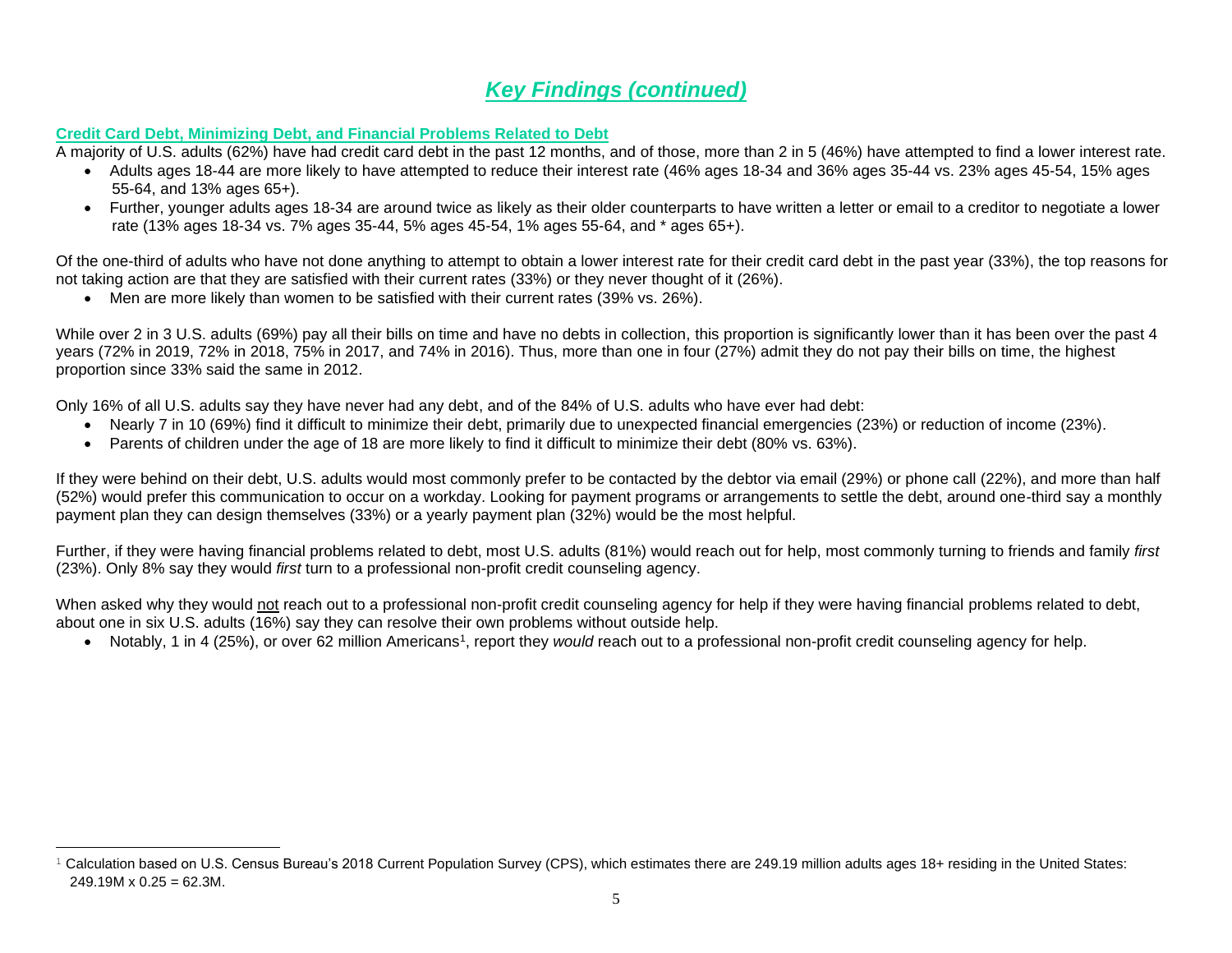### *Key Findings (continued)*

#### **Knowledge of, and Confidence in, Personal Finance**

Over half of U.S. adults (57%) continue to give themselves a grade of A or B on their knowledge of personal finance, and nearly 9 in 10 (87%) say they were *very or somewhat* confident that they made the right choice during their last big financial decision (such as picking a credit card, buying a car, or refinancing their mortgage). At the same time, however, over 1 in 10 (13%) admit they are *not very or not at all* confident, which has been rising slightly each year since 2017 (12% in 2019, 10% in 2018, and 8% in 2017).

• Adults ages 65+ are more likely than younger adults to feel confident in their last big financial decision (95% ages 65+ vs. 89% ages 55-64, 87% ages 45- 54, 83% ages 35-44, and 84% ages 18-34).

Over 3 in 4 (78%) agree – including nearly 3 in 10 (29%) who *strongly* agree – that they could still benefit from advice and answers to everyday financial questions from a professional considering what they already know.

When asked who they would turn to for general financial/money management guidance, the top response remains a financial professional such as a CPA or financial planner (36%), followed closely by friends and family (31%).

• Compared to previous years, fewer U.S. adults would turn to a bank or credit union (22% in 2020 vs. 25% in 2019, 25% in 2018, and 32% in 2017).

#### **Small Business Financing**

If they were looking to start a new business and needed money to finance it, key actions of U.S. adults are as follows:

- Nearly 3 in 10 (27%) would seek a business loan through a national (12%) or community (11%) bank, credit union (9%), or online-only lender (6%).
- Over 1 in 5 (22%) would rely on personal funds (18%) or liquidate personal assets (8%).
- Only 12% would seek an SBA-backed loan and 10% would apply for a public or private grant.

Adults ages 18-34 are more likely than their older counterparts to say they would borrow money from friends/family/business partners (19%), borrow money from a community development lender (13%), or take out a short-term payday loan (7%).

One in 3 U.S. adults (33%) – particularly women (39% vs. 26% of men) and adults ages 45+ (39% ages 45-54, 41% ages 55-64, and 39% ages 65+ vs. 22% ages 18-34 and 27% ages 35-44) – are *not at all sure* how they would come up with the money if they were looking to finance a new business.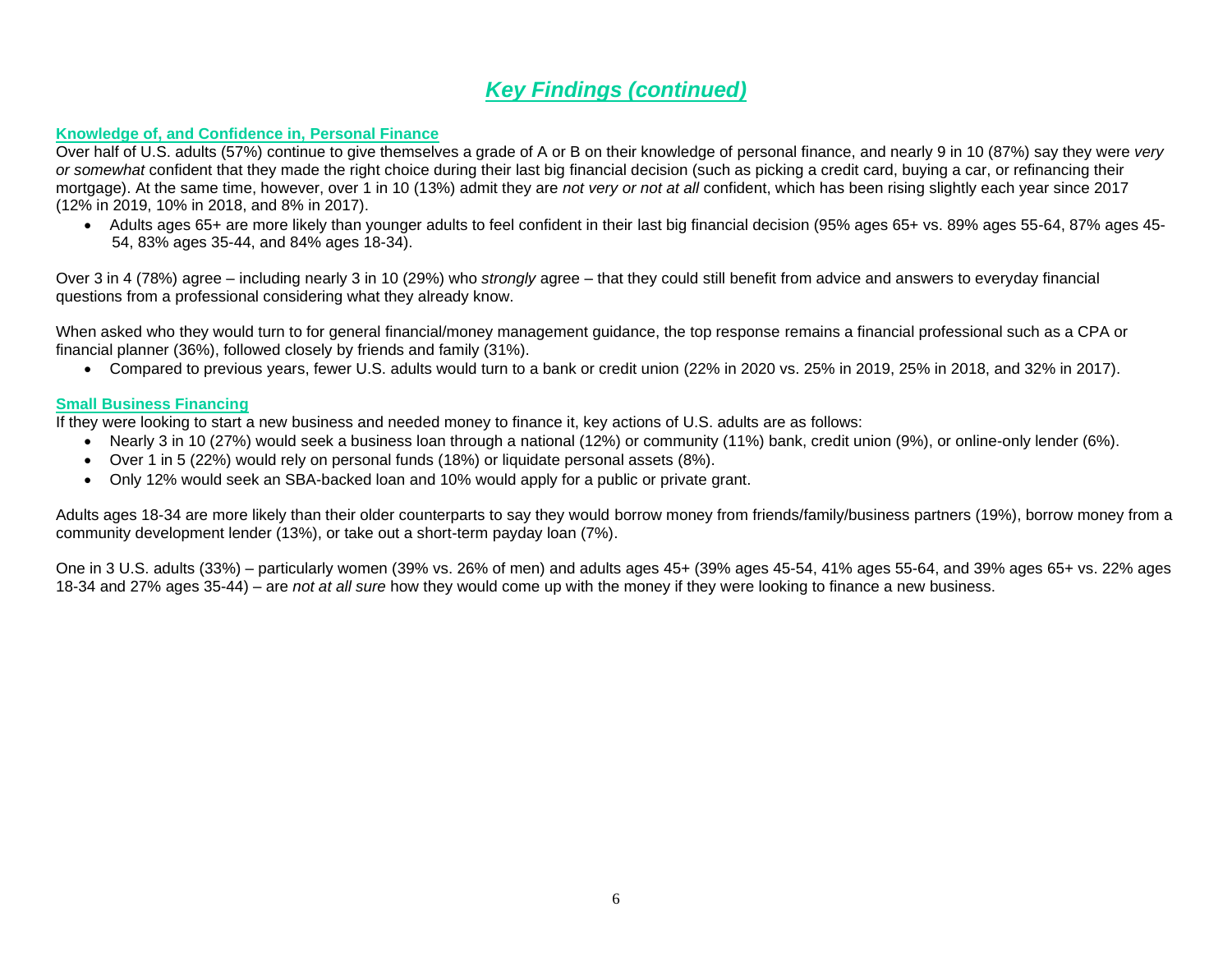# *Posted Topline Data*

| Q705                                                                                                                                                                                                                        | Total<br>2020<br>$\%$                            | Total<br>2019<br>$\%$    | Total<br>2018<br>$\%$           | Total<br>2017<br>$\%$           | Total<br>2016<br>$\%$           | Total<br>2015<br>$\%$    | Total<br>2014<br>$\%$           | Total<br>2013<br>$\%$           | Total<br>2012<br>$\%$                         | Total<br>2011<br>$\%$                         | Total<br>2010<br>$\frac{9}{6}$    | Total<br>2009<br>%                            | Total<br>2008<br>%                            | Total<br>2007<br>$\%$                        |
|-----------------------------------------------------------------------------------------------------------------------------------------------------------------------------------------------------------------------------|--------------------------------------------------|--------------------------|---------------------------------|---------------------------------|---------------------------------|--------------------------|---------------------------------|---------------------------------|-----------------------------------------------|-----------------------------------------------|-----------------------------------|-----------------------------------------------|-----------------------------------------------|----------------------------------------------|
| Which of the following<br>best describes how you<br>manage your money?                                                                                                                                                      |                                                  |                          |                                 |                                 |                                 |                          |                                 | Base: Adults 18+                |                                               |                                               |                                   |                                               |                                               |                                              |
|                                                                                                                                                                                                                             | (n=<br>2,004)<br>A                               | (n=<br>2,086)<br>B       | $(n=$<br>2,017)<br>C            | $(n=$<br>1,649)<br>D            | $(n=$<br>1,668)<br>E            | $(n=$<br>2,017)<br>F     | $(n=$<br>2,016)<br>G            | $(n=$<br>2,037)<br>н            | (n=<br>1,007                                  | $(n=$<br>1,010<br>J                           | $(n=$<br>2,028)<br>Κ              | $(n=$<br>1,000)<br>L                          | (n=<br>1,001)<br>M                            | $(n=$<br>1,003)<br>N                         |
| I have a budget and keep<br>close track of how much I<br>spend on such things as<br>food, housing and<br>entertainment                                                                                                      | 47<br><b>BCDEF</b><br><b>GHIJK</b><br><b>LMN</b> | 42                       | 41                              | 40                              | 40                              | 40                       | 39                              | 40                              | 43 G                                          | 43 G                                          | 43 GN                             | 42                                            | 42                                            | 39                                           |
| Don't Have A Budget (Net)                                                                                                                                                                                                   | 53                                               | 58 A                     | 59 A                            | 60<br><b>AIJK</b>               | 60<br><b>AIJK</b>               | 60<br><b>AIJK</b>        | 61<br><b>AIJKL</b>              | 60<br><b>AIJK</b>               | 56                                            | 56                                            | 56                                | 57 A                                          | N/A                                           | N/A                                          |
| I have a somewhat good<br>idea about how much I<br>spend on such things as<br>food, housing and<br>entertainment, but I don't<br>keep strict track of my<br>spending on these things                                        | 42<br><b>IJKMN</b>                               | 47<br><b>AIJKL</b><br>МN | 48<br><b>AIJKL</b><br><b>MN</b> | 46<br><b>AIJKL</b><br><b>MN</b> | 46<br><b>AIJKL</b><br><b>MN</b> | 46<br><b>AIJKL</b><br>ΜN | 48<br><b>AIJKL</b><br><b>MN</b> | 48<br><b>AIJKL</b><br><b>MN</b> | 34                                            | 34                                            | 37                                | 39 IJ                                         | 35                                            | 36                                           |
| I don't have a good idea<br>how much I spend on<br>such things as food,<br>housing and<br>entertainment, but I keep<br>track of my overall<br>spending and try to stay<br>within certain limits that<br>I've set for myself | 5                                                | 7 A                      | 8 A                             | 9 AB                            | 9 AB                            | 9 AB                     | 8 A                             | 8 A                             | 15<br><b>ABCDE</b><br><b>FGHLM</b>            | 15<br><b>ABCDE</b><br><b>FGHLM</b>            | 14<br><b>ABCDE</b><br><b>FGHL</b> | 11<br><b>ABCG</b><br>н                        | 12<br><b>ABCDE</b><br><b>FGH</b>              | 15<br><b>ABCDE</b><br><b>FGHLM</b>           |
| I don't have a good idea<br>how much I spend on<br>such things as food,<br>housing and<br>entertainment, and I often<br>don't keep track of my<br>overall spending                                                          | 5                                                | 5                        | 4                               | 5                               | 5                               | 5                        | 5                               | $\overline{4}$                  | $\overline{7}$<br><b>ABCDE</b><br><b>FGHK</b> | $\overline{7}$<br><b>ABCDE</b><br><b>FGHK</b> | 5                                 | $\overline{7}$<br><b>ABCDE</b><br><b>FGHK</b> | $\overline{7}$<br><b>ABCDE</b><br><b>FGHK</b> | $\overline{7}$<br><b>ABCDE</b><br><b>FGH</b> |
| Don't know                                                                                                                                                                                                                  | N/A                                              | N/A                      | N/A                             | N/A                             | N/A                             | N/A                      | N/A                             | N/A                             | $\mathbf{1}$                                  | $\mathbf{1}$                                  | $\mathbf{1}$                      | $\overline{1}$                                | 2K                                            | $\overline{2}$                               |
| Refused                                                                                                                                                                                                                     | N/A                                              | N/A                      | N/A                             | N/A                             | N/A                             | N/A                      | N/A                             | N/A                             | $\star$                                       | $\star$                                       | $\star$                           | $\star$                                       | $\overline{2}$                                | $\mathbf{1}$                                 |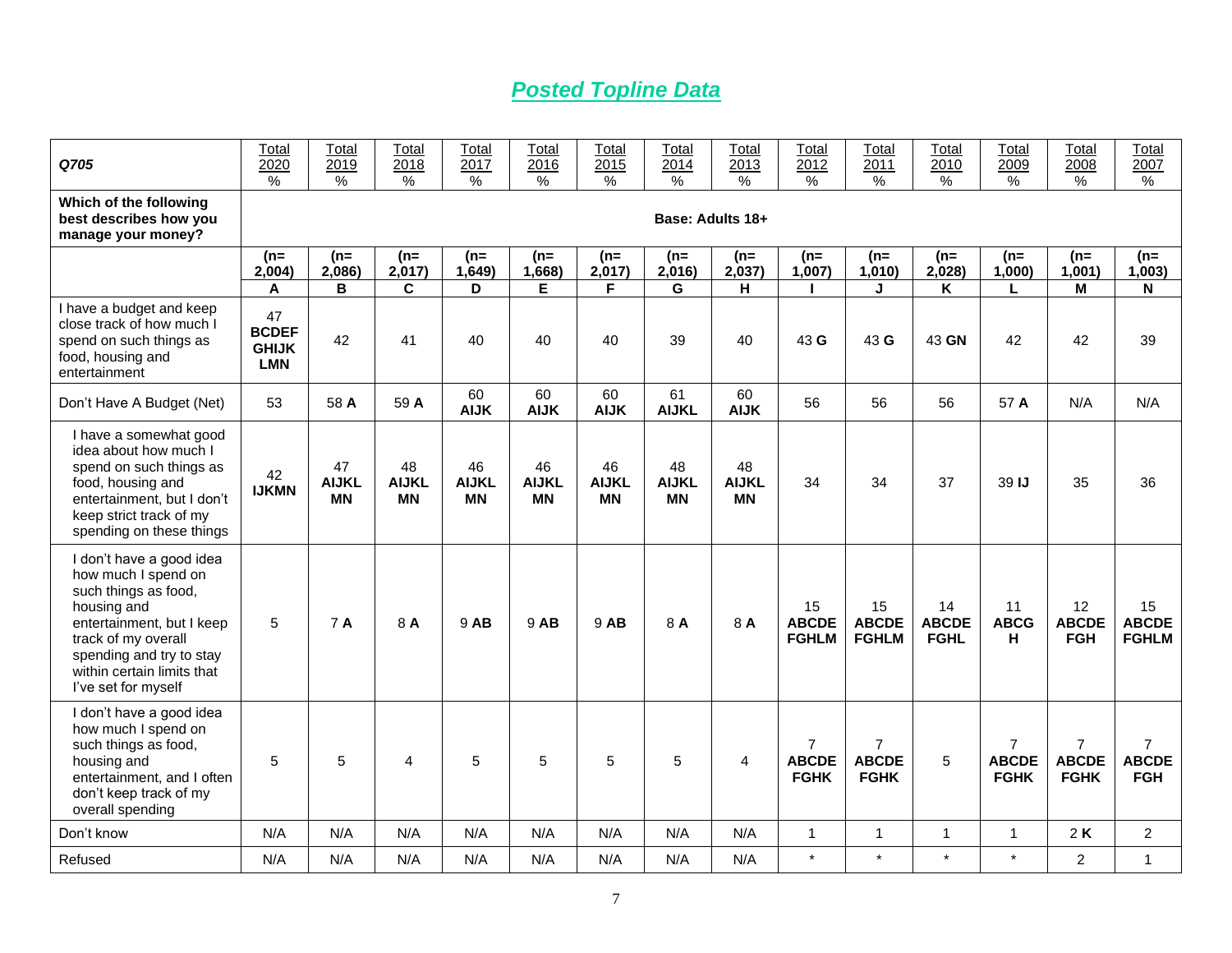| Q710                                                                                                              | Total<br>2020                   | Total<br>2019      | Total<br>2018                                  | Total<br>2017                                    | Total<br>2016                                  | Total<br>2015                    | Total<br>2014    | Total<br>2013                       | Total<br>2012                      | Total<br>2011                       | Total<br>2010                       | Total<br>2009                       | Total<br>2008                       |
|-------------------------------------------------------------------------------------------------------------------|---------------------------------|--------------------|------------------------------------------------|--------------------------------------------------|------------------------------------------------|----------------------------------|------------------|-------------------------------------|------------------------------------|-------------------------------------|-------------------------------------|-------------------------------------|-------------------------------------|
|                                                                                                                   | $\%$                            | $\%$               | $\%$                                           | $\%$                                             | %                                              | $\%$                             | %                | %                                   | $\%$                               | ℅                                   | $\%$                                | $\%$                                | %                                   |
| Which of the following<br>best describes your<br>financial situation?                                             |                                 |                    |                                                |                                                  |                                                |                                  | Base: Adults 18+ |                                     |                                    |                                     |                                     |                                     |                                     |
|                                                                                                                   | $(n=$<br>2,004)                 | $(n=$<br>2,086)    | $(n=$<br>2,017                                 | $(n=$<br>1,649)                                  | (n=<br>1,668)                                  | $(n=$<br>2,017                   | $(n=$<br>2,016)  | $(n=$<br>2,037                      | $(n=$<br>1,007                     | $(n=$<br>1,010                      | $(n=$<br>2,028)                     | $(n=$<br>1,000                      | $(n=$<br>1,001)                     |
|                                                                                                                   | A                               | B                  | C                                              | D                                                | E                                              | F                                | G                | н                                   |                                    | J                                   | Κ                                   | L                                   | M                                   |
| I pay all of my bills on<br>time and have no debts<br>in collection                                               | 691                             | 72 AIJK            | 72 AIJK                                        | $\overline{75}$<br><b>ABCFG</b><br><b>HIJKLM</b> | $\overline{74}$<br><b>AFGHIJ</b><br><b>KLM</b> | 711                              | 711              | 711                                 | 64                                 | 68                                  | 69 I                                | 701                                 | 691                                 |
| Do Not Pay All Bills On<br>Time (Net)                                                                             | 27<br><b>DEFG</b>               | 25 DE              | 25 DE                                          | 22                                               | 22                                             | 24                               | 24               | 26 DE                               | 33<br><b>ABCDE</b><br><b>FGHJK</b> | 28<br><b>DEFG</b>                   | 28<br><b>BCDEF</b><br>G             | 26 DE                               | N/A                                 |
| I sometimes miss a<br>payment but have no<br>debts in collection                                                  | 13<br><b>CDEFG</b><br><b>HL</b> | 12<br><b>CEFGH</b> | 10                                             | 10                                               | 9                                              | 9                                | 10               | 10                                  | 15<br><b>BCDEF</b><br><b>GHLM</b>  | 14<br><b>CDEFG</b><br><b>HLM</b>    | 13<br><b>CDEFG</b><br><b>HL</b>     | 10                                  | 11                                  |
| I struggle to pay my<br>bills every month but<br>have no debts in<br>collection                                   | 8                               | $\overline{7}$     | $\overline{7}$                                 | $\overline{7}$                                   | $\overline{7}$                                 | $\overline{7}$                   | $\overline{7}$   | 8                                   | 11<br><b>ABCDE</b><br><b>FGHJ</b>  | 8                                   | 9<br><b>BCDEF</b><br>G              | 10<br><b>BCDEF</b><br>G             | 9                                   |
| I am getting calls from<br>collectors and<br>struggle to pay my<br>bills every month                              | 5                               | 5                  | $\overline{7}$<br><b>ABDEHIJ</b><br><b>KLM</b> | 4                                                | 5                                              | 6 DIJKL                          | 6 DIJKL          | 5                                   | 4                                  | 4                                   | 4                                   | $\overline{4}$                      | 5                                   |
| I am seriously<br>considering filing for<br>bankruptcy or have<br>filed for bankruptcy in<br>the past three years | $\mathbf{1}$                    | $\mathbf{1}$       | $\overline{c}$<br><b>ABDEFG</b>                | 1                                                | $\mathbf{1}$                                   | $\mathbf{1}$                     | $\mathbf{1}$     | $\overline{2}$<br><b>ABDEF</b><br>G | 3<br><b>ABDEF</b><br>G             | $\overline{2}$<br><b>ABDEF</b><br>G | $\overline{2}$<br><b>ABDEF</b><br>G | $\overline{2}$<br><b>ABDEF</b><br>G | $\overline{2}$<br><b>ABDEF</b><br>G |
| I am not involved at all in<br>any financial decisions<br>including how money is<br>spent in our household        | $\overline{4}$<br><b>IJKLM</b>  | 4<br><b>IJKLM</b>  | 3 IJKL                                         | $3$ IJL                                          | $3$ IJL                                        | 5<br><b>CDEHIJ</b><br><b>KLM</b> | 4 IJKLM          | 3 IJKL                              | 1                                  | 1                                   | $2$ IJL                             | $\mathbf{1}$                        | $\overline{c}$                      |
| Don't know                                                                                                        | N/A                             | N/A                | N/A                                            | N/A                                              | N/A                                            | N/A                              | N/A              | N/A                                 | 2J                                 | 2K                                  | $\mathbf{1}$                        | $\mathbf{1}$                        | 2K                                  |
| Refused                                                                                                           | N/A                             | N/A                | N/A                                            | N/A                                              | N/A                                            | N/A                              | N/A              | N/A                                 |                                    |                                     | $\mathbf{1}$                        | $\mathbf{1}$                        | $\mathbf{1}$                        |
| <b>Special Net: No debts</b><br>in collection                                                                     | 91 CFG                          | 90 F               | 89                                             | 92<br><b>BCEFG</b><br>HJ                         | 90                                             | 88                               | 89               | 90 F                                | 90                                 | 89                                  | 91 CFG                              | 91F                                 | N/A                                 |
| <b>Special Net: Debts in</b><br>collection                                                                        | 6                               | 5                  | 8<br><b>ABDEKL</b>                             | 5                                                | 6                                              | 7 BD                             | 7BD              | 7 BD                                | 7 BD                               | 7 BD                                | 6                                   | 6                                   | N/A                                 |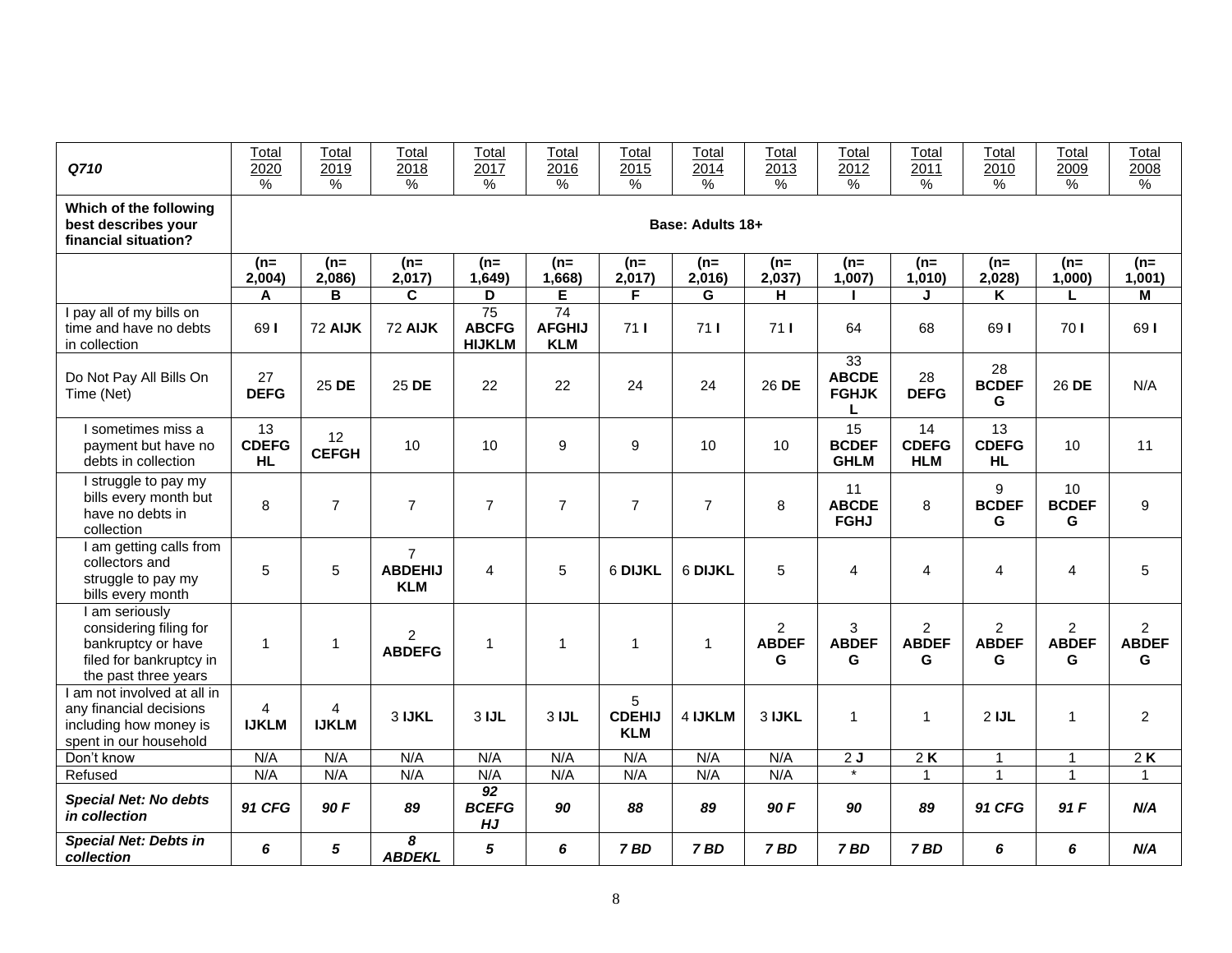| Q715                                                                                                                                                                                       | <u>Total</u><br>2020<br>% | Total<br>2019<br>% | <b>Total</b><br>2018<br>% | <u>Total</u><br>2017<br>% | <b>Total</b><br>2016<br>% | <b>Total</b><br>2015<br>% |
|--------------------------------------------------------------------------------------------------------------------------------------------------------------------------------------------|---------------------------|--------------------|---------------------------|---------------------------|---------------------------|---------------------------|
| The last time you made a big financial<br>decision (e.g., picking a credit card, buying a<br>car, refinancing your mortgage), how<br>confident were you that you made the right<br>choice? |                           |                    |                           | Base: Adults 18+          |                           |                           |
|                                                                                                                                                                                            | $(n=2,004)$               | $(n=2,086)$        | $(n=2,017)$               | $(n=1,649)$               | $(n=1,668)$               | $(n=2,017)$               |
|                                                                                                                                                                                            | A                         | B                  | C.                        | D                         | Е                         | F                         |
| Very/Somewhat Confident (Net)                                                                                                                                                              | 87                        | 88                 | 90 AB                     | 92 ABC                    | 91 AB                     | 92 ABC                    |
| Very confident                                                                                                                                                                             | 49                        | 49                 | 52                        | 55 AB                     | 55 AB                     | 52                        |
| Somewhat confident                                                                                                                                                                         | 38                        | 39                 | 37                        | 38                        | 36                        | 40 E                      |
| Not at all/Not Very Confident (Net)                                                                                                                                                        | <b>13 CDEF</b>            | <b>12 CDEF</b>     | 10 DF                     | 8                         | 9                         | 8                         |
| Not very confident                                                                                                                                                                         | 9 CDEF                    | 9 CDEF             | 7 D                       | 5                         | 6                         | 6                         |
| Not confident at all                                                                                                                                                                       | 4 F                       | 4F                 | 3F                        | 3                         | 3                         | $\overline{2}$            |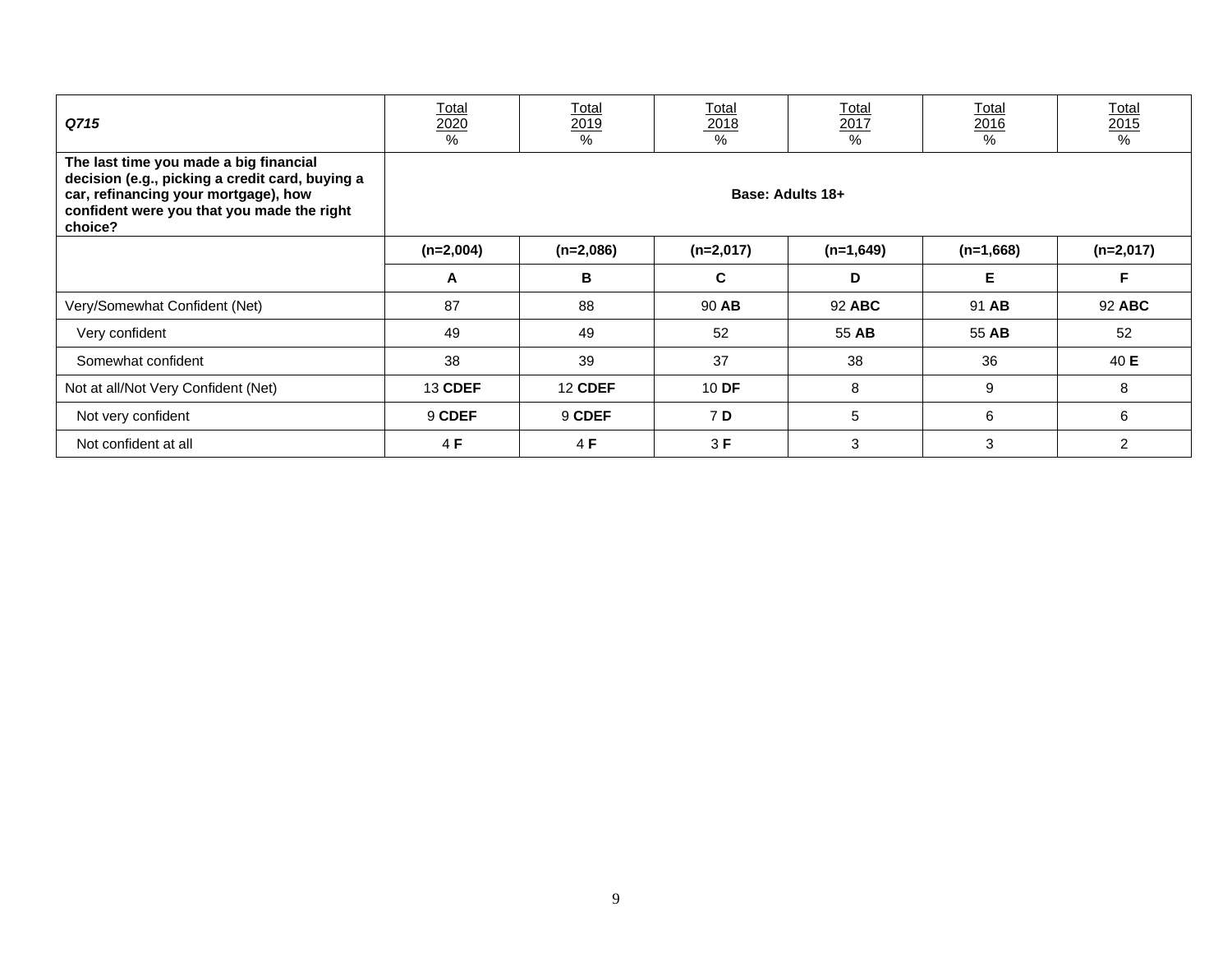| Q720                                                                               | Total<br>2020<br>$\frac{0}{0}$ | Total<br>2019<br>$\%$ | Total<br>2018<br>$\frac{9}{6}$ | Total<br>2017<br>$\frac{0}{0}$ | Total<br>2016<br>$\%$ | Total<br>2015<br>$\frac{9}{6}$ | Total<br>2014<br>$\frac{9}{6}$ |
|------------------------------------------------------------------------------------|--------------------------------|-----------------------|--------------------------------|--------------------------------|-----------------------|--------------------------------|--------------------------------|
| Which of the following areas of<br>personal finance currently worries<br>you most? |                                |                       |                                | Base: Adults 18+               |                       |                                |                                |
|                                                                                    | $(n=2,004)$                    | $(n=2,086)$<br>В      | $(n=2,017)$<br>C               | $(n=1,649)$<br>D               | $(n=1,668)$<br>Е      | $(n=2,017)$<br>F.              | $(n=2,016)$                    |
| Have Financial Worries (Net)                                                       | Α<br>69                        | 71                    | 73 AF                          | 75 ABEFG                       | 71                    | 70                             | G<br>71                        |
| Not Enough Savings (Sub-Net)                                                       | 25                             | 30 A                  | 30 A                           | 34 ABCEF                       | 29 A                  | 28 A                           | 31 AF                          |
| Retiring without having enough<br>money set aside                                  | 13                             | 17A                   | 16 A                           | <b>18 AEF</b>                  | 15                    | 15                             | 16 A                           |
| Not enough "rainy day" savings for<br>an emergency                                 | 12                             | 14                    | 14                             | 16 AF                          | 14                    | 13                             | 16 AF                          |
| Job-Related (Sub-Net)                                                              | 11                             | 10                    | 11                             | 13 <b>B</b>                    | 12                    | 13 B                           | 13B                            |
| Losing my job                                                                      | 6                              | 5                     | 6                              | 8 ABCEF                        | 6                     | 6                              | 7 B                            |
| Not being able to find a good-<br>paying job                                       | 4                              | 5                     | 5                              | 5                              | 6 A                   | 8 ABCDEG                       | 6 A                            |
| Not Being Able to Pay (Sub-Net)                                                    | 10 CDEFG                       | 9 G                   | 8                              | 8                              | 8                     | 8                              | $\overline{7}$                 |
| Not being able to pay my credit<br>card debt                                       | 3F                             | 4 F                   | 3F                             | 3                              | 3                     | $\overline{2}$                 | 4 F                            |
| Not being able to repay my<br>student loan debt                                    | $\overline{a}$                 | $\overline{2}$        | 3 ABG                          | 3                              | 3                     | 4 ABG                          | $\overline{2}$                 |
| Not being able to pay my existing<br>medical debt                                  | 2 CDEFG                        | 2 CDEFG               | $\mathbf{1}$                   | $\mathbf{1}$                   | 1                     | $\mathbf{1}$                   | $\mathbf{1}$                   |
| Not being able to make my<br>monthly vehicle payments                              | 2 BCEFG                        | $\mathbf{1}$          | $\mathbf{1}$                   | $\star$                        | $\mathbf{1}$          | $\mathbf{1}$                   | $\mathbf{1}$                   |
| Credit Score/Access (Sub-Net)                                                      | 8 BCDEFG                       | 6FG                   | 6FG                            | 5                              | 6FG                   | $\overline{4}$                 | $\overline{4}$                 |
| My credit score                                                                    | 6 BDFG                         | 4                     | $5$ FG                         | 4                              | 5 FG                  | 3                              | 3                              |
| My lack of access to credit                                                        | 2 CDEG                         | 2 CDEG                | $\mathbf{1}$                   | $\mathbf{1}$                   | $\mathbf{1}$          | 2 CDEG                         | $\mathbf{1}$                   |
| Not being able to afford health<br>insurance                                       | 5E                             | 5E                    | 4                              | 4                              | 3                     | 4                              | 4                              |
| Feeling as though my personal<br>financial situation is out of control             | 4                              | 3                     | 4                              | 4                              | 3                     | 4                              | 3                              |
| Not having a good, overall<br>understanding of personal finance                    | 2 BDF                          | $\mathbf{1}$          | 2 BDF                          | $\mathbf{1}$                   | 2 BDF                 | $\mathbf{1}$                   | 2 BDF                          |
| Not being able to afford to send my<br>child(ren) to college                       | $\overline{c}$                 | $\overline{c}$        | 4 ABDEFG                       | $\overline{c}$                 | $\overline{2}$        | $\overline{c}$                 | $\overline{c}$                 |
| That I may have to file for<br>bankruptcy                                          | $\mathbf{1}$                   | $\mathbf{1}$          | $\star$                        | $\mathbf{1}$                   | $\star$               | $\mathbf{1}$                   | $\star$                        |
| Losing my home to foreclosure                                                      | $\mathbf{1}$                   | $\mathbf{1}$          | $\mathbf{1}$                   | $\mathbf{1}$                   | $\mathbf{1}$          | 2 ABCDEG                       | $\mathbf{1}$                   |
| Other                                                                              | $\mathbf{1}$                   | 3A                    | 3A                             | 3A                             | 4 A                   | 3A                             | 3A                             |
| None - I do not have any financial<br>worries.                                     | 25 D                           | 24 D                  | 23                             | 21                             | 25 D                  | 24 D                           | 25 D                           |
| Not sure                                                                           | 6 CDEG                         | 5 D                   | $\overline{4}$                 | 3 <sup>1</sup>                 | $\overline{4}$        | 6 CDEG                         | $\overline{4}$                 |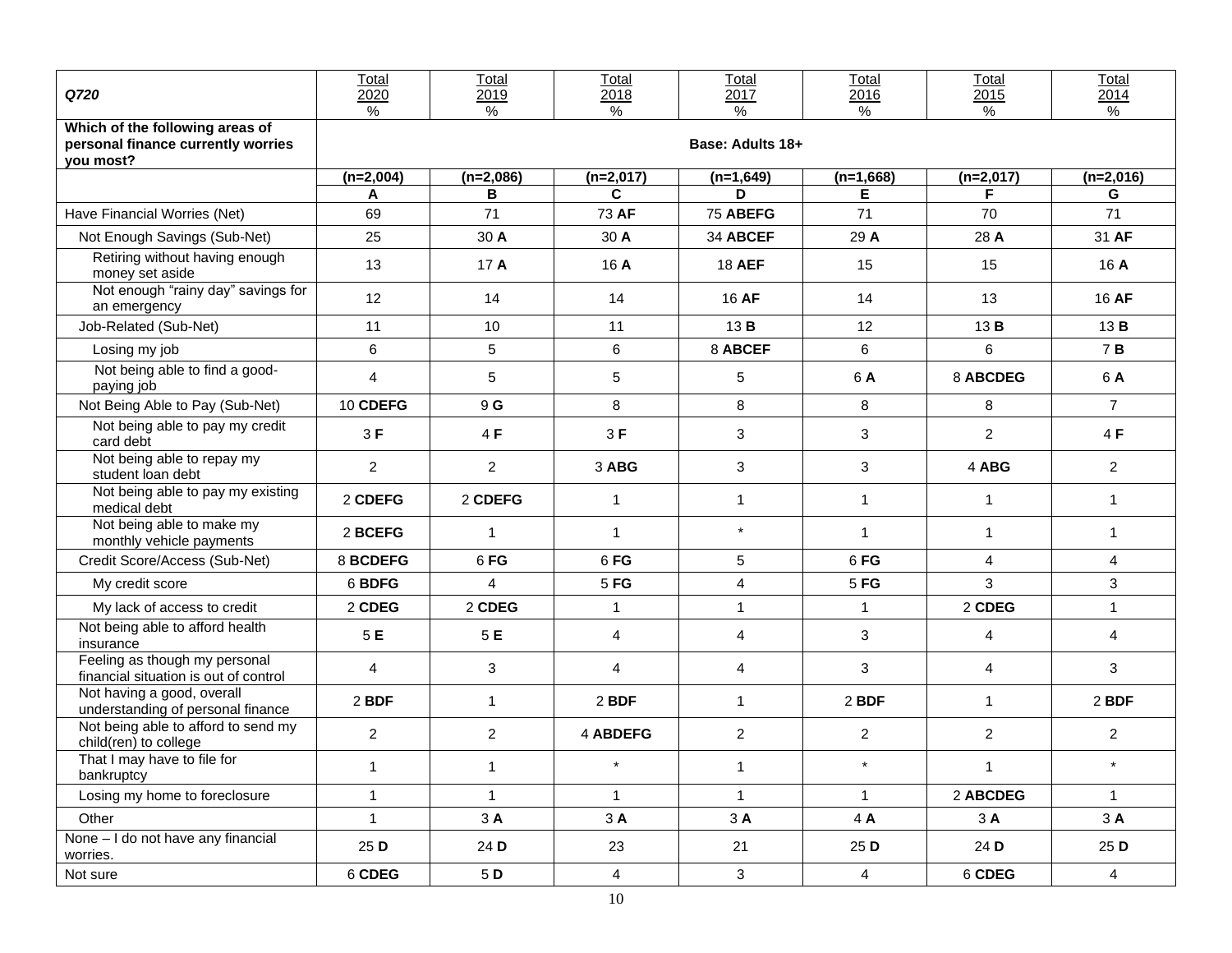| Q725                                                         | <u>Total</u><br>2020<br>% | <u>Total</u><br>2019<br>% | <b>Total</b><br>2018<br>% | <b>Total</b><br>2017<br>% | Total<br>2016<br>% | <b>Total</b><br>2015<br>% | Total<br>2014<br>% | <u>Total</u><br>2013<br>% | <u>Total</u><br>2012<br>%           | <u>Total</u><br>2011<br>% | <u>Total</u><br><u> 2010</u><br>% | Total<br>2009<br>$\%$ | <u>Total</u><br>2008<br>$\%$    |
|--------------------------------------------------------------|---------------------------|---------------------------|---------------------------|---------------------------|--------------------|---------------------------|--------------------|---------------------------|-------------------------------------|---------------------------|-----------------------------------|-----------------------|---------------------------------|
| Do you have any<br>savings, excluding<br>retirement savings? |                           |                           |                           |                           |                    |                           | Base: Adults 18+   |                           |                                     |                           |                                   |                       |                                 |
|                                                              | (n=<br>2,004)             | (n=<br>2,086)             | $(n=$<br>2,017)           | (n=<br>1,649)             | (n=<br>1,668)      | (n=<br>2,017)             | $(n=$<br>2,016)    | $(n=$<br>2,037)           | $(n=$<br>,007)                      | $(n=$<br>1,010)           | $(n=$<br>2,028)                   | $(n=$<br>,000)        | (n=<br>1,001)                   |
|                                                              | A                         | В                         | C.                        | D                         | Е                  | F                         | G                  | н                         |                                     | J                         | Κ                                 | ц                     | M                               |
| Yes                                                          | 70<br><b>FGIJKL</b><br>М  | 70<br><b>FGIJKL</b><br>М  | 69<br><b>FGIJLM</b>       | 68 IJM                    | 69 IJLM            | 66 I                      | 66 I               | 69<br><b>FGIJLM</b>       | 59                                  | 64 I                      | 67 IM                             | 65 I                  | 63                              |
| <b>No</b>                                                    | 30                        | 30                        | 31                        | 32                        | 31                 | 34<br><b>ABCHK</b>        | 34<br><b>ABCHK</b> | 31                        | 39<br><b>ABCDE</b><br><b>FGHJKL</b> | 33                        | 30                                | 32                    | 36<br><b>ABCDE</b><br><b>HK</b> |
| Don't know                                                   | N/A                       | N/A                       | N/A                       | N/A                       | N/A                | N/A                       | N/A                | N/A                       | $\star$                             |                           |                                   | $\star$               | $\star$                         |
| Refused                                                      | N/A                       | N/A                       | N/A                       | N/A                       | N/A                | N/A                       | N/A                | N/A                       | $\overline{2}$                      | $\overline{2}$            | 2 M                               | $\overline{c}$        |                                 |

| Q730                                                                            | <b>Total 2020</b><br>$\%$ | <b>Total 2019</b><br>% | <b>Total 2018</b><br>% | <b>Total 2017</b><br>% | <b>Total 2016</b><br>% | <b>Total 2015</b><br>% |
|---------------------------------------------------------------------------------|---------------------------|------------------------|------------------------|------------------------|------------------------|------------------------|
| Where do you save or invest your money? *                                       |                           |                        |                        | Base: Adults 18+       |                        |                        |
|                                                                                 | $(n=2,004)$               | $(n=2,086)$            | $(n=2,017)$            | $(n=1,649)$            | $(n=1,668)$            | $(n=2,017)$            |
|                                                                                 | A                         | в                      | C.                     | D                      | Е                      | F                      |
| Any Savings (Net)                                                               | 82                        | 82                     | 83                     | 83                     | 83                     | 82                     |
| A savings account (e.g., regular bank<br>savings, certificate of deposit, money | 63                        | 65                     | 66 A                   | 65                     | 66                     | 65                     |
| 401k plan                                                                       | 38 BDEF                   | 34 F                   | <b>37 BDEF</b>         | 32 F                   | 32 F                   | 29                     |
| Investments / mutual funds                                                      | 31 D                      | 30                     | 30 <sub>D</sub>        | 26                     | 32 D                   | 30 <sub>D</sub>        |
| <b>IRAS</b>                                                                     | 25                        | 27                     | 26                     | 26                     | <b>29 ACF</b>          | 25                     |
| At home (e.g., under mattress, in a home<br>safe)                               | 13 BCF                    | 8                      | 10B                    | 12 BF                  | 12 BF                  | 9                      |
| I have no savings or investments                                                | 18                        | 18                     | 17                     | 17                     | 17                     | 18                     |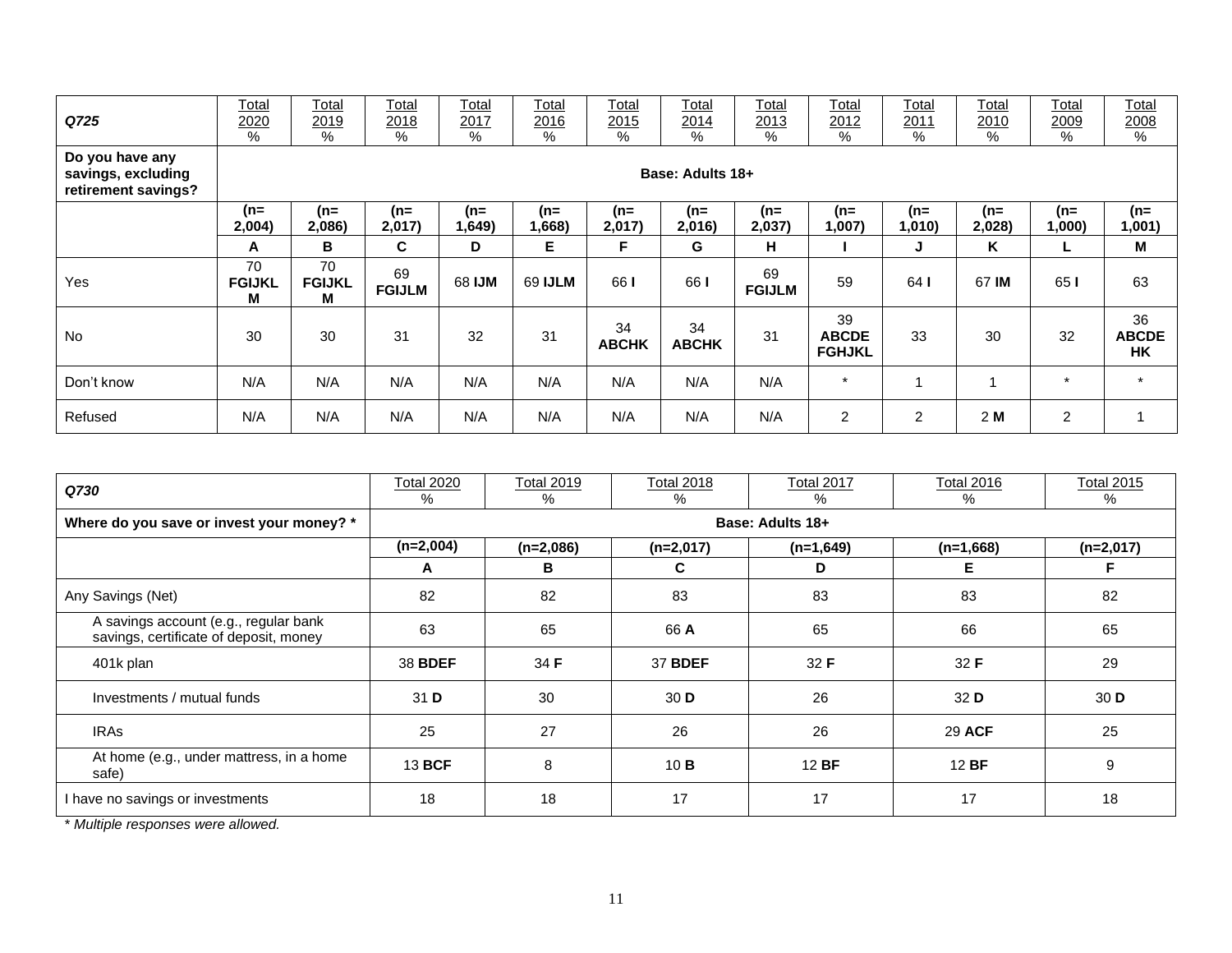| Q733                                                                            | <b>Total 2020</b><br>% | <b>Total 2019</b><br>% | <b>Total 2018</b><br>% | Total 2017<br>% |
|---------------------------------------------------------------------------------|------------------------|------------------------|------------------------|-----------------|
| If you needed \$2,000 for an emergency, where/how would you get the<br>money? * |                        |                        | Base: Adults 18+       |                 |
|                                                                                 | $(n=2,004)$            | $(n=2,086)$            | $(n=2,017)$            | $(n=1,649)$     |
|                                                                                 | A                      | в                      | C                      | D               |
| A savings account                                                               | 52 D                   | 53 D                   | 50                     | 48              |
| Borrow from friends and family                                                  | 16                     | 17                     | 20 ABD                 | 16              |
| An emergency fund (separate from a savings account)                             | 15                     | 13                     | 15                     | 14              |
| Sell something I own                                                            | 15                     | 13                     | 15                     | 13              |
| Take out a payday loan or other short-term loan                                 | 7                      | $\overline{7}$         | 9 AB                   | 9 AB            |
| Borrow from a retirement account (e.g., IRA, 401k)                              | $\overline{7}$         | $\overline{7}$         | 7                      | 7               |
| Sell or liquidate investments / mutual funds                                    | 6                      | 5                      | 6                      | 5               |
| Crowdfunding (e.g., GoFundMe, Kickstarter)                                      | 4                      | 3                      | 3                      | 4               |
| Other                                                                           | $\overline{4}$         | 8 A                    | 7 A                    | <b>10 ABC</b>   |
| Not at all sure                                                                 | 12                     | 12                     | 12                     | <b>16 ABC</b>   |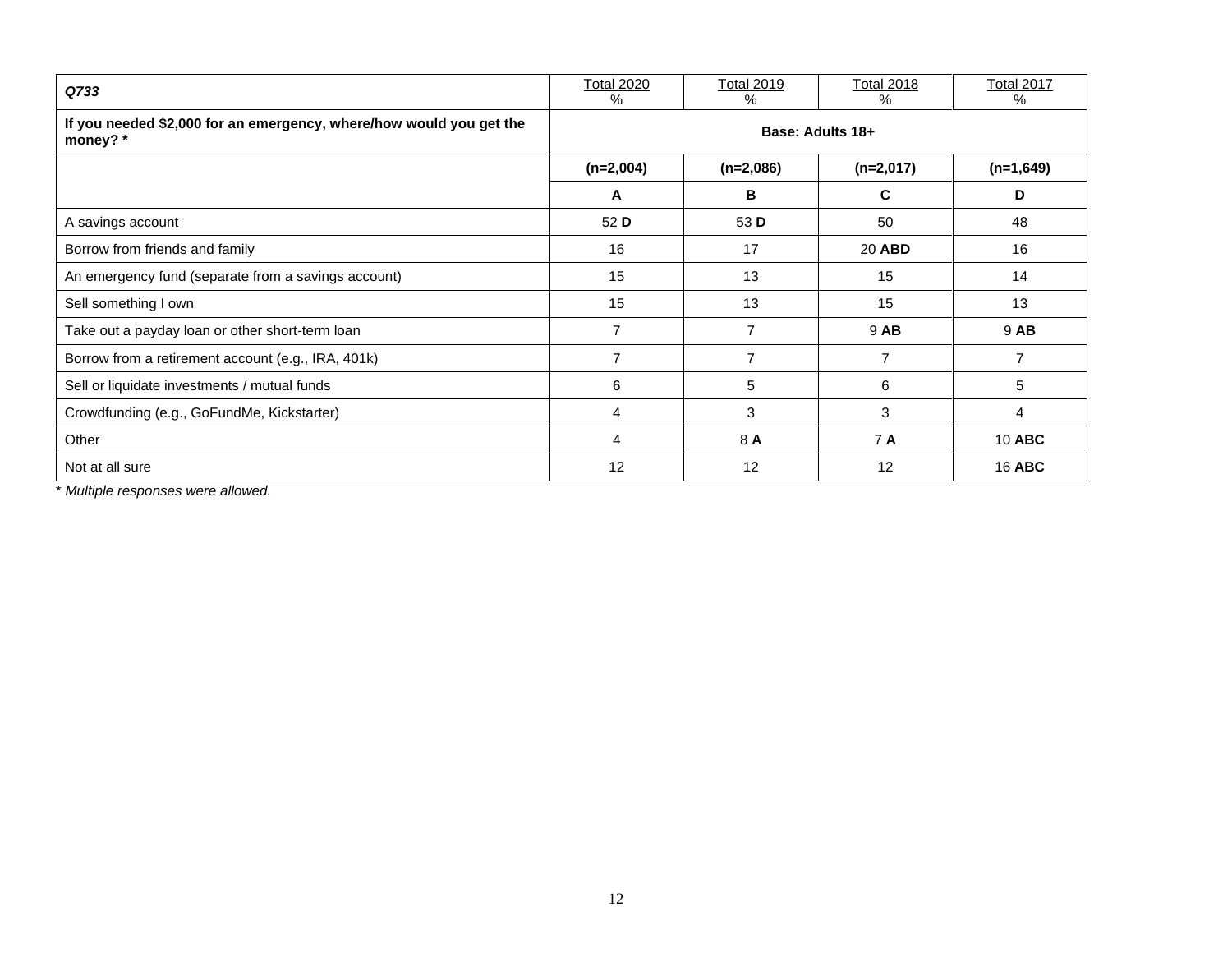| Q735                                                                                                         | Total<br>2020<br>$\%$                             | Total<br>2019<br>$\%$            | Total<br>2018<br>$\%$                 | Total<br>2017<br>$\%$ | Total<br>2016<br>$\%$ | Total<br>2015<br>$\%$ | Total<br>2014<br>$\%$    | Total<br>2013<br>$\%$ | Total<br>2012<br>%                             | Total<br>2011<br>$\%$ | Total<br>2010<br>$\%$    | Total<br>2009<br>$\%$    | Total<br>2008<br>% |
|--------------------------------------------------------------------------------------------------------------|---------------------------------------------------|----------------------------------|---------------------------------------|-----------------------|-----------------------|-----------------------|--------------------------|-----------------------|------------------------------------------------|-----------------------|--------------------------|--------------------------|--------------------|
| On average, what<br>percentage of<br>your household's<br>income do you<br>save every year<br>for retirement? |                                                   |                                  |                                       |                       |                       |                       | Base: Adults 18+         |                       |                                                |                       |                          |                          |                    |
|                                                                                                              | (n=<br>2,004)                                     | (n=<br>2,086)                    | $(n=$<br>2,017                        | (n=<br>1,649)         | (n=<br>1,668)         | (n=<br>2,017)         | $(n=$<br>2,016)          | (n=<br>2,037)         | $(n=$<br>1,007                                 | (n=<br>1,010          | (n=<br>2,028)            | $(n=$<br>1,000           | $(n=$<br>1,001)    |
|                                                                                                              | A                                                 | В                                | $\mathbf c$                           | D                     | E                     | F                     | G                        | н                     |                                                | J                     | Κ                        | L                        | M                  |
| 0% or nothing                                                                                                | 21                                                | 26 A                             | 28 A                                  | 27 A                  | 26 A                  | 29 ABE                | 32<br><b>ABCDEF</b><br>М | 31<br><b>ABCDE</b>    | $\overline{36}$<br><b>ABCDEF</b><br><b>GHM</b> | 32<br><b>ABCDE</b>    | 33<br><b>ABCDEF</b><br>М | 33<br><b>ABCDEF</b><br>М | 28 A               |
| Any (Net)                                                                                                    | 70<br><b>BCDEFG</b><br><b>HIJKL</b>               | 65<br><b>DFGHIJ</b><br><b>KL</b> | 65<br><b>DFGHIJ</b><br><b>KL</b>      | 60L                   | 62 FGL                | 57                    | 58                       | 59                    | 59                                             | 61 FL                 | 59                       | 56                       | N/A                |
| 1% to 10%                                                                                                    | 34                                                | <b>37 AFM</b>                    | $\overline{38}$<br><b>ADFGKL</b><br>M | 34                    | 36                    | 34                    | 35                       | <b>37 AFM</b>         | 35                                             | 35                    | 35                       | 34                       | 33                 |
| 11% to 20%                                                                                                   | $\overline{25}$<br><b>BCDEFG</b><br><b>HIJKLM</b> | 19<br><b>FGHILM</b>              | 19<br><b>FGHILM</b>                   | 19<br><b>FGHILM</b>   | 17                    | 16                    | 16                       | 16                    | 16                                             | 17                    | 17                       | 16                       | 16                 |
| More than 20%                                                                                                | 11<br><b>CDEFGH</b><br><b>IKLM</b>                | 10<br><b>CDFGH</b><br><b>KL</b>  | 8 GHL                                 | $\overline{7}$        | 9<br><b>DGHKL</b>     | 8 GHL                 | 6                        | 6                     | 8 GH                                           | 9 GHL                 | $\overline{7}$           | 6                        | 8 GH               |
| Already retired                                                                                              | N/A                                               | N/A                              | N/A                                   | N/A                   | N/A                   | N/A                   | N/A                      | N/A                   | N/A                                            | N/A                   | N/A                      | N/A                      | 8                  |
| Decline to answer                                                                                            | 9 C                                               | 9 C                              | $\overline{7}$                        | <b>12 ABC</b>         | <b>12 ABC</b>         | 13<br><b>ABCH</b>     | <b>11 ABC</b>            | 10C                   | N/A                                            | N/A                   | N/A                      | N/A                      | N/A                |
| Don't know                                                                                                   | N/A                                               | N/A                              | N/A                                   | N/A                   | N/A                   | N/A                   | N/A                      | N/A                   | 4                                              | 4                     | 5                        | 8 IJK                    | 6 <sub>1</sub>     |
| Refused                                                                                                      | N/A                                               | N/A                              | N/A                                   | N/A                   | N/A                   | N/A                   | N/A                      | N/A                   | $\overline{a}$                                 | 3                     | 3                        | $\overline{2}$           | $\overline{2}$     |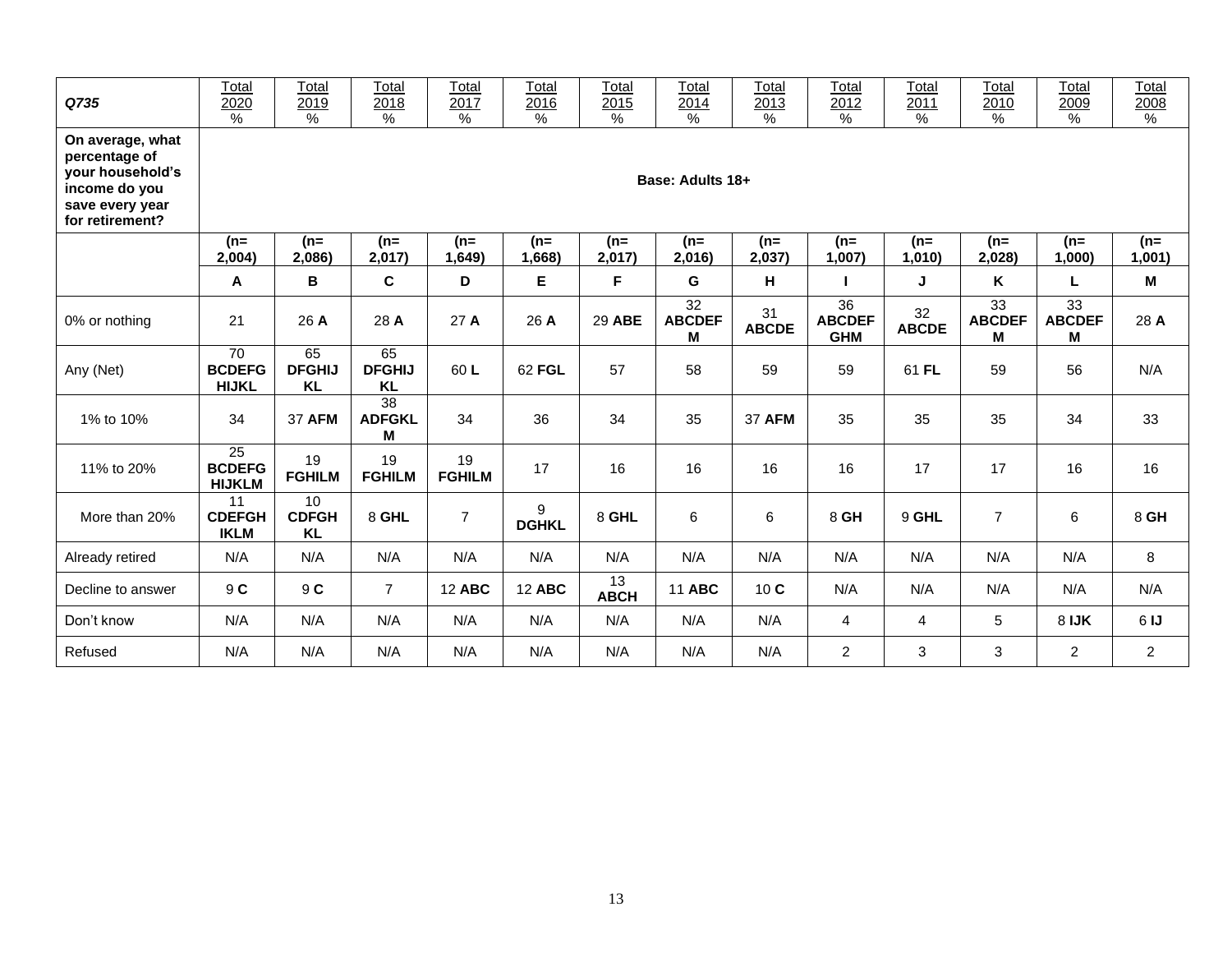| Q740                                                                   | <b>Total 2020</b><br>% | <b>Total 2019</b><br>% | <b>Total 2018</b><br>% | Total 2017<br>%  | <b>Total 2016</b><br>% | <b>Total 2015</b><br>% |
|------------------------------------------------------------------------|------------------------|------------------------|------------------------|------------------|------------------------|------------------------|
| How confident are you<br>that you are saving<br>enough for retirement? |                        |                        |                        | Base: Adults 18+ |                        |                        |
|                                                                        | $(n=2,004)$            | $(n=2,086)$            | $(n=2,017)$            | $(n=1,649)$      | $(n=1,668)$            | $(n=2,017)$            |
|                                                                        | A                      | в                      | C                      | D                | Е                      | F                      |
| Very/Somewhat Confident<br>(Net)                                       | <b>56 BCDEF</b>        | 52 F                   | 51                     | 50               | 50                     | 48                     |
| Very confident                                                         | <b>22 BCEF</b>         | 18                     | 19                     | 20               | 19                     | 17                     |
| Somewhat confident                                                     | 34 DEF                 | 34 DEF                 | 32                     | 30               | 30                     | 31                     |
| Not at all/Not Very<br>Confident (Net)                                 | 44                     | 48 A                   | 49 A                   | 50 A             | 50 A                   | 52 AB                  |
| Not very confident                                                     | 21                     | 21                     | 20                     | 20               | 22                     | 22                     |
| Not confident at all                                                   | 23                     | 27A                    | 29 A                   | 30 AB            | 29 A                   | 30 AB                  |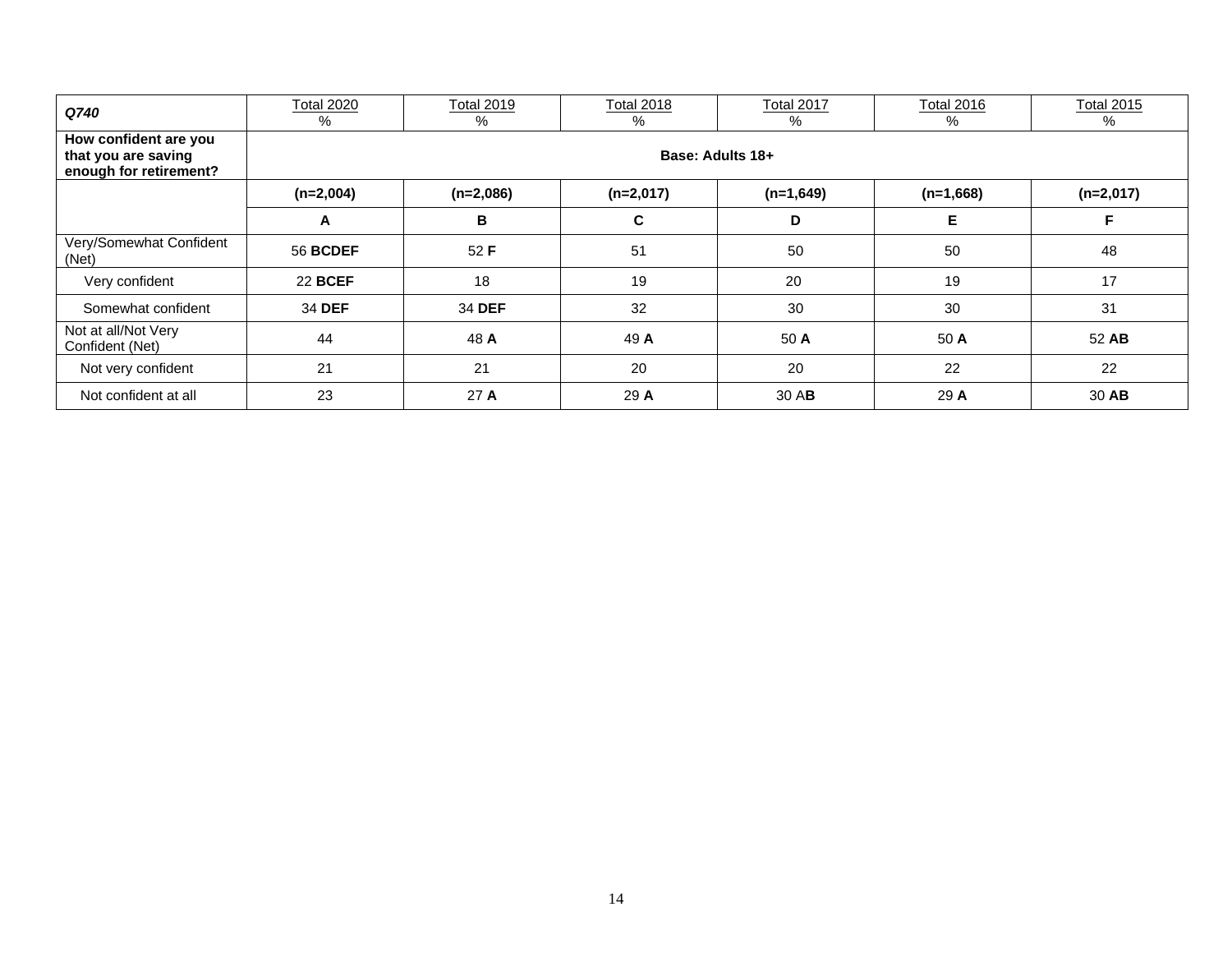| Q765                                                                                                         | Total<br>2020<br>%        | Total<br>2019<br>$\%$ | Total<br>2018<br>$\%$ | Total<br>2017<br>% | Total<br>2016<br>$\%$ | Total<br>2015<br>% | Total<br>2014<br>$\%$ | Total<br>2013<br>$\%$ | Total<br>2012<br>%                              | Total<br>2011<br>$\%$                          | Total<br>2010<br>$\%$ | Total<br>2009<br>%                           |
|--------------------------------------------------------------------------------------------------------------|---------------------------|-----------------------|-----------------------|--------------------|-----------------------|--------------------|-----------------------|-----------------------|-------------------------------------------------|------------------------------------------------|-----------------------|----------------------------------------------|
| <b>Roughly how much</b><br>credit card debt, if any,<br>does your household<br>carry from month to<br>month? |                           |                       |                       |                    |                       |                    | Base: Adults 18+      |                       |                                                 |                                                |                       |                                              |
|                                                                                                              | $(n=2,004)$               | $(n=2,086)$           | $(n=2,017)$           | $(n=1,649)$        | $(n=1,668)$           | $(n=2,017)$        | $(n=2,016)$           | $(n=2,037)$           | $(n=1,007)$                                     | $(n=1,010)$                                    | $(n=2,028)$           | $(n=1,000)$                                  |
|                                                                                                              | A                         | B                     | $\mathbf c$           | D                  | E                     | F                  | G                     | н                     | $\mathbf{I}$                                    | J                                              | K                     | Г                                            |
| Any (Net)                                                                                                    | 43<br><b>BCDEFG</b><br>HI | 37 FG                 | 38 FG                 | 39 EFG             | 35                    | 33                 | 34                    | 37 FG                 | 39 EFG                                          | <b>40 EFG</b>                                  | 41<br><b>BEFGH</b>    | 44<br><b>BCDEFG</b><br>HI                    |
| Less than $$2,500$<br>(Subnet)                                                                               | 28<br><b>BCDEFG</b><br>HK | 22G                   | 23 G                  | 23 G               | 21 <sub>G</sub>       | 22 G               | 18                    | 21 <sub>G</sub>       | 25 EGH                                          | 28<br><b>BCDEFG</b><br>н                       | 25<br><b>BEFGH</b>    | 28<br><b>BCDEFG</b><br>н                     |
| \$1 to \$499                                                                                                 | 13<br><b>BCEGHI</b>       | 10 GH                 | 10 GH                 | 11 GH              | 10 GH                 | 11 GH              | 8                     | 8                     | 10                                              | $\overline{14}$<br><b>BCDEFG</b><br><b>HIL</b> | 13<br><b>BCEGHI</b>   | 11 GH                                        |
| \$500 to \$999                                                                                               | 5                         | 5                     | 4                     | 6 CG               | 5                     | 5                  | $\overline{4}$        | 5                     | 6 CG                                            | 6 CG                                           | 5                     | $\overline{7}$<br><b>ABCEFG</b><br><b>HK</b> |
| \$1,000 to<br>\$2,499                                                                                        | 10<br><b>BCDEFG</b><br>HK | $\overline{7}$        | 8 EFG                 | $\overline{7}$     | 6                     | 6                  | 6                     | 8 EFG                 | 9 EFG                                           | 8 FG                                           | 8 EFG                 | 10<br><b>BDEFG</b>                           |
| \$2,500 or More<br>(Subnet)                                                                                  | 14F                       | 15 FJ                 | 16 FJ                 | 16 FJ              | 14F                   | 11                 | 15 FJ                 | 16 FJ                 | 14F                                             | 12                                             | 16 FJ                 | 16 FJ                                        |
| \$2,500 to<br>\$4,999                                                                                        | 5 BCF                     | 3                     | 3                     | 5 BCF              | $\overline{4}$        | 3                  | $\overline{4}$        | $\overline{4}$        | 5 BCF                                           | $\overline{4}$                                 | 5 BCF                 | 5 BCF                                        |
| \$5,000 to<br>\$9,999                                                                                        | 3                         | 5 AFJ                 | 6 ADEFJ               | 4                  | 4                     | 3                  | 5 AFJ                 | 5 AFJ                 | 5 AFJ                                           | 3                                              | 5 AFJ                 | 5 AFJ                                        |
| \$10,000 or<br>more                                                                                          | 6 <sub>1</sub>            | 7 FIJK                | 7 FIJK                | 7 FIJK             | 6IJ                   | 5                  | 6 <sub>1</sub>        | 7 FIJK                | 4                                               | 4                                              | 5                     | 6 <sub>1</sub>                               |
| None                                                                                                         | 40                        | 46 A                  | 47 AD                 | 43                 | 48 AD                 | <b>49 ADH</b>      | <b>49 ADH</b>         | 45 A                  | $\overline{53}$<br><b>ABCDEF</b><br><b>GHKL</b> | 50 ABDH                                        | 48 AD                 | 46 A                                         |
| Decline to<br>answer/Refused                                                                                 | 18 CIJKL                  | 18 CIJKL              | <b>15 IJKL</b>        | 18 CIJKL           | <b>17 IJKL</b>        | 18 CIJKL           | 18 CIJKL              | 18 CIJKL              | 4                                               | 6 KLI                                          | $\overline{4}$        | 4                                            |
| Don't know                                                                                                   | N/A                       | N/A                   | N/A                   | N/A                | N/A                   | N/A                | N/A                   | N/A                   | 4                                               | 5                                              | 7 <sub>l</sub>        | 61                                           |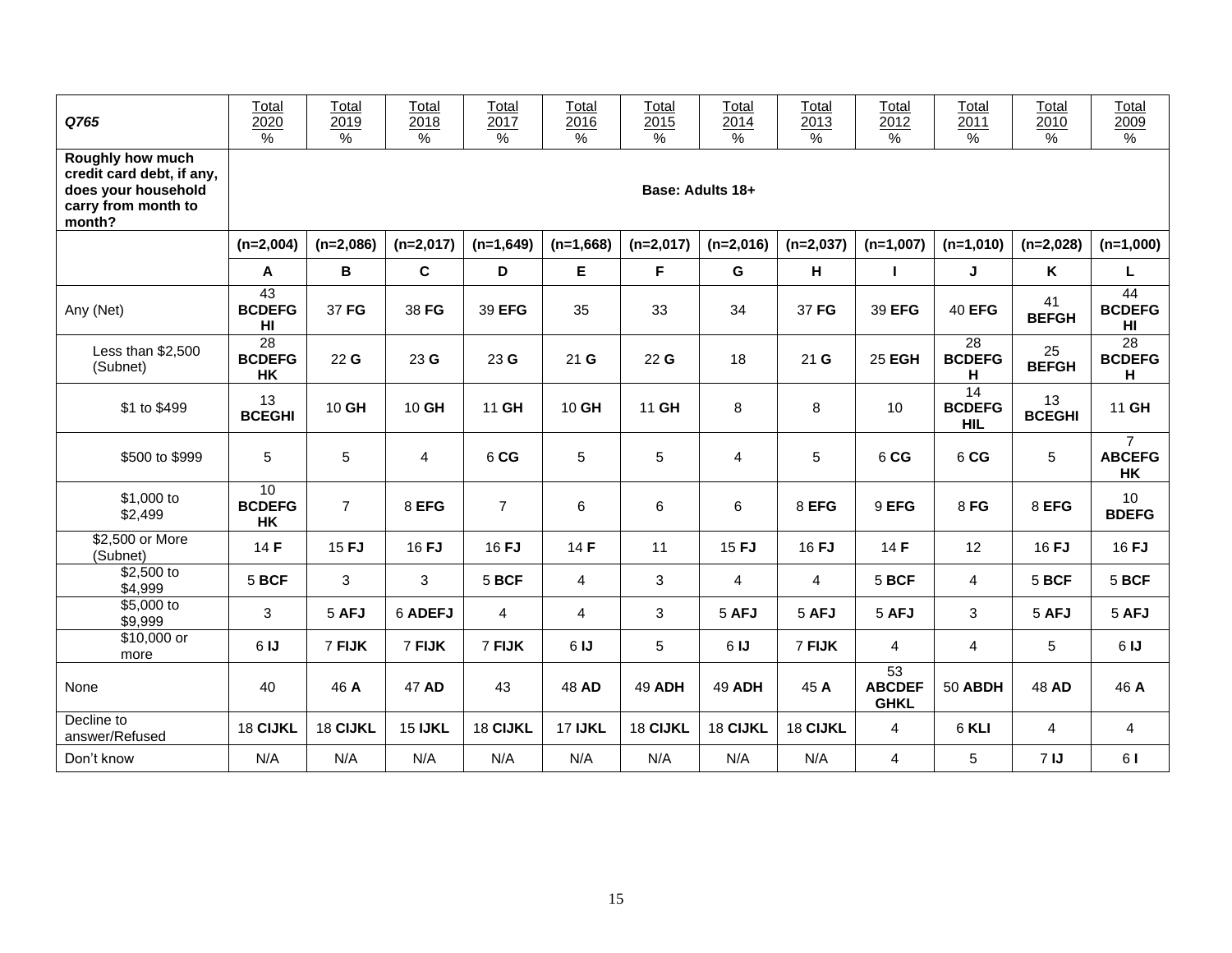| Q770                                                                              | Total<br>2020 %                                | Total<br>2019 %     | Total<br>2018 %      | Total<br>2017 %      | Total<br>2016 %     | Total<br>2015 %                  | Total<br>2014 %                  | Total<br>2013 %    | Total<br>2012 %                  | Total<br>2011 %                  | Total<br>2010 %                                | Total<br>2009 %                     |
|-----------------------------------------------------------------------------------|------------------------------------------------|---------------------|----------------------|----------------------|---------------------|----------------------------------|----------------------------------|--------------------|----------------------------------|----------------------------------|------------------------------------------------|-------------------------------------|
| In the last 12 months.<br>have you? *                                             |                                                |                     |                      |                      |                     | Base: Adults 18+                 |                                  |                    |                                  |                                  |                                                |                                     |
|                                                                                   | $(n=2,004)$                                    | $(n=2,086)$         | $(n=2,017)$          | $(n=1,649)$          | $(n=1,668)$         | $(n=2,017)$                      | $(n=2,016)$                      | $(n=2,037)$        | $(n=1,007)$                      | $(n=1,010)$                      | $(n=2,028)$                                    | $(n=1,000)$                         |
|                                                                                   | A                                              | В                   | $\mathbf c$          | D                    | E                   | F                                | G                                | н                  | L                                | J                                | K                                              | L                                   |
| Any (Net)                                                                         | $\overline{43}$<br><b>BCDEFG</b><br><b>HIJ</b> | 33                  | 38<br><b>BFGHJ</b>   | 38 BFGJ              | 35 FGJ              | 31                               | 31                               | 35 FGJ             | 38 BFGJ                          | 30                               | 40<br><b>BEFGHJ</b>                            | 40<br><b>BEFGHJ</b>                 |
| Applied for a new<br>credit card                                                  | 19<br><b>BFGIJKL</b>                           | 14 JL               | 19<br><b>BFGIJKL</b> | 19<br><b>BFGIJKL</b> | 18<br><b>BGIJKL</b> | <b>16 JKL</b>                    | 14 JL                            | 17<br><b>BGJKL</b> | <b>15 JKL</b>                    | 10                               | 12                                             | 11                                  |
| Been rejected for a<br>new credit card                                            | 9 BEFG<br><b>JKL</b>                           | 6J                  | 8 BJKL               | 8 BJKL               | 7 JK                | 7 JK                             | 7 JK                             | 8 BJKL             | 7 JK                             | 4                                | 5                                              | 6J                                  |
| Been late making a<br>credit card payment                                         | 8 BF                                           | 6                   | 8 BF                 | $\overline{7}$       | $\overline{7}$      | 6                                | $\overline{7}$                   | 8 BF               | 11<br><b>ABCDEF</b><br>GH        | 9 BF                             | $\overline{12}$<br><b>ABCDEF</b><br><b>GHJ</b> | 15<br><b>ABCDEF</b><br><b>GHIJK</b> |
| Missed a credit card<br>payment                                                   | 8<br><b>BCDEFG</b><br>HJ                       | $\overline{4}$      | 6 BEFGH              | 6 BEFGH              | 4                   | 4                                | 3                                | 4                  | 8<br><b>BCEFGH</b><br>J          | 5G                               | 8<br><b>BCDEFG</b><br>HJ                       | 8<br><b>BCEFGH</b><br>J             |
| Made a payment that<br>was less than the<br>minimum payment<br>required           | $\overline{7}$<br><b>EFGHIJK</b>               | 6 FGHIJ             | 6 FGHIJ              | 6 FGHIJ              | 5 G                 | 4                                | 3                                | 4                  | $\overline{4}$                   | $\overline{4}$                   | 5 G                                            | $\overline{7}$<br><b>EFGHIJK</b>    |
| Transferred the<br>balance from one<br>credit card to another                     | 6 G                                            | 6 G                 | 7 EGIJ               | 7 EGIJ               | 5                   | 6 G                              | 4                                | 6 G                | 5                                | 5                                | 6 G                                            | 7 EG                                |
| Cancelled a credit<br>card                                                        | 6F                                             | 5                   | 6F                   | 5                    | 6 F                 | 4                                | 5                                | 6F                 | 13<br><b>ABCDEF</b><br><b>GH</b> | 12<br><b>ABCDEF</b><br><b>GH</b> | 17<br><b>ABCDEF</b><br><b>GHIJ</b>             | 15<br><b>ABCDEF</b><br><b>GHJ</b>   |
| Obtained a cash<br>advance from my<br>credit card company                         | 6<br><b>BCDEFG</b><br><b>HIJKL</b>             | 3 CG                | $\overline{c}$       | 4 CG                 | 3                   | 3 CG                             | $\overline{2}$                   | 3 CG               | $\mathbf{3}$                     | 4 CG                             | 4 CG                                           | 4 CG                                |
| Consolidated my<br>credit card debt into a<br>personal bill<br>consolidation loan | 5<br><b>BCDEFG</b><br><b>HIJKL</b>             | $2$ GI              | 3<br><b>BFGHIK</b>   | 3 GI                 | 3 <sub>GI</sub>     | $2$ GI                           | $\mathbf{1}$                     | $2$ GI             | $\mathbf{1}$                     | 2 <sub>G</sub>                   | $2$ GI                                         | 2G                                  |
| None of these                                                                     | 57                                             | 67<br><b>ACDIKL</b> | 62 AL                | 62 AL                | 65 AIKL             | 69<br><b>ACDEHI</b><br><b>KL</b> | 69<br><b>ACDEHI</b><br><b>KL</b> | 65<br><b>ACIKL</b> | 61 A                             | 69<br><b>ACDEHI</b><br><b>KL</b> | 59                                             | 58                                  |
| Don't know                                                                        | N/A                                            | N/A                 | N/A                  | N/A                  | N/A                 | N/A                              | N/A                              | N/A                | $\star$                          | $\star$                          | $\star$                                        | $\star$                             |
| Refused                                                                           | N/A                                            | N/A                 | N/A                  | N/A                  | N/A                 | N/A                              | N/A                              | N/A                | $\star$                          | $\mathbf{1}$                     | $\overline{1}$                                 | $\mathbf{1}$                        |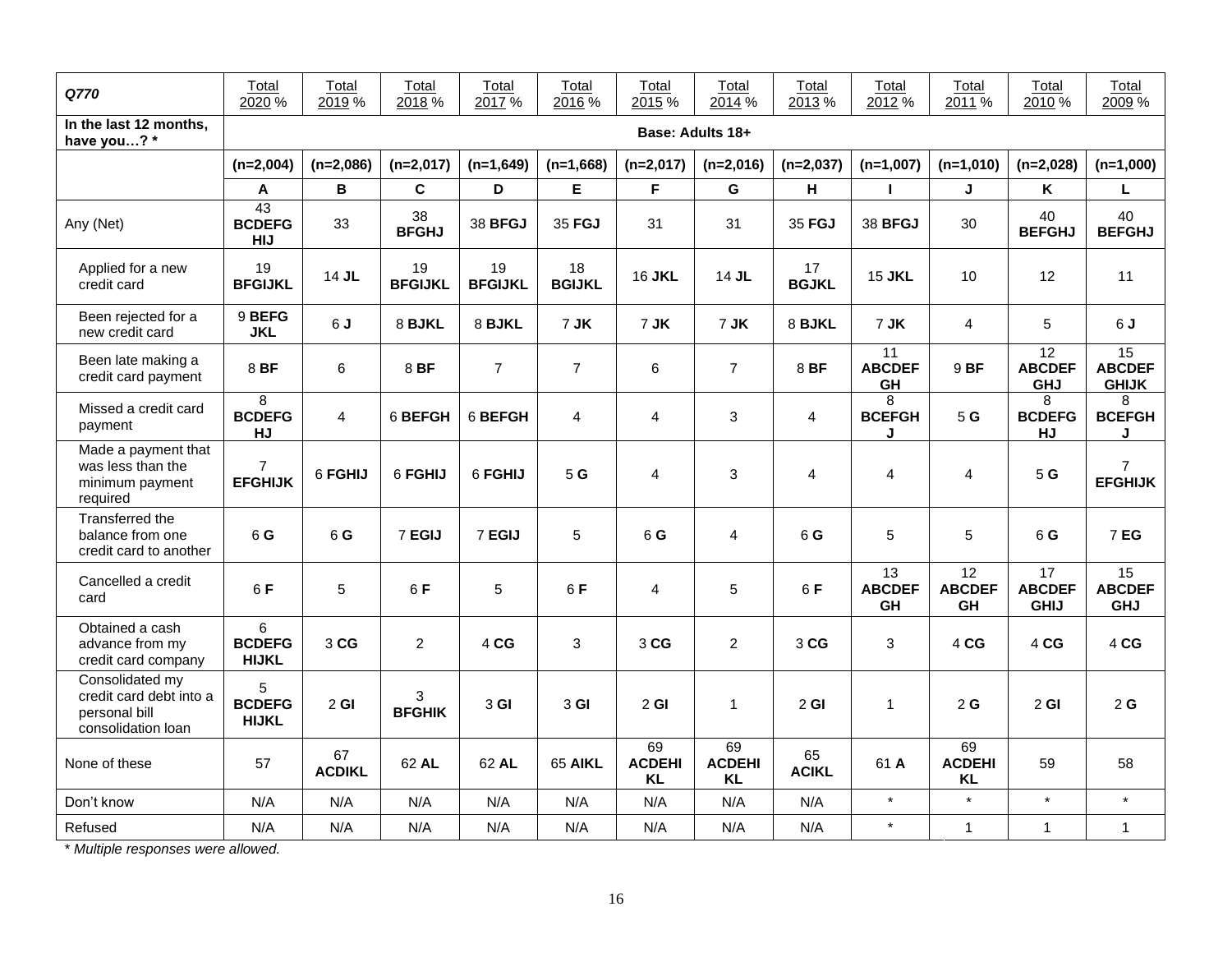| Q785                                                                                                         | Total<br>2020<br>$\%$            | Total<br>2019<br>%                 | Total<br>2018<br>$\%$ | Total<br>2017<br>$\%$ | Total<br>2016<br>%  | Total<br>2015<br>$\%$ | Total<br>2014<br>$\%$ | Total<br>2013<br>$\%$                 | Total<br>2012<br>%               | Total<br>2011<br>%         | Total<br>2010<br>$\%$                           | Total<br>2009<br>%                  |  |  |
|--------------------------------------------------------------------------------------------------------------|----------------------------------|------------------------------------|-----------------------|-----------------------|---------------------|-----------------------|-----------------------|---------------------------------------|----------------------------------|----------------------------|-------------------------------------------------|-------------------------------------|--|--|
| <b>Compared to one</b><br>year ago, how has<br>the current<br>economic climate<br>affected your<br>spending? |                                  | Base: Adults 18+                   |                       |                       |                     |                       |                       |                                       |                                  |                            |                                                 |                                     |  |  |
| Are you now                                                                                                  | $(n=2,004)$                      | $(n=2,086)$                        | $(n=2,017)$           | $(n=1,649)$           | $(n=1,668)$         | $(n=2,017)$           | $(n=2,016)$           | $(n=2,037)$                           | $(n=1,007)$                      | $(n=1,010)$                | $(n=2,028)$                                     | $(n=1,000)$                         |  |  |
| spending?                                                                                                    | A                                | В                                  | C                     | D                     | E.                  | F                     | G                     | H                                     | $\mathbf{L}$                     | J                          | K                                               | L                                   |  |  |
| More (Net)                                                                                                   | 27<br><b>BCDFGK</b>              | 23 KL                              | 24 FGKL               | 22 KL                 | 26<br><b>BDFGKL</b> | 21 KL                 | 21 KL                 | 27<br><b>BCDFGK</b>                   | 28<br><b>BCDFGK</b>              | 26<br><b>DFGKL</b>         | 18                                              | 18                                  |  |  |
| A lot more than<br>last year                                                                                 | 10<br><b>BCDEFG</b><br><b>KL</b> | $\overline{7}$                     | 8 FG                  | $\overline{7}$        | 8 FG                | 6                     | 6                     | 11<br><b>BCDEFG</b><br><b>KL</b>      | 10<br><b>BDFGL</b>               | 9FG                        | 8 FG                                            | $\overline{7}$                      |  |  |
| A little more than<br>last year                                                                              | 17 KL                            | 16 KL                              | 16 KL                 | 15 KL                 | 17 KL               | 15 KL                 | 15 KL                 | 17 KL                                 | 18<br><b>DFGKL</b>               | 17 KL                      | 10                                              | 10                                  |  |  |
| The same as last year                                                                                        | 52 HIJKL                         | 56<br><b>ACEFGH</b><br><b>IJKL</b> | 51 HIJKL              | 53 HIJKL              | 51 HIJKL            | 52 HIJKL              | 50 HIJKL              | <b>40 IJKL</b>                        | 32L                              | 31 L                       | 31 L                                            | 24                                  |  |  |
| Less (Net)                                                                                                   | 22                               | 21                                 | 25 AB                 | 26 ABE                | 23                  | <b>27 ABE</b>         | 29<br><b>ABCDE</b>    | $\overline{32}$<br><b>ABCDEF</b><br>G | 39<br><b>ABCDEF</b><br>GH        | 42<br><b>ABCDEF</b><br>GH  | $\overline{51}$<br><b>ABCDEF</b><br><b>GHIJ</b> | 57<br><b>ABCDEFG</b><br><b>HIJK</b> |  |  |
| A little less than<br>last year                                                                              | 14                               | 14                                 | 15                    | 16                    | 15                  | 17 AB                 | 17 AB                 | 18 ABCE                               | 19 ABCE                          | 23<br><b>ABCDEF</b><br>GHI | 28<br><b>ABCDEFG</b><br><b>HIJ</b>              | 30<br><b>ABCDEF</b><br><b>GHIJ</b>  |  |  |
| A lot less than<br>last year                                                                                 | 8                                | $\overline{7}$                     | 9 <b>B</b>            | 9B                    | 8                   | 9B                    | 12<br><b>ABCDEF</b>   | 14<br><b>ABCDEF</b>                   | 21<br><b>ABCDEF</b><br><b>GH</b> | 19<br><b>ABCDEF</b><br>GH  | 23<br><b>ABCDEF</b><br><b>GHJ</b>               | 27<br><b>ABCDEFG</b><br><b>HIJK</b> |  |  |
| Don't know                                                                                                   | N/A                              | N/A                                | N/A                   | N/A                   | N/A                 | N/A                   | N/A                   | N/A                                   | $\star$                          | $\mathbf{1}$               | $\mathbf{1}$                                    | $\star$                             |  |  |
| Refused                                                                                                      | N/A                              | N/A                                | N/A                   | N/A                   | N/A                 | N/A                   | N/A                   | N/A                                   | $\star$                          | $\star$                    | $\star$                                         | $\mathbf{1}$                        |  |  |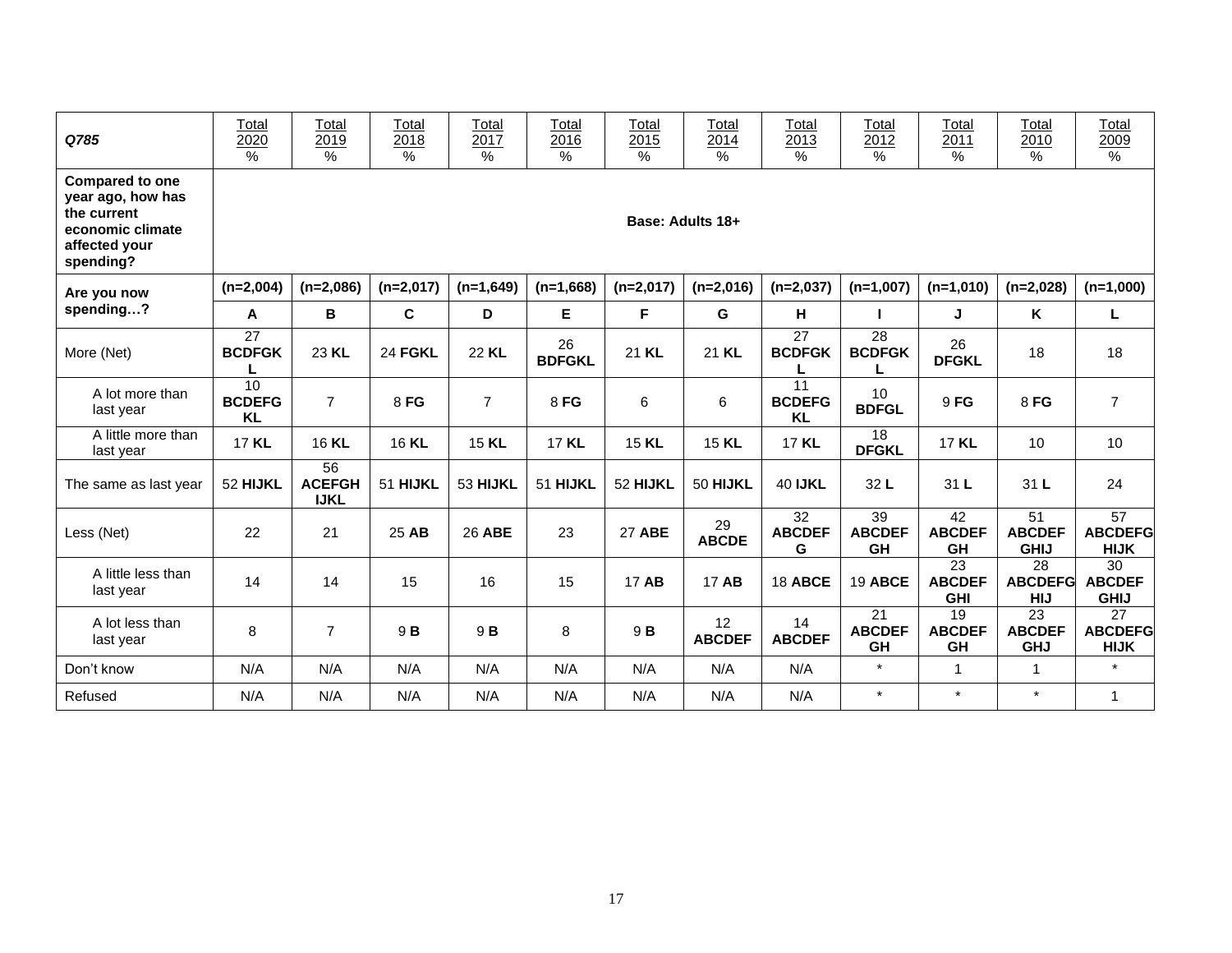| Q790                                                                                                    | Total<br>2020<br>$\%$                            | Total<br>2019<br>$\frac{9}{6}$    | Total<br>2018<br>$\frac{1}{2}$                 | Total<br>2017<br>$\%$ | Total<br>2016<br>$\%$            | Total<br>2015<br>$\%$ | Total<br>2014<br>$\frac{0}{0}$ | Total<br>2013<br>$\%$             | Total<br>2012<br>$\%$                          | Total<br>2011<br>$\%$                          | Total<br>2010<br>$\%$             | Total<br>2009<br>$\frac{9}{6}$         |
|---------------------------------------------------------------------------------------------------------|--------------------------------------------------|-----------------------------------|------------------------------------------------|-----------------------|----------------------------------|-----------------------|--------------------------------|-----------------------------------|------------------------------------------------|------------------------------------------------|-----------------------------------|----------------------------------------|
| Compared to one year<br>ago, how has the<br>current economic<br>climate affected your<br>saving habits? |                                                  |                                   |                                                |                       |                                  |                       | Base: Adults 18+               |                                   |                                                |                                                |                                   |                                        |
| Are you now                                                                                             | $(n=2,004)$                                      | $(n=2,086)$                       | $(n=2,017)$                                    | $(n=1,649)$           | $(n=1,668)$                      | $(n=2,017)$           | $(n=2,016)$                    | $(n=2,037)$                       | $(n=1,007)$                                    | $(n=1,010)$                                    | $(n=2,028)$                       | $(n=1,000)$                            |
| saving?                                                                                                 | A                                                | В                                 | C                                              | D                     | Е                                | F                     | G                              | н                                 |                                                | J                                              | Κ                                 | L                                      |
| More (Net)                                                                                              | $\overline{32}$<br><b>BCDEFG</b><br><b>HIJKL</b> | 26 GIJ                            | $\overline{29}$<br><b>BDEFGIJ</b><br><b>KL</b> | 26 GIJ                | 26 GIJ                           | 24                    | 23                             | 29<br><b>BDEFGIJ</b><br><b>KL</b> | 21                                             | 22                                             | 24                                | 23                                     |
| A lot more than last<br>vear                                                                            | 81                                               | 71                                | 8 <sub>1</sub>                                 | 71                    | 8 <sub>1</sub>                   | 71                    | 71                             | 9 BDFGI                           | 5                                              | $\overline{7}$                                 | 8 <sub>1</sub>                    | 9 <sub>l</sub>                         |
| A little more than<br>last year                                                                         | 24<br><b>BCDEFG</b><br><b>HIJKL</b>              | <b>19 GIJL</b>                    | 21<br><b>EFGIJKL</b>                           | 19 GIJL               | $18$ JL                          | $18$ JL               | 16                             | 20 GIJKL                          | 16                                             | 14                                             | 17J                               | 15                                     |
| The same as last year                                                                                   | 51 HIJKL                                         | 59<br><b>ACDGHI</b><br><b>JKL</b> | 53 HIJKL                                       | 54 HIJKL              | 58<br><b>ACDHIJ</b><br><b>KL</b> | 56<br><b>AHIJKL</b>   | 55<br><b>AHIJKL</b>            | <b>46 IJKL</b>                    | 38                                             | 41                                             | 38                                | 39                                     |
| Less (Net)                                                                                              | 18 <b>B</b>                                      | 15                                | 18 <b>B</b>                                    | 20 BE                 | 16                               | 19 BE                 | 22<br><b>ABCEF</b>             | 25<br><b>ABCDEF</b><br>G          | 40<br><b>ABCDEF</b><br><b>GHKL</b>             | 36<br><b>ABCDEF</b><br>GH                      | 36<br><b>ABCDEF</b><br>GH         | $\overline{35}$<br><b>ABCDEF</b><br>GH |
| A little less than<br>last year                                                                         | 9                                                | 8                                 | 10B                                            | 10B                   | 9                                | 10B                   | <b>11 ABE</b>                  | <b>11 ABE</b>                     | $\overline{19}$<br><b>ABCDEF</b><br><b>GHL</b> | $\overline{19}$<br><b>ABCDEF</b><br><b>GHL</b> | 18<br><b>ABCDEF</b><br><b>GHL</b> | $\overline{15}$<br><b>ABCDEF</b><br>GH |
| A lot less than last<br>year                                                                            | 9 BE                                             | $\overline{7}$                    | 8                                              | 10 BCE                | $\overline{7}$                   | 9                     | 10 BE                          | 13<br><b>ABCDEF</b><br>G          | 21<br><b>ABCDEF</b><br><b>GHK</b>              | 18<br><b>ABCDEF</b><br>GH                      | 17<br><b>ABCDEF</b><br>GH         | 20<br><b>ABCDEF</b><br><b>GHK</b>      |
| Don't know                                                                                              | N/A                                              | N/A                               | N/A                                            | N/A                   | N/A                              | N/A                   | N/A                            | N/A                               | $\mathbf{1}$                                   | $\mathbf{1}$                                   | -1                                | 1                                      |
| Refused                                                                                                 | N/A                                              | N/A                               | N/A                                            | N/A                   | N/A                              | N/A                   | N/A                            | N/A                               |                                                | $\star$                                        | 1 <sub>l</sub>                    | $2$ IK                                 |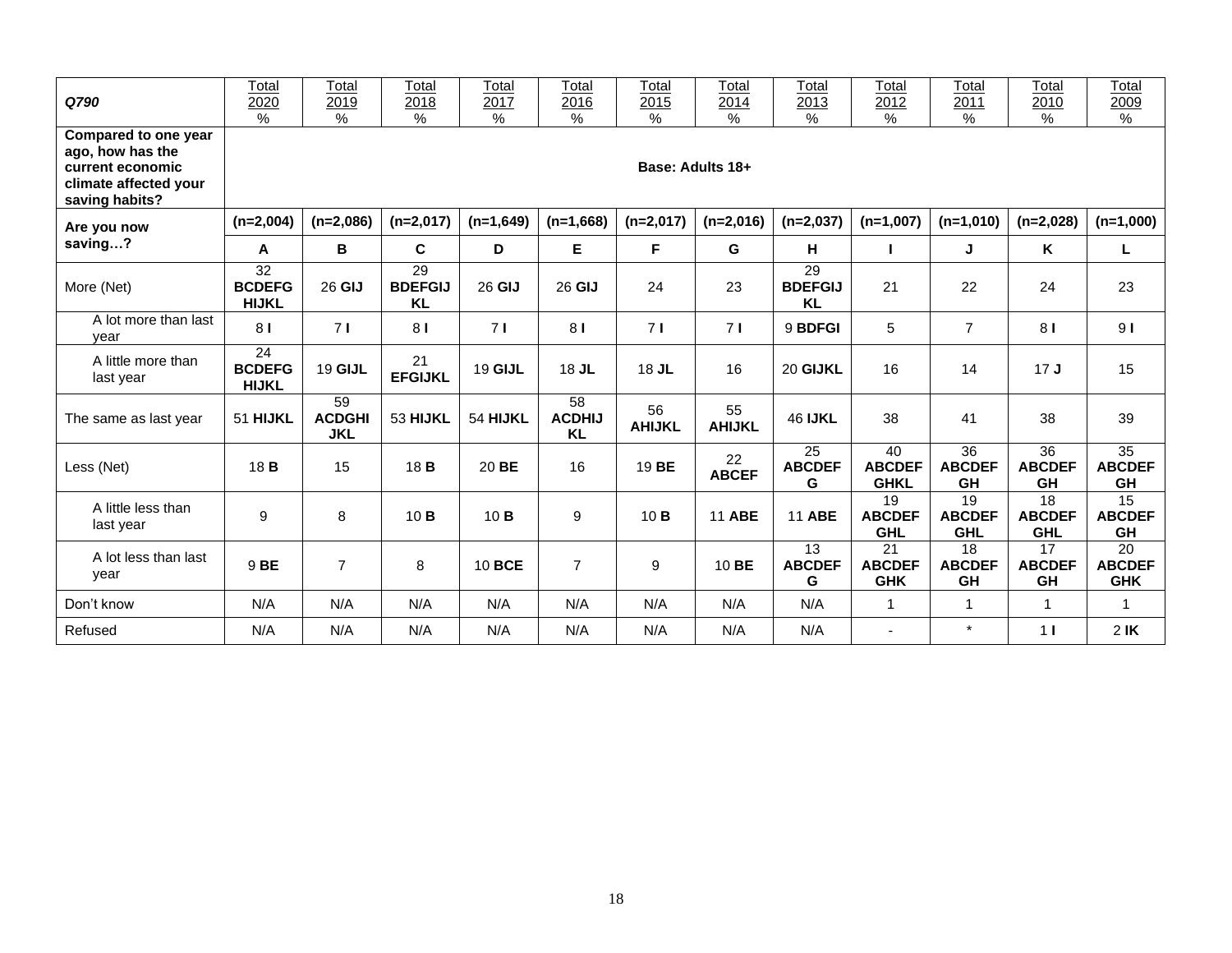| Q795                                                                                                                                           | <b>Total 2020</b><br>$\%$                                                                                                                                                                            | <b>Total 2019</b><br>$\%$ | <b>Total 2018</b><br>$\%$ | <b>Total 2017</b><br>$\%$ | <b>Total 2016</b><br>% | <b>Total 2015</b><br>% | <b>Total 2014</b><br>$\%$ | <b>Total 2013</b><br>$\%$ | <b>Total 2012</b><br>$\%$ | <b>Total 2011</b><br>$\%$ | <b>Total 2010</b><br>%              | <b>Total 2009</b><br>$\%$ |
|------------------------------------------------------------------------------------------------------------------------------------------------|------------------------------------------------------------------------------------------------------------------------------------------------------------------------------------------------------|---------------------------|---------------------------|---------------------------|------------------------|------------------------|---------------------------|---------------------------|---------------------------|---------------------------|-------------------------------------|---------------------------|
| On a scale<br>from A to F,<br>what grade<br>would you<br>give<br>yourself in<br>terms of<br>your<br>knowledge<br>about<br>personal<br>finance? | Base: Adults 18+<br>$(n=2,086)$<br>$(n=2,017)$<br>$(n=1,668)$<br>$(n=2,017)$<br>$(n=2,016)$<br>$(n=2,037)$<br>$(n=1,007)$<br>$(n=1,000)$<br>$(n=2,004)$<br>$(n=1,649)$<br>$(n=1,010)$<br>$(n=2,028)$ |                           |                           |                           |                        |                        |                           |                           |                           |                           |                                     |                           |
|                                                                                                                                                |                                                                                                                                                                                                      |                           |                           |                           |                        |                        |                           |                           |                           |                           |                                     |                           |
|                                                                                                                                                | A                                                                                                                                                                                                    | В                         | $\mathbf c$               | D                         | E                      | F                      | G                         | н                         |                           | J                         | K                                   | L                         |
| $A/B$ (Net)                                                                                                                                    | 57                                                                                                                                                                                                   | 55                        | 55                        | 57                        | 56                     | 59 BC                  | 59 BC                     | 60 BCE                    | 58                        | 57                        | 65<br><b>ABCDE</b><br><b>FGHIJL</b> | 58                        |
| $\mathsf{A}$                                                                                                                                   | 20                                                                                                                                                                                                   | 19                        | 18                        | 18                        | 21<br><b>CDGHL</b>     | 19                     | 18                        | 18                        | 19                        | 21                        | 22<br><b>BCDGHL</b>                 | 18                        |
| $\sf{B}$                                                                                                                                       | 37                                                                                                                                                                                                   | 37                        | 37                        | 39 E                      | 35                     | 40 E                   | 41 ABCE                   | 42 ABCEJ                  | 39 E                      | 37                        | 42 ABCEJ                            | 40 E                      |
| $\mathbf C$                                                                                                                                    | 29 K                                                                                                                                                                                                 | 32 ADK                    | 31 DK                     | 28                        | 32 ADK                 | 31 K                   | 31 K                      | 31 DK                     | 29                        | 30 K                      | 26                                  | 29                        |
| $D/F$ (Net)                                                                                                                                    | 14 FGHJK                                                                                                                                                                                             | 13 FGHK                   | 14 FGHJK                  | 14 FGHJK                  | 13 FGHK                | 10                     | 10                        | 9                         | <b>12 HK</b>              | 11 $K$                    | 8                                   | <b>12 HK</b>              |
| D                                                                                                                                              | 9 HK                                                                                                                                                                                                 | 9 FGHJK                   | 9 HK                      | 9 HK                      | 9 HK                   | $\overline{7}$         | $\overline{7}$            | $\overline{7}$            | 9                         | $\overline{7}$            | $\overline{7}$                      | 9                         |
| F                                                                                                                                              | 5 FGHKL                                                                                                                                                                                              | 4 HK                      | 5 FGHKL                   | 5 FGHKL                   | 4 HK                   | 3                      | 3                         | $\overline{2}$            | 4 HK                      | 5 FGHKL                   | $\overline{2}$                      | 3                         |
| Don't know                                                                                                                                     | N/A                                                                                                                                                                                                  | N/A                       | N/A                       | N/A                       | N/A                    | N/A                    | N/A                       | N/A                       | $\star$                   | $\mathbf{1}$              | $\mathbf{1}$                        | $\mathbf{1}$              |
| Refused                                                                                                                                        | N/A                                                                                                                                                                                                  | N/A                       | N/A                       | N/A                       | N/A                    | N/A                    | N/A                       | N/A                       | $\star$                   | $\star$                   | $\star$                             | $\mathbf{1}$              |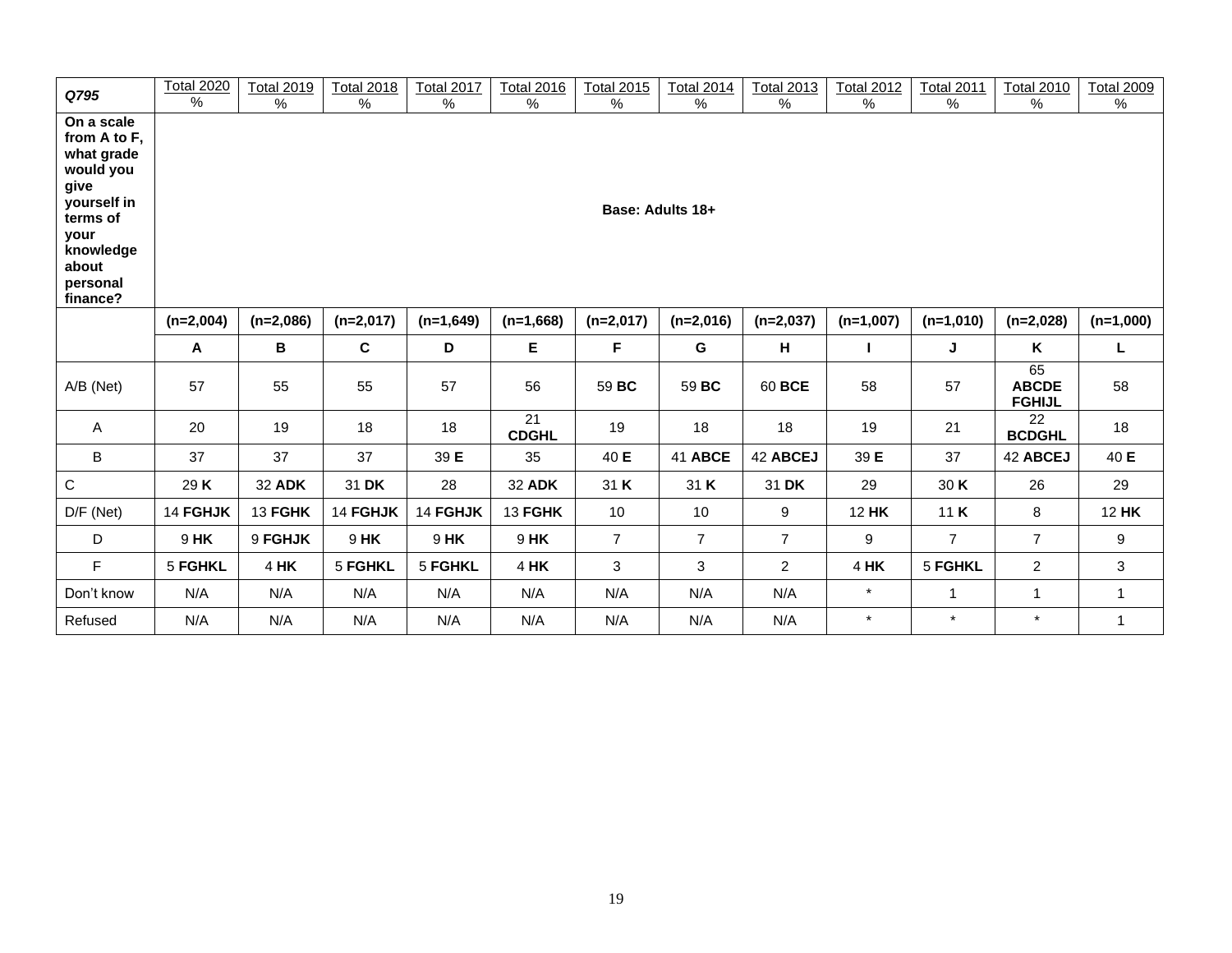| Q800                                                                                                                                        | <b>Total 2020</b><br>$\%$ | <b>Total 2019</b><br>$\%$ | <b>Total 2018</b><br>℅ | <b>Total 2017</b><br>% |  |  |  |
|---------------------------------------------------------------------------------------------------------------------------------------------|---------------------------|---------------------------|------------------------|------------------------|--|--|--|
| Which of the following, if any, would you turn to for general<br>financial/money management guidance? *                                     | Base: Adults 18+          |                           |                        |                        |  |  |  |
|                                                                                                                                             | $(n=2,004)$               | $(n=2,086)$               | $(n=2,017)$            | $(n=1,649)$            |  |  |  |
| Would you turn to?                                                                                                                          | A                         | B                         | C                      | D                      |  |  |  |
| Any (Net)                                                                                                                                   | 80                        | 80                        | 82                     | 81                     |  |  |  |
| A financial professional such as a Certified Public Accountant (CPA) or<br>financial planner                                                | 36                        | 35                        | 37                     | 37                     |  |  |  |
| My friends and family                                                                                                                       | 31                        | 32                        | 36 AB                  | 34A                    |  |  |  |
| Bank or credit union                                                                                                                        | 22                        | 25A                       | 25A                    | 32 ABC                 |  |  |  |
| An online do-it-yourself tool or app that automatically generates<br>financial/money management advice based on information I enter/provide | 19                        | 21                        | 22A                    | 22A                    |  |  |  |
| A professional non-profit credit counseling agency                                                                                          | 13B                       | 11                        | 14B                    | 14B                    |  |  |  |
| A lawyer                                                                                                                                    | 6                         | 5                         | 7 BD                   | 5                      |  |  |  |
| Other                                                                                                                                       | 3                         | 5 A                       | 4                      | 5 A                    |  |  |  |
| None                                                                                                                                        | 20                        | 20                        | 18                     | 19                     |  |  |  |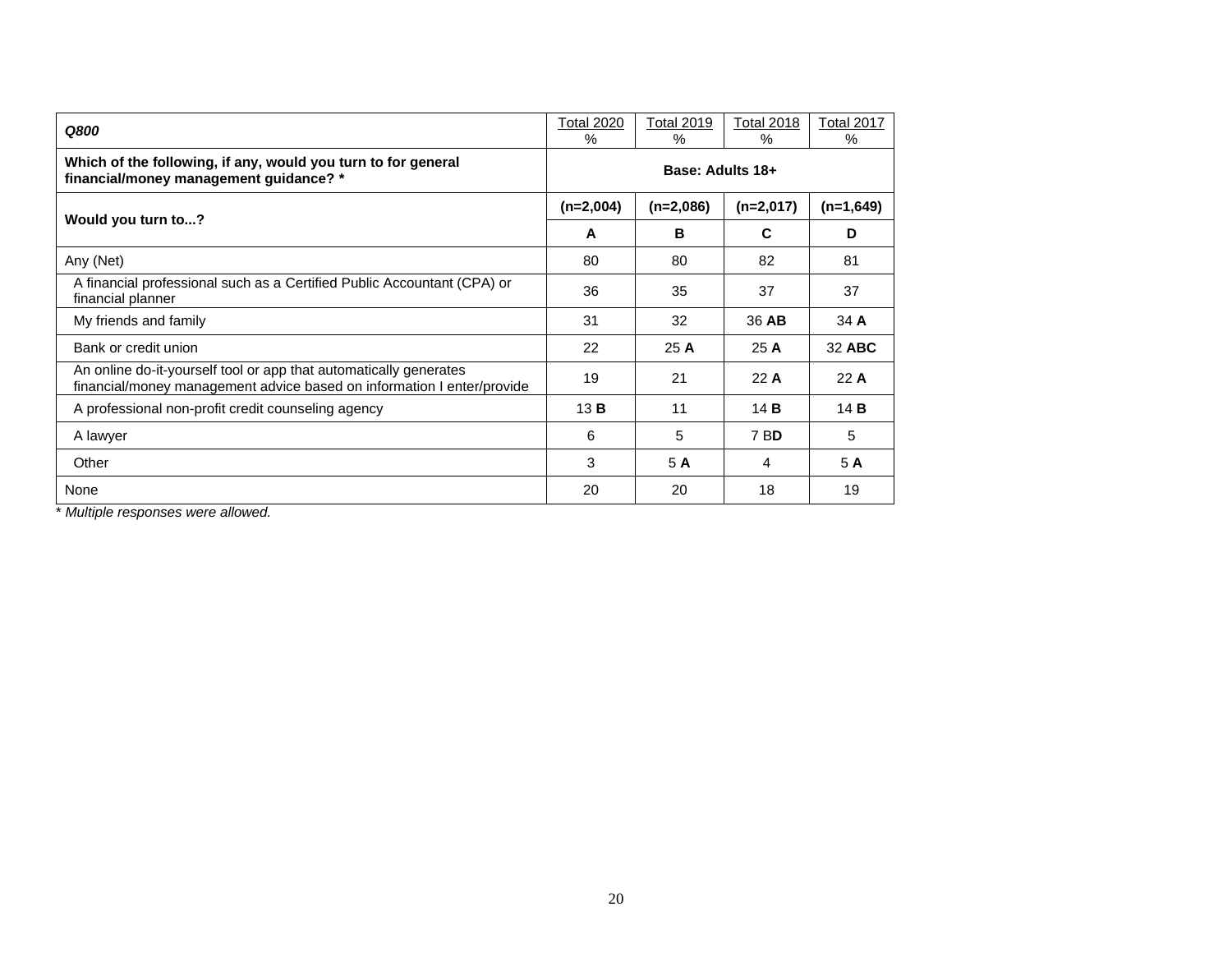| Q805                                                                                                                                    | <b>Total 2020</b><br>% | <b>Total 2019</b><br>%  | <b>Total 2018</b><br>%  | <b>Total 2017</b><br>$\%$ | <b>Total 2016</b><br>$\%$ | <b>Total 2015</b><br>% | <b>Total 2014</b><br>% | <b>Total 2013</b><br>$\%$ | <b>Total 2012</b><br>% | <b>Total 2011</b><br>% |
|-----------------------------------------------------------------------------------------------------------------------------------------|------------------------|-------------------------|-------------------------|---------------------------|---------------------------|------------------------|------------------------|---------------------------|------------------------|------------------------|
| If you were having<br>financial problems<br>related to debt, which<br>of the following, if<br>any, would you turn<br>to for help first? |                        |                         |                         |                           |                           | Base: Adults 18+       |                        |                           |                        |                        |
| Would you turn to?                                                                                                                      | $(n=2,004)$            | $(n=2,086)$             | $(n=2,017)$             | $(n=1,649)$               | $(n=1,668)$               | $(n=2,017)$            | $(n=2,016)$            | $(n=2,037)$               | $(n=1,007)$            | $(n=1,010)$            |
|                                                                                                                                         | Α                      | В                       | $\overline{\mathsf{c}}$ | D                         | E                         | $\overline{F}$         | G                      | н                         |                        | J                      |
| Any (Net)                                                                                                                               | 81                     | 82                      | 82                      | 82                        | 81                        | 82                     | 85 ABCDE               | 86<br><b>ABCDEF</b>       | 95<br><b>ABCDEFGHJ</b> | 92<br><b>ABCDEFGH</b>  |
| My friends and<br>family                                                                                                                | 23                     | 23                      | 24                      | 25                        | 24                        | 25                     | 25                     | 28 ABCDEJ                 | 27 AB                  | 24                     |
| A financial<br>professional such as<br>a Certified Public<br>Accountant (CPA)<br>or financial planner                                   | 14                     | 15 EFGH                 | 13                      | 14                        | 12                        | 12                     | 12                     | 12                        | 14                     | 18<br><b>ABCDEFGHI</b> |
| A do-it-yourself tool<br>to help me pay<br>down debt myself                                                                             | 10                     | <b>12 ACD</b>           | 10                      | 10                        | <b>15 ABCD</b>            | <b>13 ACD</b>          | <b>14 ACD</b>          | <b>14 ACD</b>             | <b>14 ACD</b>          | <b>15 ABCD</b>         |
| The lender or credit<br>card company to<br>see what solutions<br>they could offer                                                       | $\mathsf g$            | 9                       | <b>12 ABJ</b>           | <b>13 ABFJ</b>            | <b>11 ABJ</b>             | 10                     | 12 ABJ                 | 14 ABEFJ                  | <b>13 ABFJ</b>         | 8                      |
| A professional non-<br>profit credit<br>counseling agency                                                                               | 8 EI                   | 71                      | 8 EI                    | 8 EI                      | 61                        | 8 EI                   | 9 EI                   | 71                        | 4                      | 71                     |
| The lender or credit<br>card company<br>specifically about<br>settling the debt for<br>less than the<br>balance owed                    | 6 DEFGH                | 5F                      | 5F                      | $\overline{4}$            | $\overline{4}$            | 3                      | $\overline{4}$         | 4                         | 6 DEFGH                | <b>7 BCDEFGH</b>       |
| A debt settlement<br>company to settle<br>the debt for less<br>than the balance<br>owed                                                 | 5 FGHIJ                | 5 FGHIJ                 | 5 FGHIJ                 | $\overline{4}$            | $\overline{4}$            | 3                      | $\mathbf{3}$           | 3                         | 3                      | 3                      |
| A bankruptcy<br>attorney                                                                                                                | 3 BDE                  | $\overline{2}$          | 3 BDE                   | $\overline{2}$            | $\overline{2}$            | $\mathbf{3}$           | $\mathbf{3}$           | 3 BDE                     | $\overline{a}$         | $\overline{a}$         |
| Other                                                                                                                                   | 3                      | $\overline{\mathbf{4}}$ | $\overline{4}$          | $\overline{4}$            | $\overline{4}$            | 5 AH                   | 5 AH                   | 3                         | 11<br><b>ABCDEFGH</b>  | 10<br><b>ABCDEFGH</b>  |
| None                                                                                                                                    | 19 GHIJ                | 18 GHIJ                 | 18 GHIJ                 | 18 GHIJ                   | 19 GHIJ                   | 18 HIJ                 | 15 <sub>1</sub>        | 14 <sub>l</sub>           | $\overline{4}$         | 5                      |
| Don't know                                                                                                                              | N/A                    | N/A                     | N/A                     | N/A                       | N/A                       | N/A                    | N/A                    | N/A                       | $\mathbf{1}$           | $\overline{c}$         |
| Refused                                                                                                                                 | N/A                    | N/A                     | N/A                     | N/A                       | N/A                       | N/A                    | N/A                    | N/A                       | $\ast$                 | $\ast$                 |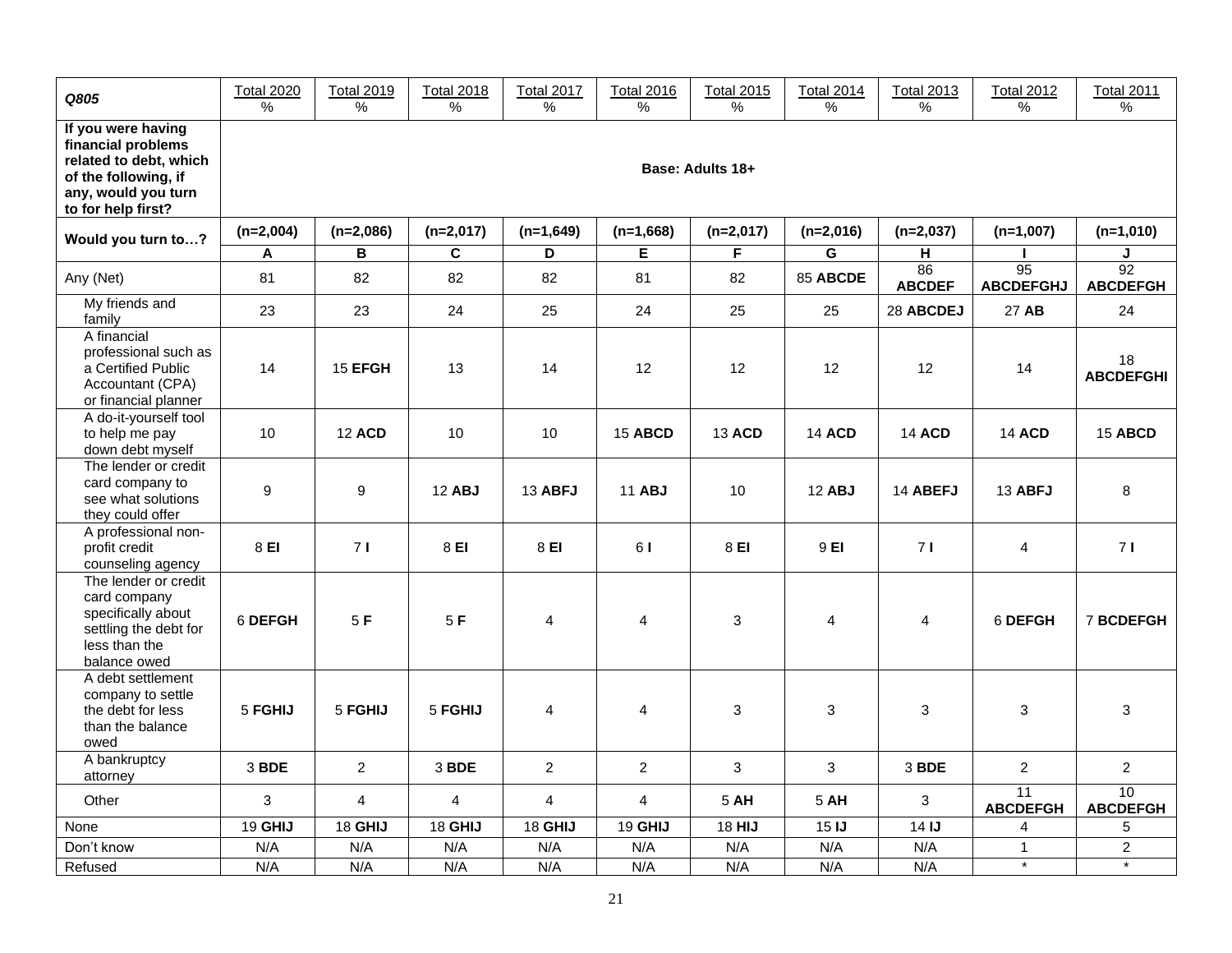| Q810                                                                                                                                     | Total<br>2020<br>$\frac{0}{0}$ | Total<br>2019<br>$\%$ | Total<br>2018<br>$\%$ | Total<br>2017<br>$\%$ | Total<br>2016<br>$\%$ | Total<br>2015<br>$\frac{1}{6}$ | Total<br>2014<br>$\%$             | Total<br>2013<br>$\frac{0}{0}$ | Total<br>2012<br>$\%$    | Total<br>2011<br>$\%$ | Total<br>2010<br>$\%$              | Total<br>2009<br>$\%$              |
|------------------------------------------------------------------------------------------------------------------------------------------|--------------------------------|-----------------------|-----------------------|-----------------------|-----------------------|--------------------------------|-----------------------------------|--------------------------------|--------------------------|-----------------------|------------------------------------|------------------------------------|
| How strongly do you<br>agree or disagree with the<br>following statement?                                                                |                                |                       |                       |                       |                       |                                | Base: Adults 18+                  |                                |                          |                       |                                    |                                    |
| <b>Considering what I</b><br>already know about                                                                                          | $(n=2,004)$                    | $(n=2,086)$           | $(n=2,017)$           | $(n=1,649)$           | $(n=1,668)$           | $(n=2,017)$                    | $(n=2,016)$                       | $(n=2,037)$                    | $(n=1,007)$              | $(n=1,010)$           | $(n=2,028)$                        | $(n=1,000)$                        |
| personal finance, I<br>could still benefit from<br>some advice and<br>answers to everyday<br>financial questions<br>from a professional. | A                              | B                     | C                     | D                     | Е                     | F                              | G                                 | н                              |                          | J                     | Κ                                  |                                    |
| Agree (Net)                                                                                                                              | <b>78 EFG</b>                  | 76 G                  | <b>79 BEFG</b>        | 80<br><b>BEFGJ</b>    | 75                    | 75                             | 73                                | <b>78 EFG</b>                  | 80<br><b>BEFGJ</b>       | 76                    | <b>78 EFG</b>                      | 80<br><b>BEFGJ</b>                 |
| Strongly agree                                                                                                                           | 29 EFG                         | <b>27 EFG</b>         | 29 EFG                | 31<br><b>BEFGH</b>    | 24 G                  | 23G                            | 20                                | <b>27 EFG</b>                  | 32<br><b>BEFGHJ</b>      | <b>28 EFG</b>         | 31<br><b>BEFGH</b>                 | 35<br><b>ABCDEF</b><br><b>GHJK</b> |
| Somewhat agree                                                                                                                           | 49 L                           | 49 L                  | 50 KL                 | 49 L                  | 51 KL                 | 52 IJKL                        | 53<br><b>ABDIJKL</b>              | 51 KL                          | 48                       | 48                    | 46                                 | 45                                 |
| Disagree (Net)                                                                                                                           | 22                             | 24<br><b>CDIKL</b>    | 21                    | 20                    | 25<br><b>ACDHIK</b>   | 25<br><b>ACDHIK</b>            | 27<br><b>ABCDHI</b><br><b>JKL</b> | 22                             | 19                       | 23 IL                 | 21                                 | 19                                 |
| Somewhat disagree                                                                                                                        | <b>15 IJKL</b>                 | 16 DIJKL              | <b>14 IKL</b>         | <b>13 IKL</b>         | 17<br><b>CDHIJKL</b>  | 16 DIJKL                       | 18<br><b>ACDHIJ</b><br><b>KL</b>  | <b>14 IKL</b>                  | 10                       | 12                    | 10                                 | 10                                 |
| Strongly disagree                                                                                                                        | $\overline{7}$                 | 8                     | 7                     | 8                     | 9 AC                  | 9 AC                           | 10 <sup>1</sup><br><b>ABCDH</b>   | 8                              | 9                        | 11<br><b>ABCDHL</b>   | 12<br><b>ABCDEF</b><br><b>GHIL</b> | 8                                  |
| Don't know                                                                                                                               | N/A                            | N/A                   | N/A                   | N/A                   | N/A                   | N/A                            | N/A                               | N/A                            | $\mathbf{1}$             | 1                     | 1                                  | $\mathbf{1}$                       |
| Refused                                                                                                                                  | N/A                            | N/A                   | N/A                   | N/A                   | N/A                   | N/A                            | N/A                               | N/A                            | $\overline{\phantom{a}}$ | $\star$               | $\star$                            | $\star$                            |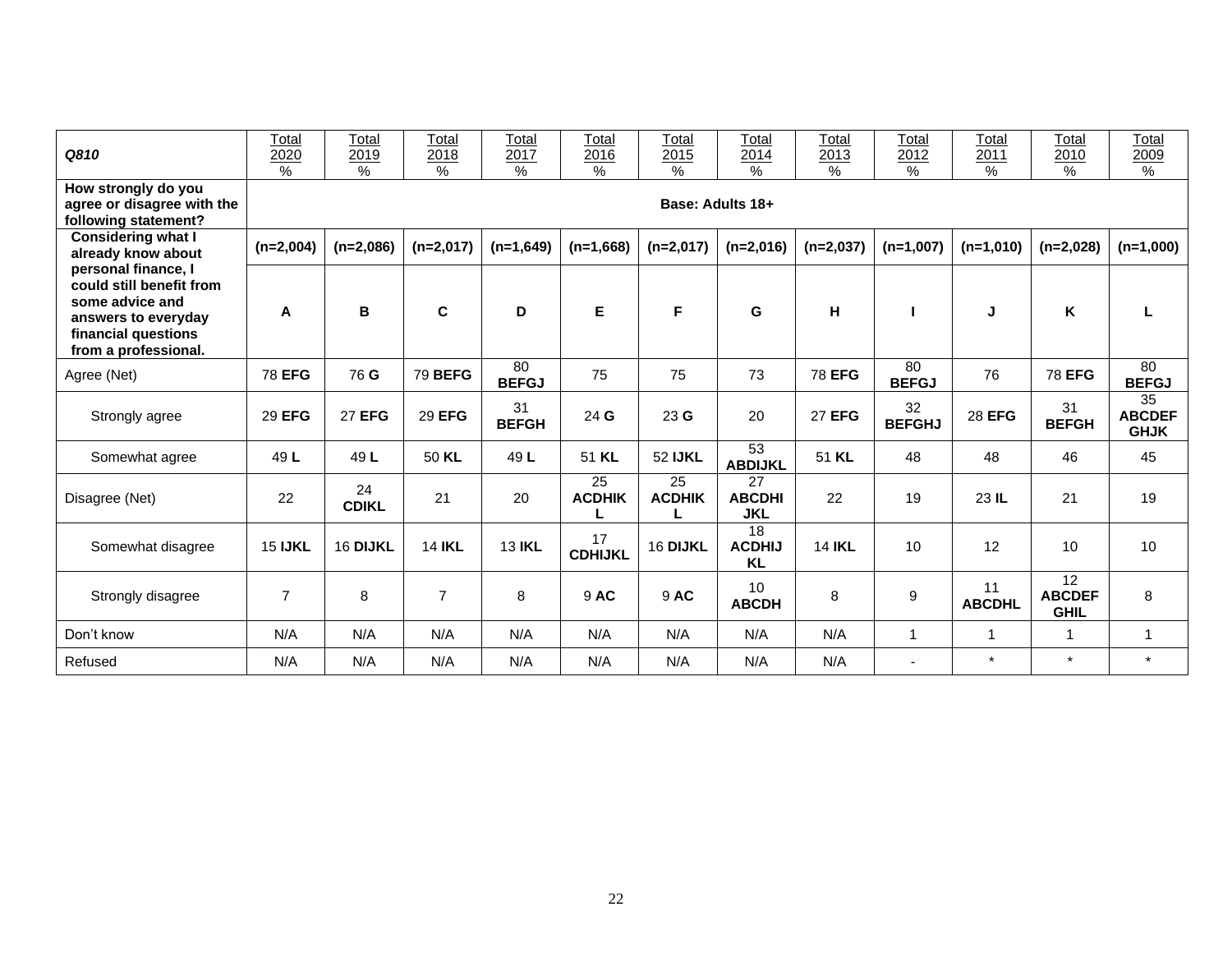| Q815                                                                                                                               | Total<br>2020<br>$\%$                                        | Total<br>2019<br>$\%$                           | Total<br>2018<br>$\%$   | Total<br>2017<br>$\frac{0}{0}$   | Total<br>2016<br>$\%$                | Total<br>2015<br>$\frac{0}{0}$ | Total<br>2014<br>$\frac{0}{0}$   | Total<br>2013<br>$\%$ | Total<br>2012<br>$\%$          | Total<br>2011<br>$\%$ | Total<br>2010<br>$\%$             | Total<br>2009<br>$\%$   | Total<br>2008<br>%      | Total<br>2007<br>$\%$            |
|------------------------------------------------------------------------------------------------------------------------------------|--------------------------------------------------------------|-------------------------------------------------|-------------------------|----------------------------------|--------------------------------------|--------------------------------|----------------------------------|-----------------------|--------------------------------|-----------------------|-----------------------------------|-------------------------|-------------------------|----------------------------------|
| How familiar, if at all,<br>are you with the<br><b>National Foundation for</b><br><b>Credit Counseling, also</b><br>known as NFCC? |                                                              | Base: Adults 18+                                |                         |                                  |                                      |                                |                                  |                       |                                |                       |                                   |                         |                         |                                  |
|                                                                                                                                    | $(n=$<br>2,004                                               | $(n=$<br>2,086)                                 | $(n=$<br>2,017)         | $(n=$<br>1,649)                  | $(n=$<br>1,668)                      | $(n=$<br>2,017)                | $(n=$<br>2,016                   | $(n=$<br>2,037)       | (n=<br>1,007)                  | $(n=$<br>1,010)       | $(n=$<br>2,028)                   | $(n=$<br>1,000          | (n=<br>1,001)           | $(n=$<br>,003)                   |
|                                                                                                                                    | A                                                            | B                                               | C                       | D                                | Е                                    | F                              | G                                | н                     |                                | J                     | K                                 | L                       | M                       | N                                |
| Familiar (Net)                                                                                                                     | $\overline{25}$<br><b>BCDEF</b><br><b>GHIJK</b><br>L         | 16G                                             | 17 FG                   | 17 FG                            | 15                                   | 14                             | 13                               | 16G                   | 16G                            | 15                    | 18<br><b>EFGJ</b>                 | 17 FG                   | N/A                     | N/A                              |
| Very familiar                                                                                                                      | $\overline{7}$<br><b>BCDEF</b><br><b>GHIJK</b><br><b>LMN</b> | 4<br><b>FGIJKL</b><br>М                         | 4<br><b>FGIJKL</b><br>М | 5<br><b>FGHIJK</b><br><b>LMN</b> | $\overline{4}$<br><b>FGIJKL</b><br>М | 2                              | $\overline{2}$                   | 3 FGK                 | $\overline{2}$                 | 2                     | $\overline{2}$                    | $\overline{c}$          | $\overline{c}$          | 3                                |
| Somewhat familiar                                                                                                                  | 17<br><b>BCDEF</b><br><b>GHIJN</b>                           | 12 <sub>G</sub>                                 | 13G                     | 12                               | 11                                   | 12 <sub>G</sub>                | 10                               | 13 G                  | 14 EG                          | 13 G                  | 16<br><b>BCDEF</b><br><b>GHJN</b> | 15<br><b>BDEFG</b><br>N | 15<br><b>BDEFG</b><br>N | 12                               |
| Not Familiar (Net)                                                                                                                 | 75                                                           | 84 A                                            | 83 A                    | 83 A                             | <b>85 AKL</b>                        | 86<br><b>ACDIK</b>             | 87<br><b>ABCD</b><br><b>HIKL</b> | 84 A                  | 83 A                           | 85 AK                 | 82 A                              | 82 A                    | N/A                     | N/A                              |
| Not too familiar                                                                                                                   | $\overline{28}$<br><b>CDEFG</b><br><b>HIJKL</b><br><b>MN</b> | 26<br><b>CDEFG</b><br><b>HIJKL</b><br><b>MN</b> | 23<br><b>IKMN</b>       | 21 IMN                           | <b>22 IMN</b>                        | 23<br><b>IKMN</b>              | <b>22 IMN</b>                    | 21 IMN                | 17                             | 20 MN                 | <b>20 IMN</b>                     | <b>22 IMN</b>           | 14                      | 16                               |
| Not familiar at all                                                                                                                | 47                                                           | 58 A                                            | 60 A                    | 62 AB                            | 63 AB                                | 63 AB                          | 66<br><b>ABCDF</b><br><b>HKL</b> | 63 ABC                | 66<br><b>ABCD</b><br><b>KL</b> | 65<br><b>ABCL</b>     | 62 AB                             | 60 A                    | 65<br><b>ABCL</b>       | 68<br><b>ABCDE</b><br><b>FHL</b> |
| Don't know                                                                                                                         | N/A                                                          | N/A                                             | N/A                     | N/A                              | N/A                                  | N/A                            | N/A                              | N/A                   | $\star$                        | $\sim$                | $\star$                           | $\star$                 | $\overline{2}$          | $\overline{2}$                   |
| Refused                                                                                                                            | N/A                                                          | N/A                                             | N/A                     | N/A                              | N/A                                  | N/A                            | N/A                              | N/A                   | $\blacksquare$                 | $\star$               | $\star$                           | $\star$                 | 1 <sub>1</sub>          | $\star$                          |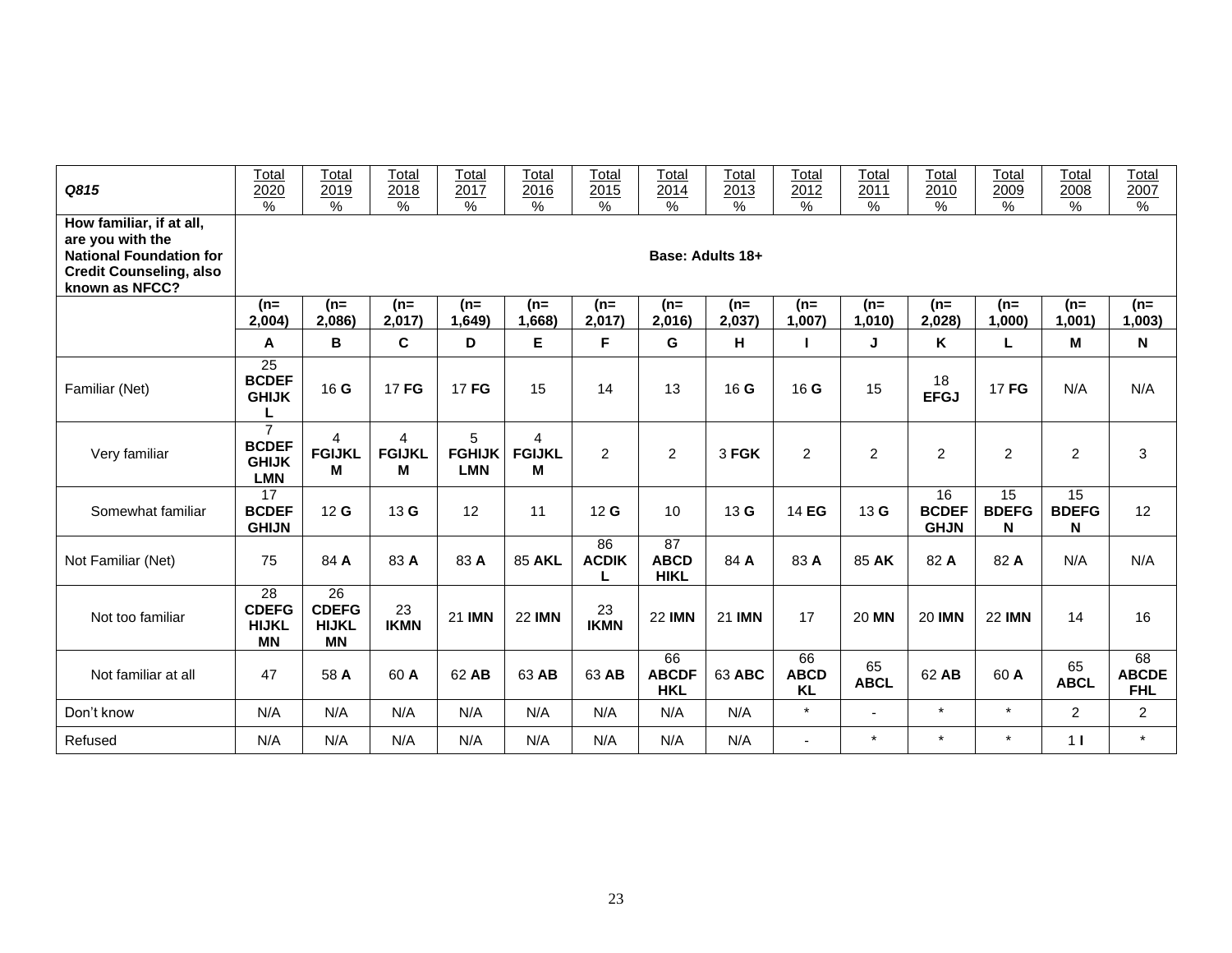| Q820                                                                                                                                                                                                 | <b>Total 2020</b><br>$\%$ | Total<br>2019<br>$\%$ | Total<br>2018<br>$\%$           | Total<br>2017<br>$\%$ | Total<br>2016<br>$\%$ | <b>Total 2015</b><br>$\frac{0}{0}$ | Total<br>2014<br>$\%$ | Total<br>2013<br>$\%$ |
|------------------------------------------------------------------------------------------------------------------------------------------------------------------------------------------------------|---------------------------|-----------------------|---------------------------------|-----------------------|-----------------------|------------------------------------|-----------------------|-----------------------|
| For which of the following reasons, if any, would<br>you not reach out to a professional non-profit<br>credit counseling agency for help if you were<br>having financial problems related to debt? * |                           |                       |                                 |                       |                       |                                    |                       |                       |
|                                                                                                                                                                                                      | $(n=2,004)$               | $(n=2,086)$           | $(n=2,017)$                     | $(n=1,649)$           | $(n=1,668)$           | $(n=2,017)$                        | $(n=2,016)$           | $(n=2,037)$           |
|                                                                                                                                                                                                      | $\mathsf{A}$              | B                     | C                               | D                     | Е                     | F                                  | G                     | H                     |
| Would Not Reach Out to Professional Non-Profit<br>Credit Counseling Agency (Net)                                                                                                                     | 57 F                      | 60 FGH                | 61 AFGH                         | 58 F                  | 59 FGH                | 53                                 | 55                    | 55                    |
| I can resolve my own problems without outside<br>help.                                                                                                                                               | 16                        | 22A                   | 21A                             | 23 A                  | 21A                   | 22 A                               | 24 ACE                | 22A                   |
| Credit counseling might cost too much.                                                                                                                                                               | 14                        | 16                    | 17 AF                           | 17 AF                 | 17 AF                 | 14                                 | 15                    | 17 AF                 |
| I don't know which agency to turn to.                                                                                                                                                                | 13                        | 15 <sub>G</sub>       | 19<br><b>ABDEFG</b>             | 15G                   | <b>16 AFG</b>         | 13                                 | 12                    | 18<br><b>ABDFG</b>    |
| I've never heard of professional non-profit credit<br>counseling agencies.                                                                                                                           | 9                         | 12 AG                 | 12 AG                           | 11A                   | 14<br><b>ADFGH</b>    | 11A                                | 10                    | 11A                   |
| I would be embarrassed to discuss my financial<br>problems with a stranger.                                                                                                                          | 9FG                       | 8F                    | 10 <sup>1</sup><br><b>BDFGH</b> | 8F                    | 9FG                   | 6                                  | $\overline{7}$        | 8F                    |
| It might hurt my credit report and credit score.                                                                                                                                                     | 8F                        | 7F                    | 9 BFG                           | 8 F                   | 9 BFG                 | 5                                  | 7F                    | 9 BFG                 |
| Credit counseling agencies only offer advice, not<br>real solutions.                                                                                                                                 | 7 B                       | 5                     | 7 B                             | 8 BHF                 | 9<br><b>ABCFGH</b>    | 6                                  | 7 B                   | 6                     |
| I trust my creditors to offer me the best solution.                                                                                                                                                  | 6<br><b>BCDEFGH</b>       | 3G                    | 3 <sub>G</sub>                  | 4 <sub>G</sub>        | 4 G                   | 3 G                                | $\overline{2}$        | 3 <sub>G</sub>        |
| I might be required to close all my credit card<br>accounts.                                                                                                                                         | 5 EFG                     | 5 EFG                 | $\overline{4}$                  | 5 EFG                 | 3                     | 3                                  | 3                     | 5 EFG                 |
| Debt settlement seems like a better solution.                                                                                                                                                        | 5 FG                      | $\overline{4}$        | 5 FG                            | 5 FG                  | 5 FG                  | 3                                  | 3                     | 4                     |
| It's easier to file bankruptcy.                                                                                                                                                                      | 4 EFG                     | 3 EFG                 | 3F <sub>G</sub>                 | 4 EFG                 | $\overline{2}$        | $\overline{2}$                     | $\overline{2}$        | 3FG                   |
| Some other reason                                                                                                                                                                                    | 5                         | 5                     | 5                               | 6                     | 6                     | 5                                  | 6                     | 5                     |
| Not sure                                                                                                                                                                                             | 18 C                      | 17 C                  | 14                              | 18 C                  | 18 C                  | $\overline{22}$<br><b>ABCDEGH</b>  | 18 C                  | 19C                   |
| None - if I were having financial problems related to<br>debt, I would reach out to a professional non-profit<br>credit counseling agency for help.                                                  | 25                        | 23                    | 24                              | 24                    | 23                    | 25                                 | 27 BCDE               | 27 BCDE               |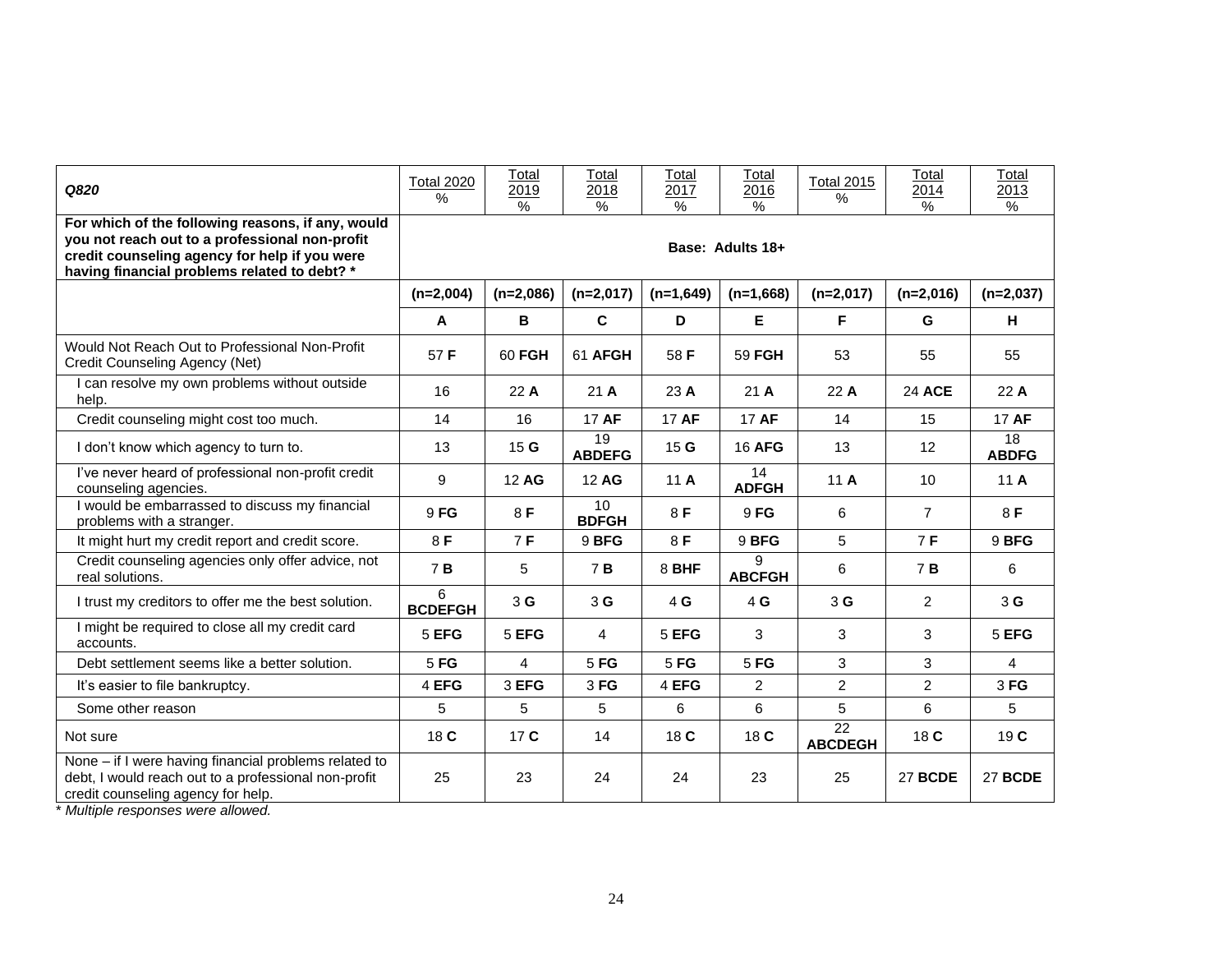| Q825                                                                                                              | Total<br>2020<br>$\frac{0}{2}$ | Total<br>2019<br>% | Total<br>2018<br>$\%$ | Total<br>2017<br>% | Total<br>2016<br>$\frac{0}{0}$ | Total<br>2015<br>$\%$ | Total<br>2014<br>$\%$ |  |
|-------------------------------------------------------------------------------------------------------------------|--------------------------------|--------------------|-----------------------|--------------------|--------------------------------|-----------------------|-----------------------|--|
| Which of the following, if any, are true of your personal financial situation? *                                  | Base: Adults 18+               |                    |                       |                    |                                |                       |                       |  |
|                                                                                                                   | $(n=2,004)$                    | $(n=2,086)$        | $(n=2,017)$           | $(n=1,649)$        | $(n=1,668)$                    | $(n=2,017)$           | $(n=2,016)$           |  |
|                                                                                                                   | Α                              | B                  | C                     | D                  | Е                              | F                     | G                     |  |
| I would not recommend student loans as a way to finance a college education                                       | 12                             | <b>14 DEF</b>      | <b>14 DEF</b>         | 11                 | 11                             | 11                    | 12                    |  |
| Would Benefit/Would Have Benefited from Financial Counseling (Net)                                                | 11<br><b>BDEFG</b>             | 8F                 | 11<br><b>BDEFG</b>    | 8F                 | $\overline{7}$                 | 6                     | $\overline{7}$        |  |
| I would have benefited from financial counseling before taking out my student<br>loans(s)                         | 7 BDEFG                        | 5F                 | 7 BDEFG               | 5F                 | 4                              | 3                     | 5F                    |  |
| I would benefit from financial counseling to help me find a way to repay my<br>student loan(s)                    | 6 BDEFG                        | $\overline{4}$     | 5F                    | 4                  | 4                              | 3                     | 4                     |  |
| Currently Re-Paying Loans (Net)                                                                                   | 11 FG                          | 11 FG              | 12 FG                 | 10                 | 11 FG                          | 9                     | 9                     |  |
| I am currently re-paying my own student loan(s)                                                                   | $\overline{7}$                 | 9 AFG              | 9 AFG                 | 8F                 | 9 AFG                          | 6                     | $\overline{7}$        |  |
| I am currently re-paying my child(ren)'s student loan(s)                                                          | 4 DE                           | 3 DE               | 3                     | $\overline{c}$     | $\overline{c}$                 | 3                     | 3                     |  |
| I would recommend student loans as a way to finance a college education                                           | $\overline{7}$                 | $\overline{7}$     | 10<br><b>ABDEF</b>    | 8                  | $\overline{7}$                 | $\overline{7}$        | 10<br><b>ABDEF</b>    |  |
| My student loan(s) was a good investment                                                                          | $\overline{7}$                 | 9 AEF              | 11<br><b>ABDEFG</b>   | 9 AEF              | 6                              | 6                     | 8 EF                  |  |
| If I had realized the amount of student loan debt I would accumulate, I never would<br>have taken out the loan(s) | 6FG                            | 6FG                | 7 DFG                 | 5                  | 6FG                            | 4                     | 4                     |  |
| My student loan(s) was a bad investment                                                                           | 5                              | 7 ADEFG            | 6 DFG                 | 4                  | 5                              | 4                     | 4                     |  |
| I would like to get a graduate degree, but I can't afford it                                                      | 5                              | 5                  | 7 ABF                 | 6F                 | 6F                             | $\overline{4}$        | 6F                    |  |
| I used my student loan(s) to pay for things not associated with my education                                      | 5 EFG                          | 4FG                | 4FG                   | 4FG                | 3                              | 2                     | $\overline{2}$        |  |
| My student loan debt has caused me to postpone the purchase of a home                                             | 4                              | 3                  | 4                     | 3                  | 4                              | N/A                   | N/A                   |  |
| My student loan(s) is/has negatively affected my credit score(s)                                                  | $\overline{4}$                 | 4                  | 5G                    | $\overline{4}$     | 5 G                            | 4                     | 3                     |  |
| I will probably still be paying for my student loan debt when my child(ren) begin(s)<br>college                   | 4                              | 4                  | 5 DG                  | 3                  | 5 DG                           | 4                     | 3                     |  |
| It is difficult to find the right student loan repayment program for me                                           | 3FG                            | 3 EFG              | 5<br><b>ABDEFG</b>    | 3                  | 2                              | $\overline{2}$        | $\overline{2}$        |  |
| If student loans could be included, I would file for bankruptcy                                                   | 3G                             | 4DG                | 3 <sub>G</sub>        | 2                  | 4 DG                           | 3 <sub>G</sub>        | $\overline{2}$        |  |
| My student loan debt has caused me to postpone getting married                                                    | 3 BCDFG                        | $\mathbf{1}$       | 2 BD                  | $\mathbf{1}$       | $2$ BD                         | 2 BD                  | $2$ BD                |  |
| None of these                                                                                                     | 58                             | 61                 | 58                    | 64 AC              | 66 ABC                         | 69<br><b>ABCDG</b>    | 65 ABC                |  |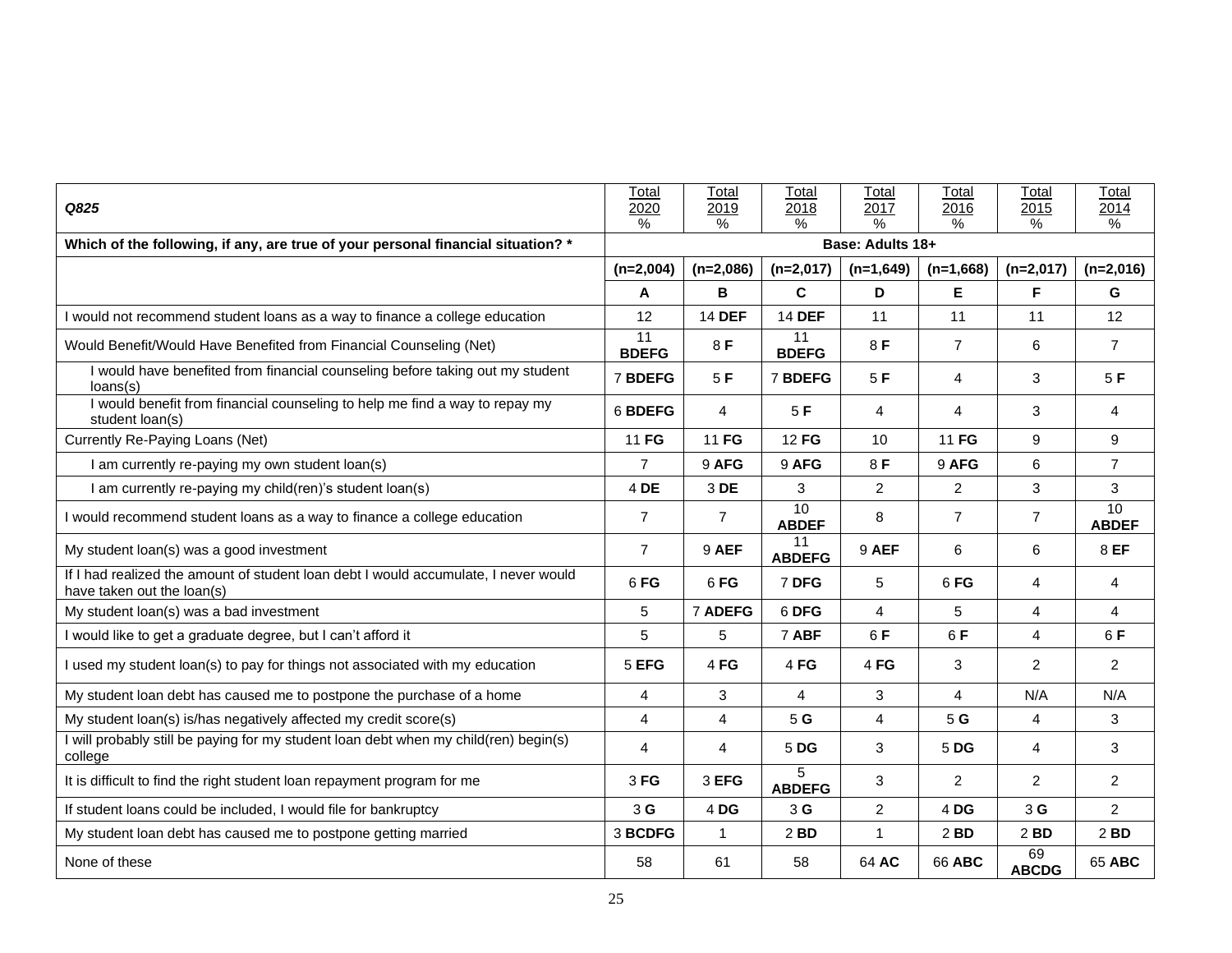| Q835                                                                                          | <b>Total 2020</b><br>% | <b>Total 2019</b><br>% | <b>Total 2017</b><br>% | <b>Total 2016</b><br>% |  |  |  |
|-----------------------------------------------------------------------------------------------|------------------------|------------------------|------------------------|------------------------|--|--|--|
| Considering the current housing market, which do you feel is the more<br>affordable option? * | Base: Adults 18+       |                        |                        |                        |  |  |  |
|                                                                                               | $(n=2,004)$            | $(n=2,086)$            | $(n=1,649)$            | $(n=1,668)$            |  |  |  |
|                                                                                               | A                      | B                      | C                      | D                      |  |  |  |
| Renting                                                                                       | 25                     | 26 CD                  | 23                     | 23                     |  |  |  |
| <b>Buying</b>                                                                                 | 57 B                   | 50                     | 56 B                   | 56 B                   |  |  |  |
| Not at all sure                                                                               | 18                     | 24 ACD                 | 21A                    | 21A                    |  |  |  |

*\* This question was not asked in 2018.*

| Q930                                                                                   | <b>Total 2020</b><br>℅ | <b>Total 2019</b><br>% | <b>Total 2018</b><br>% |  |  |  |  |  |
|----------------------------------------------------------------------------------------|------------------------|------------------------|------------------------|--|--|--|--|--|
| Which of the following factors have made it more difficult to minimize your<br>debt? * | Base: Adults 18+       |                        |                        |  |  |  |  |  |
|                                                                                        | $(n=2,004)$            | $(n=2,086)$            | $(n=2,017)$            |  |  |  |  |  |
|                                                                                        | A                      | в                      | C                      |  |  |  |  |  |
| Find It Difficult to Minimize Debt (Net)                                               | 58 B                   | 54                     | 55                     |  |  |  |  |  |
| Unexpected financial emergencies                                                       | 19                     | 21                     | 24 AB                  |  |  |  |  |  |
| Reduction of income                                                                    | 19                     | 17                     | 17                     |  |  |  |  |  |
| Fees/Interest rates                                                                    | 16                     | 16                     | 18                     |  |  |  |  |  |
| Job loss                                                                               | 14 BC                  | 10                     | 11                     |  |  |  |  |  |
| Unable to find room in the budget to increase payments                                 | 13                     | 16 A                   | 16 A                   |  |  |  |  |  |
| Charging more than I'm paying off                                                      | 11                     | 11                     | 11                     |  |  |  |  |  |
| Unwilling to find room in the budget to increase payments                              | 6BC                    | 4                      | 4                      |  |  |  |  |  |
| Other                                                                                  | 4                      | 5                      | 4                      |  |  |  |  |  |
| Nothing - I do not find it difficult to minimize my debt                               | 26                     | 29 A                   | 30 A                   |  |  |  |  |  |
| N/A - I have never had any debt                                                        | 16                     | 17                     | 15                     |  |  |  |  |  |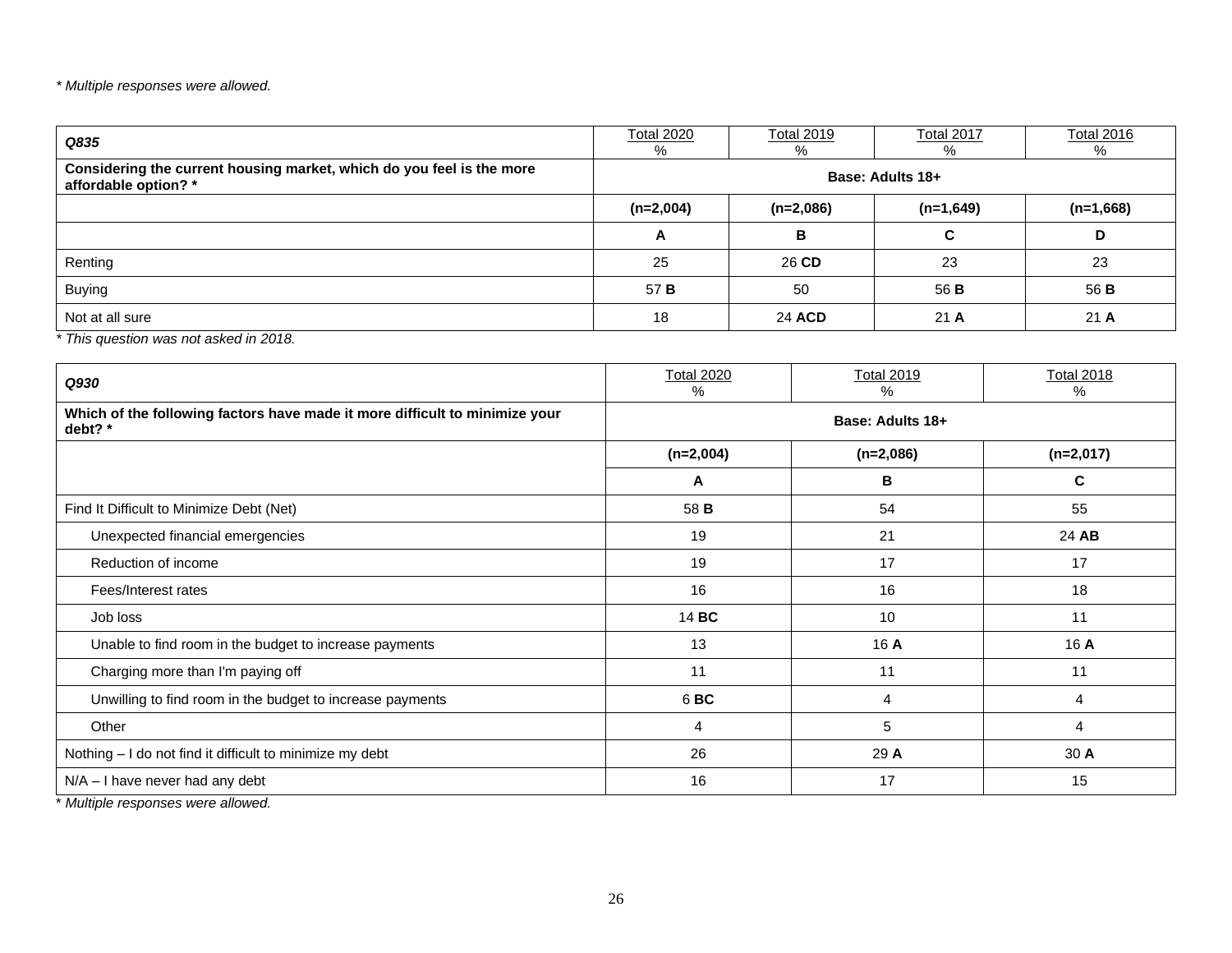| Q937                                                                                                           | <b>Total 2020</b><br>% | <b>Total 2019</b><br>% | <b>Total 2018</b><br>% |  |  |  |  |
|----------------------------------------------------------------------------------------------------------------|------------------------|------------------------|------------------------|--|--|--|--|
| Which of the following barriers, if any, have you ever experienced when trying<br>to purchase your own home? * | Base: Adults 18+       |                        |                        |  |  |  |  |
|                                                                                                                | $(n=2,004)$            | $(n=2,086)$            | $(n=2,017)$            |  |  |  |  |
|                                                                                                                | A                      | B                      | C                      |  |  |  |  |
| Have Tried to Purchase Own Home (Net)                                                                          | 82 C                   | 80                     | 78                     |  |  |  |  |
| Faced Barriers (Sub-Net)                                                                                       | 46 BC                  | 40                     | 38                     |  |  |  |  |
| Rising home prices                                                                                             | 16                     | 14                     | 14                     |  |  |  |  |
| Existing debt                                                                                                  | 11                     | 10                     | 11                     |  |  |  |  |
| Lack of funding for the down payment and/or closing costs                                                      | 11                     | 11                     | 13B                    |  |  |  |  |
| Limited housing options within my budget                                                                       | 9                      | 10                     | 11 A                   |  |  |  |  |
| Competitive housing market (e.g., aggressive bidding wars, homes moving<br>off the market too quickly)         | 9 C                    | 8                      | $\overline{7}$         |  |  |  |  |
| Little or no credit history                                                                                    | 9                      | 8                      | 8                      |  |  |  |  |
| Poor credit history / Low credit score                                                                         | $\overline{7}$         | 9 A                    | 10 A                   |  |  |  |  |
| Lack of understanding about the home buying process                                                            | $\overline{7}$         | $\overline{7}$         | 6                      |  |  |  |  |
| Unstable employment (e.g., can't hold a steady job, can't find full time work)                                 | 7BC                    | 5                      | 5                      |  |  |  |  |
| Housing discrimination (e.g., race, religion, ethnicity, gender, sexual<br>orientation)                        | 4 C                    | 3C                     | $\overline{2}$         |  |  |  |  |
| Something else                                                                                                 | 4 C                    | 3C                     | $\overline{2}$         |  |  |  |  |
| None - I have not faced any barriers                                                                           | 37                     | 40 A                   | 40                     |  |  |  |  |
| $N/A - I$ have never tried to purchase my own home                                                             | 18                     | 20                     | 22 A                   |  |  |  |  |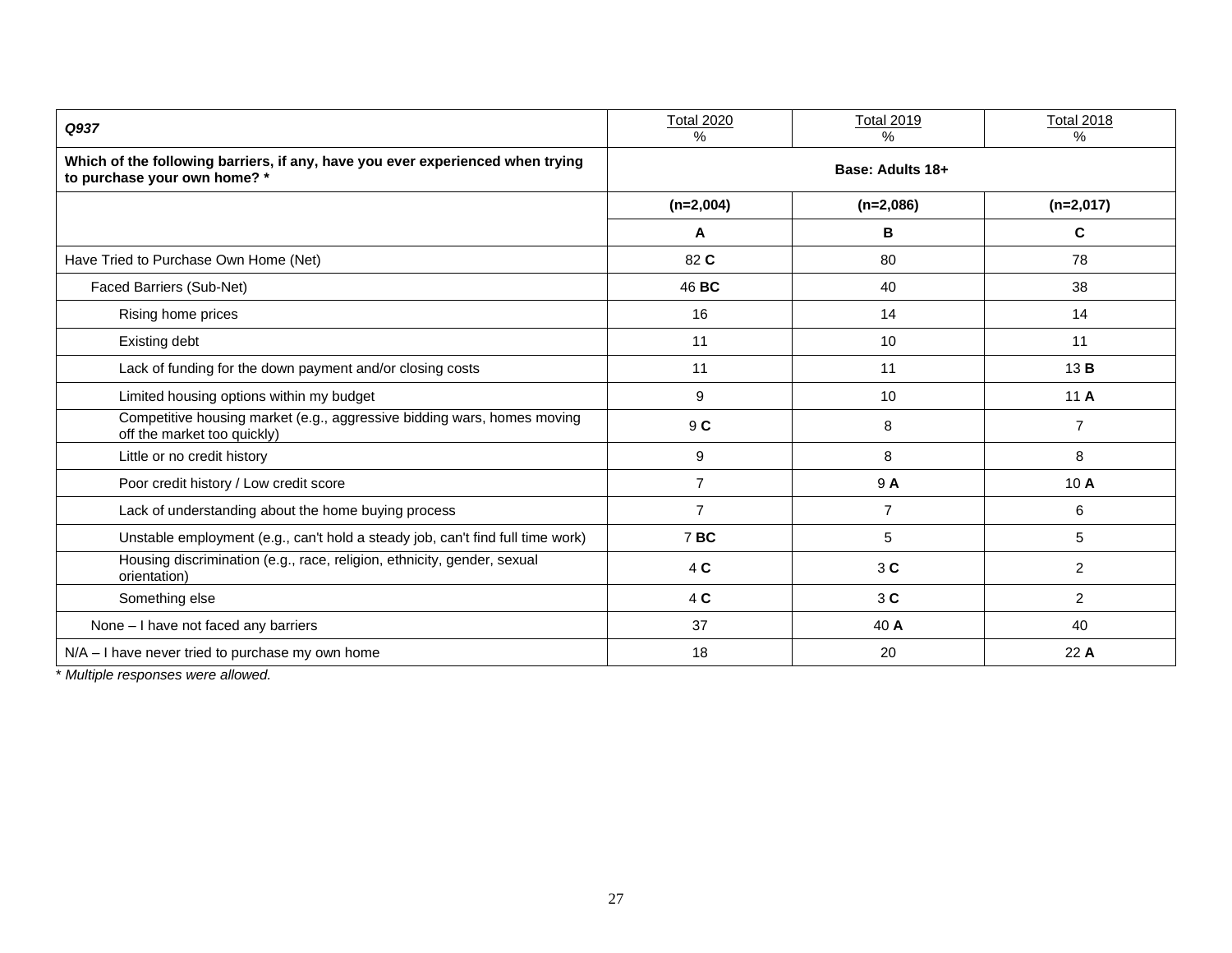| Q940                                                                                                                                  | <b>Total 2020</b><br>% | <b>Total 2019</b><br>% | <b>Total 2018</b><br>% |
|---------------------------------------------------------------------------------------------------------------------------------------|------------------------|------------------------|------------------------|
| Which of the following have you done in the past 12 months in attempt to<br>obtain a lower interest rate for your credit card debt? * | Base: Adults 18+       |                        |                        |
|                                                                                                                                       | $(n=2,004)$            | $(n=2,086)$            | $(n=2,017)$            |
|                                                                                                                                       | A                      | в                      | C                      |
| Had Credit Card Debt in P12M (Net)                                                                                                    | 62                     | 60                     | 61                     |
| Have Done Something to Obtain Lower Interest Rate (Sub-Net)                                                                           | 29 BC                  | 22C                    | 17                     |
| Paid off balances with a consolidation loan that has a lower interest rate                                                            | 11 BC                  | 5                      | 6                      |
| Called a creditor to negotiate a lower interest rate                                                                                  | 11 BC                  | 7 <sub>C</sub>         | 5                      |
| Transferred balances to a different credit card with a lower interest rate                                                            | 9                      | 8                      | 8                      |
| Wrote a letter/email to a creditor to negotiate a lower interest rate                                                                 | 6BC                    | 3                      | 3                      |
| Other                                                                                                                                 | 4 <sub>C</sub>         | 3C                     | $\overline{2}$         |
| None - I have not done anything in the past 12 months in attempt to obtain a lower<br>interest rate for my credit card debt           | 33                     | 38 A                   | 44 AB                  |
| N/A - I did not have any credit card debt in the past 12 months                                                                       | 38                     | 40                     | 39                     |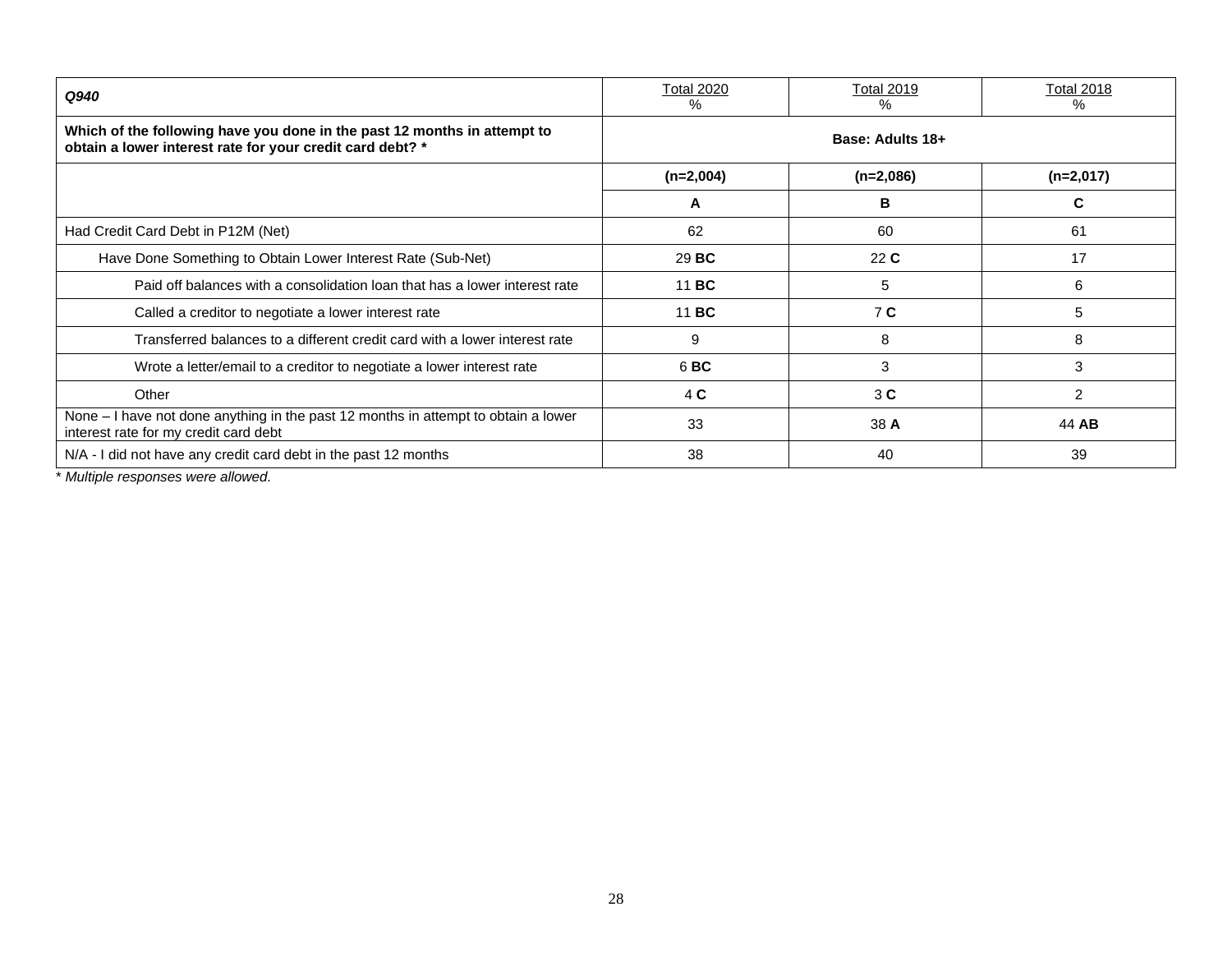| Q945                                                                                                                                                                    | <b>Total 2020</b><br>%                                     | Total 2019<br>% | <b>Total 2018</b><br>% |
|-------------------------------------------------------------------------------------------------------------------------------------------------------------------------|------------------------------------------------------------|-----------------|------------------------|
| Which of the following are reasons why you haven't done anything in attempt<br>to obtain a lower interest rate for your credit card debt during the past 12<br>months?* | Base: Have Not Done Anything to Obtain Lower Interest Rate |                 |                        |
|                                                                                                                                                                         | $(n=738)$                                                  | $(n=838)$       | $(n=881)$              |
|                                                                                                                                                                         | A                                                          | в               | С                      |
| I'm satisfied with my current interest rates                                                                                                                            | 33                                                         | 32              | 31                     |
| I never thought of it                                                                                                                                                   | 26                                                         | 22              | 25                     |
| l don't know how to                                                                                                                                                     | 15                                                         | 14              | 15                     |
| I'm not confident in my negotiating skills                                                                                                                              | 12                                                         | 12              | 13                     |
| It's not worth the effort                                                                                                                                               | 9                                                          | $\overline{ }$  |                        |
| I couldn't find a better interest rate                                                                                                                                  | 9                                                          | 11              | 9                      |
| I don't have time                                                                                                                                                       | 6                                                          | 6               |                        |
| I'm too lazy                                                                                                                                                            | 4                                                          | 5               | 5                      |
| Other                                                                                                                                                                   | 13                                                         | 19A             | 19 A                   |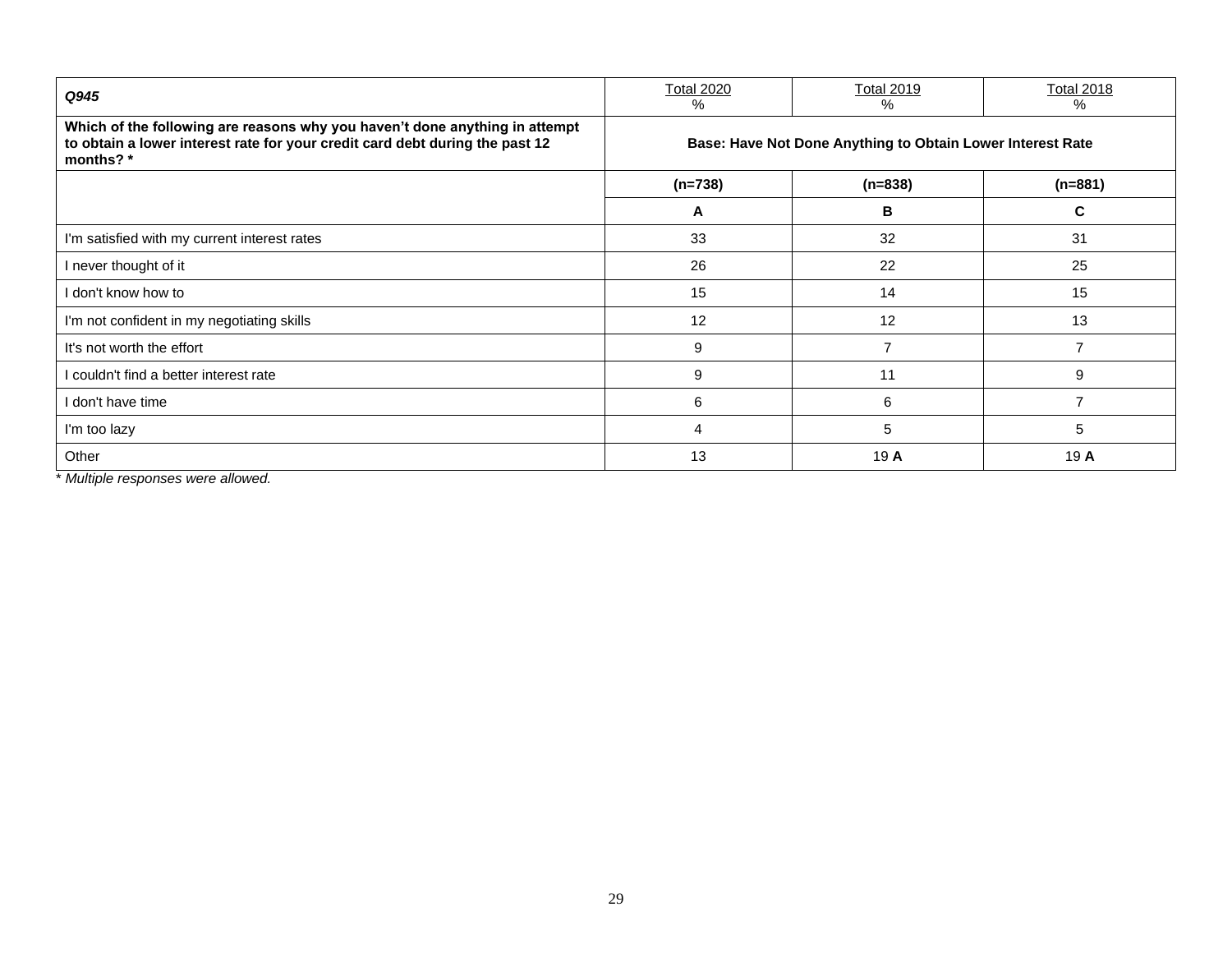| Q950                                                                                                                                                                                         | <b>Total 2020</b><br>% | <b>Total 2019</b><br>$\%$ | <b>Total 2018</b><br>% |
|----------------------------------------------------------------------------------------------------------------------------------------------------------------------------------------------|------------------------|---------------------------|------------------------|
| If you were looking to start a new business, how would you come up with the money to finance<br>it? $*$                                                                                      | Base: Adults 18+       |                           |                        |
|                                                                                                                                                                                              | $(n=2,004)$            | $(n=2,086)$               | $(n=2,017)$            |
|                                                                                                                                                                                              | A                      | В                         | C                      |
| Business Loan (Net)                                                                                                                                                                          | 27                     | 32 A                      | 32 A                   |
| Take out a business loan through a national bank (i.e., a commercial bank that is a member of the<br>Federal Reserve System)                                                                 | 12                     | 14                        | 14                     |
| Take out a business loan through a community bank (i.e., a commercial bank that derives funds<br>from and lends to the community where it operates)                                          | 11                     | 14 A                      | 15A                    |
| Take out a business loan through a credit union (i.e., a member-owned financial cooperative)                                                                                                 | 9                      | 14 A                      | 17 AB                  |
| Take out a business loan through an online only lender (i.e., a financial institution that only operates<br>in the digital world, no physical branches)                                      | 6                      | 6                         | 6                      |
| Personal Funds/Assets (Net)                                                                                                                                                                  | 22                     | 26 A                      | 26 A                   |
| Use personal funds (e.g., savings, income, retirement account funds)                                                                                                                         | 18                     | 22A                       | 22A                    |
| Sell personal assets (e.g., property, stocks, bonds)                                                                                                                                         | 8                      | 10A                       | 9                      |
| Borrow money through a lender who offers SBA backed loans (i.e., loans sponsored by the Small<br><b>Business Administration)</b>                                                             | 12                     | 15A                       | 18 AB                  |
| Borrow money from friends/family/business partners                                                                                                                                           | 11                     | 10                        | 12B                    |
| Angel Investor/Venture Capitalist (Net)                                                                                                                                                      | 10                     | 9                         | 12 AB                  |
| Get funds from a venture capitalist (i.e., an investor who provides capital to startup ventures or<br>supports small companies that wish to expand)                                          | 6                      | $\overline{7}$            | 8 A                    |
| Get funds from an angel investor (i.e., an affluent individual who provides capital for a business<br>start-up, usually in exchange for convertible debt or ownership equity)                | 6                      | 5                         | 7 B                    |
| Apply for a grant, government or private (e.g., grants to kickstart economy, foundation-offered grants)                                                                                      | 10                     | 14 A                      | 19 AB                  |
| Use credit card(s)                                                                                                                                                                           | 9 C                    | 8                         | $\overline{7}$         |
| Borrow money from a community development lender (i.e., a private financial institution that provides<br>lending to help low-income, low-wealth, and other disadvantaged people/communities) | $\overline{7}$         | 8                         | 9 A                    |
| Get a mortgage/second mortgage/home equity loan or line of credit                                                                                                                            | $\overline{7}$         | 6                         | 6                      |
| Solicit crowdfunding (e.g., GoFundMe, Kickstarter)                                                                                                                                           | 5                      | 6                         | 8 AB                   |
| Take out a short-term payday loan (i.e., getting paid in advance for a future paycheck for a specified fee)                                                                                  | 3B                     | $\overline{c}$            | 3B                     |
| Enter a start-up competition(s) (in attempt to win prize money)                                                                                                                              | $\overline{2}$         | 4A                        | 6 AB                   |
| Other                                                                                                                                                                                        | $\overline{4}$         | 3                         | 3                      |
| Not at all sure                                                                                                                                                                              | 33                     | 35                        | 34                     |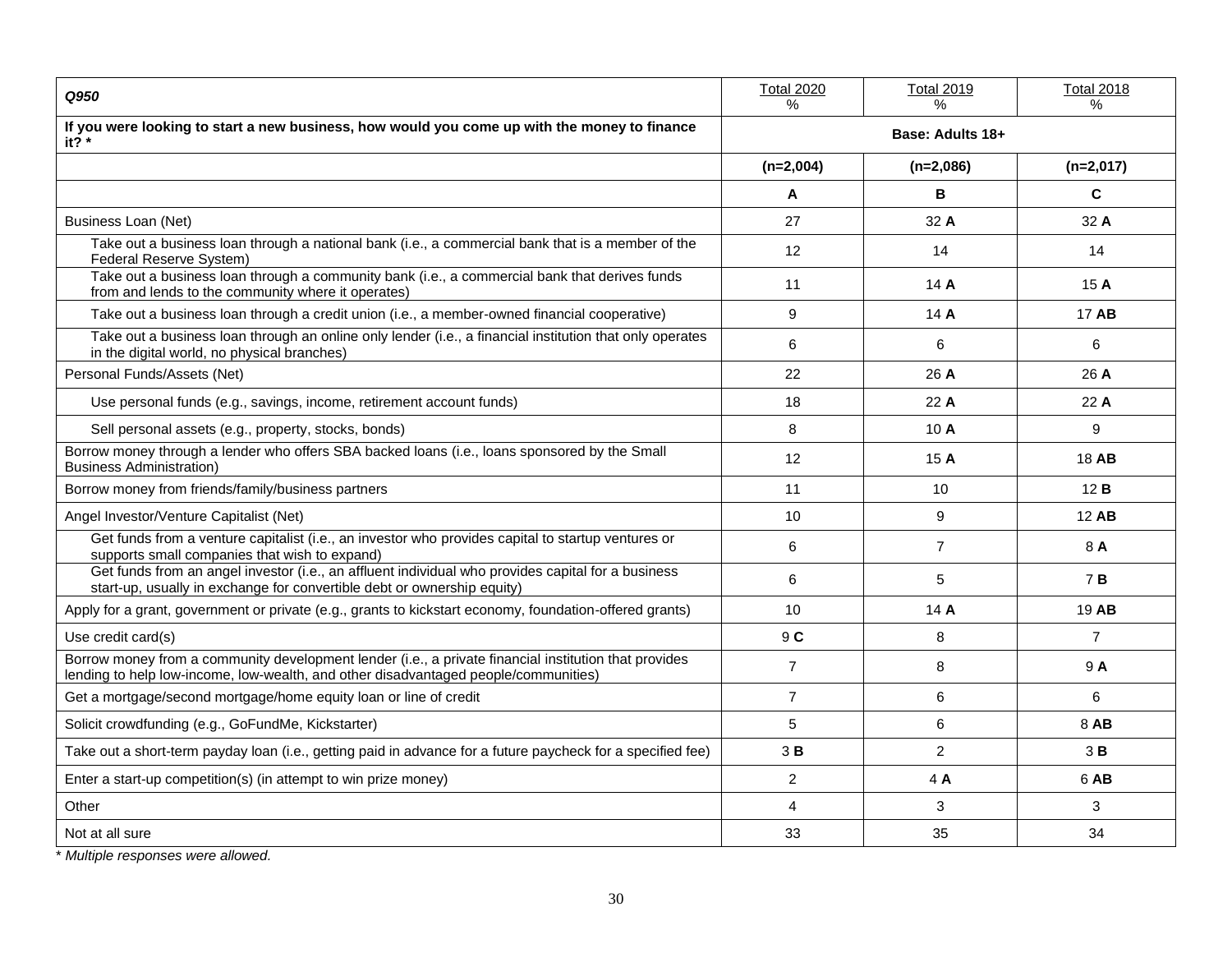| Q1000                                                                                   | <b>Total 2020</b><br>% |
|-----------------------------------------------------------------------------------------|------------------------|
| How confident do you feel about your ability to meet your future financial obligations? | Base: Adults 18+       |
|                                                                                         | $(n=2,004)$            |
| Extremely/Very Confident (Net)                                                          | 46                     |
| <b>Extremely confident</b>                                                              | 21                     |
| Very confident                                                                          | 25                     |
| Not at All/Not Very Confident (Net)                                                     | 54                     |
| Not very confident                                                                      | 42                     |
| Not confident at all                                                                    | 12                     |

| Q1005                                                                                                       | <b>Total 2020</b><br>$\%$ |
|-------------------------------------------------------------------------------------------------------------|---------------------------|
| If you were behind on your debt, how would you prefer to be contacted by a debtor to<br>whom you owe money? | Base: Adults 18+          |
|                                                                                                             | $(n=2,004)$               |
| Any (Net)                                                                                                   | 83                        |
| Email                                                                                                       | 29                        |
| Phone call                                                                                                  | 22                        |
| Direct mail (postal mail)                                                                                   | 19                        |
| Text message                                                                                                | 9                         |
| Push notification from an app on my phone                                                                   | 4                         |
| Other                                                                                                       | $\star$                   |
| None – I would not want to be contacted by the debtor at all.                                               | 17                        |